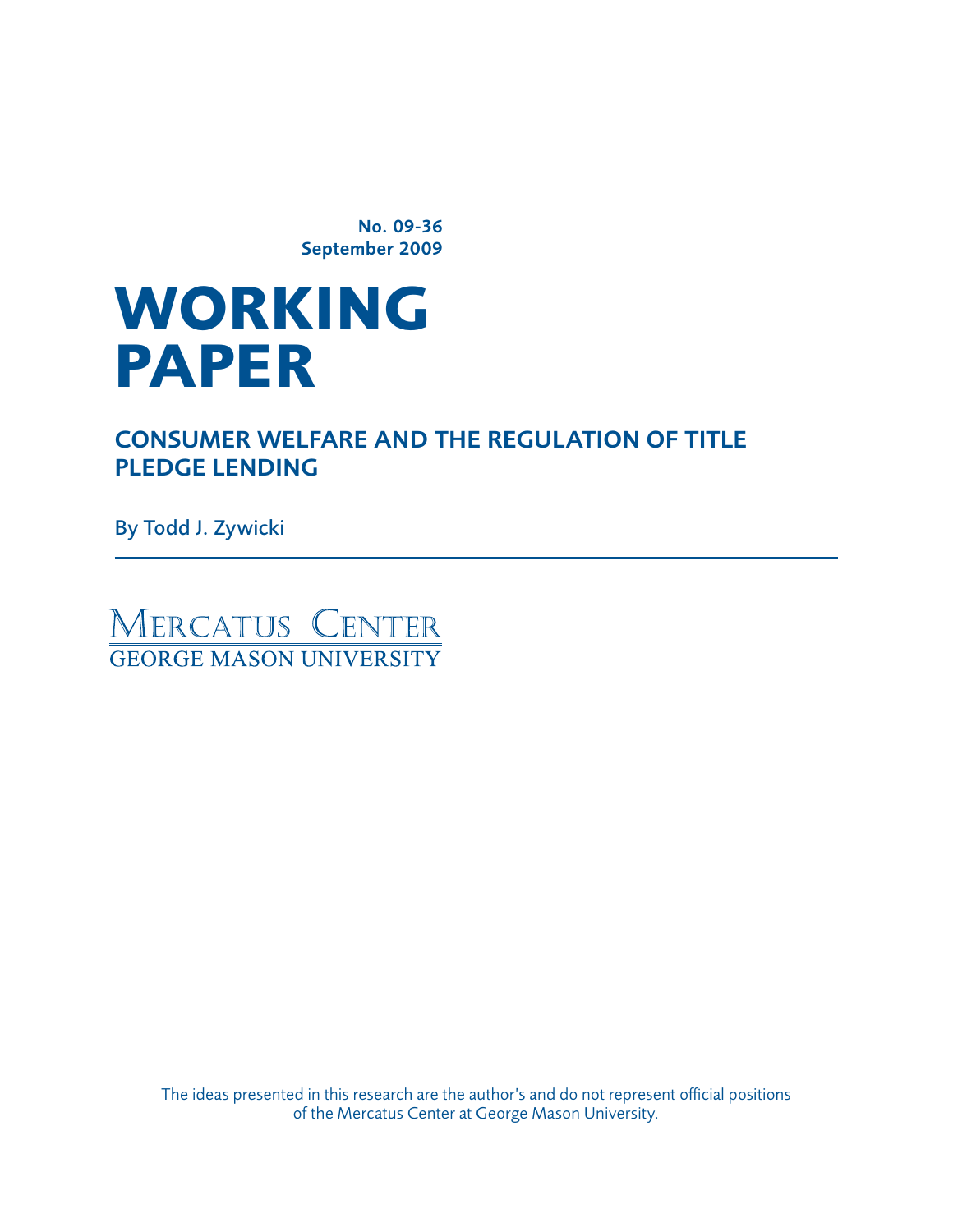#### **Consumer Welfare and the Regulation of Title Pledge Lending**

# **Todd J. Zywicki[1](#page-1-0)**

Recent years have seen growth in the use of certain types of nontraditional lending products, such as payday lending and auto title lending, and a relative decline of others, such as finance companies and pawnbrokers. Despite the fact that much of the growth in the use of these products is simply a substitution from some types of high-cost lending to others, the onset of the financial crisis has spurred renewed scrutiny of nontraditional lending products, even though there is no suggestion much less evidence that those products contributed to the crisis, and indeed, may be playing a positive role in mitigating the fallout from the crisis.

Congress is currently considering major new regulations on short-term lending products, such as title lending, that could produce their demise—even though there is no evidence that such products were related in any way to the financial crisis. The loss of this important source of credit for many Americans, especially unbanked consumers and independent small businesses, would create hardship for many Americans who rely on auto title lending to meet urgent short-term expenses for utilities, housing and home repairs, and business expenses. This negative effect would be especially painful in light of the continuing problems in credit markets that have reduced access to traditional types of credit for consumers and small businesses, such as credit cards and home equity lines of credit. Credit card issuers are reducing availability, slashing credit lines, and raising interest rates and fees, leading a growing number of consumers to turn to alternative

<span id="page-1-0"></span><sup>&</sup>lt;sup>1</sup> George Mason University Foundation Professor of Law; Senior Scholar, Mercatus Center at George Mason University School of Law; Editor, *Supreme Court Economic Review*. I would like to thank the members of the American Association of Responsible Auto Lenders (AARAL) for their generosity in spending time talking to me and providing basic information about the industry. All funding for this project was provided by the Mercatus Center.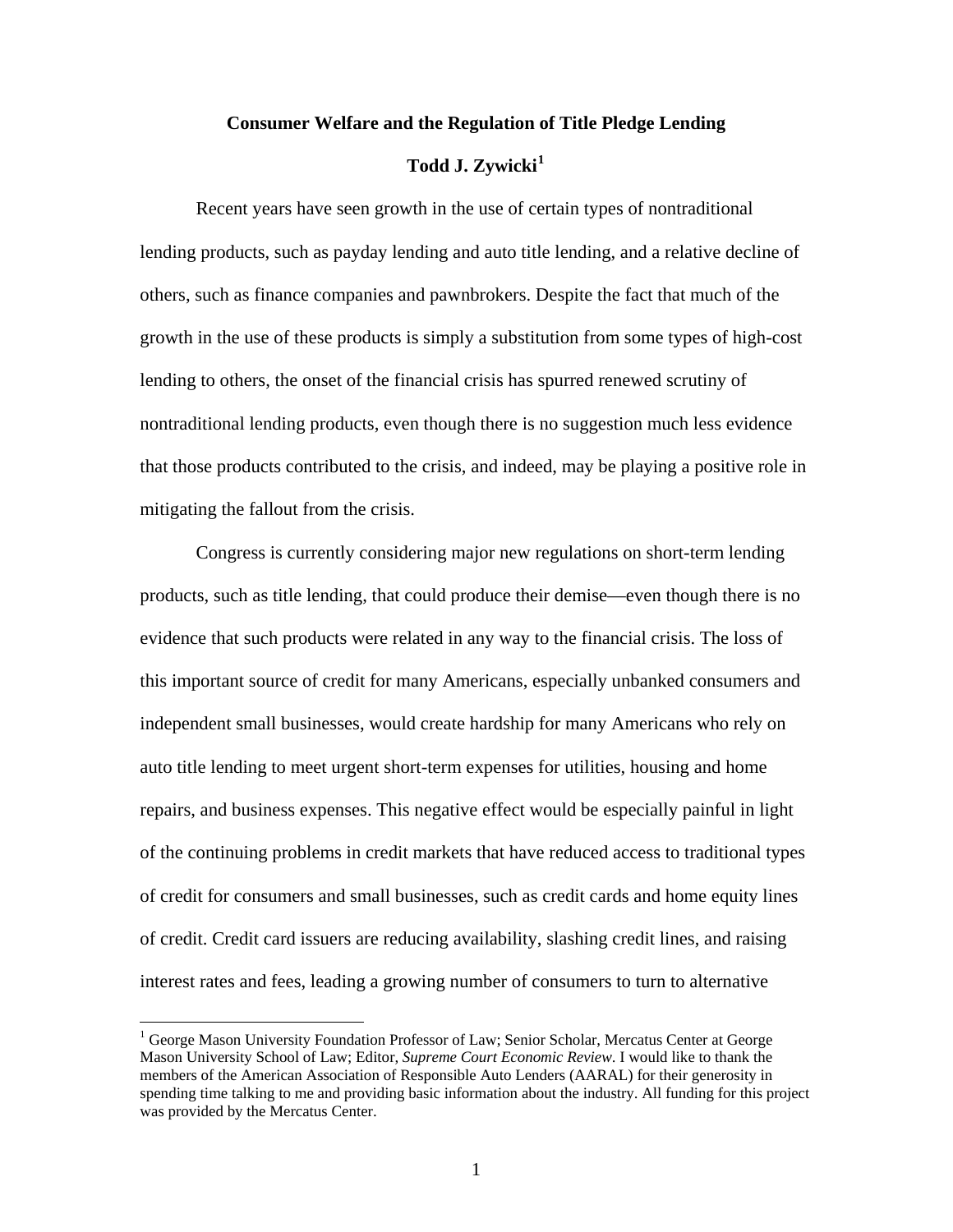products to address short-term credit needs. Small businesses are finding it difficult to obtain bank loans and credit cards. In light of the continued problems of consumers and small business getting access to credit, wiping out a type of credit that provides a useful option for consumers and small businesses at the present time would be especially harmful to consumers and the economy.

Two proposed pieces of legislation are particularly threatening to nontraditional lending products such as title pledge lending. The first, S. 500, the Protecting Consumers From Unreasonable Credit Rates Act of 2009, introduced by Sen. Richard Durbin (companion legislation introduced as H.R. 1608 by Rep. Jackie Speier in the House), would place a flat interest cap of 36 percent on all consumer credit products. By fixing interest rates at an uneconomically low rate in light of the cost and risk of making small personal loans, the legislation would likely result in the elimination of most forms of nontraditional lending, including pawnshops, payday loans, and title loans.  $2$  The House of Representatives is also considering legislation to create a new Consumer Financial Protection Agency (CFPA) that would have unprecedented power and authority to determine the types of financial products that consumers can choose and which could dramatically reduce the ability of consumers to gain access to nontraditional lending products.

There are few systematic studies of the overall welfare effects of auto title lending. But economic theory, studies of similar nontraditional lending products, and available information on auto title lending suggests that title lending is a valuable source of credit for three types of borrowers. First are moderate-income borrowers who are

<span id="page-2-0"></span> $2$  Many states have specific laws that exempt certain types of loans, such as pawnshops, from their general usury ceilings, thereby recognizing the impossibility of lending at the permitted rates.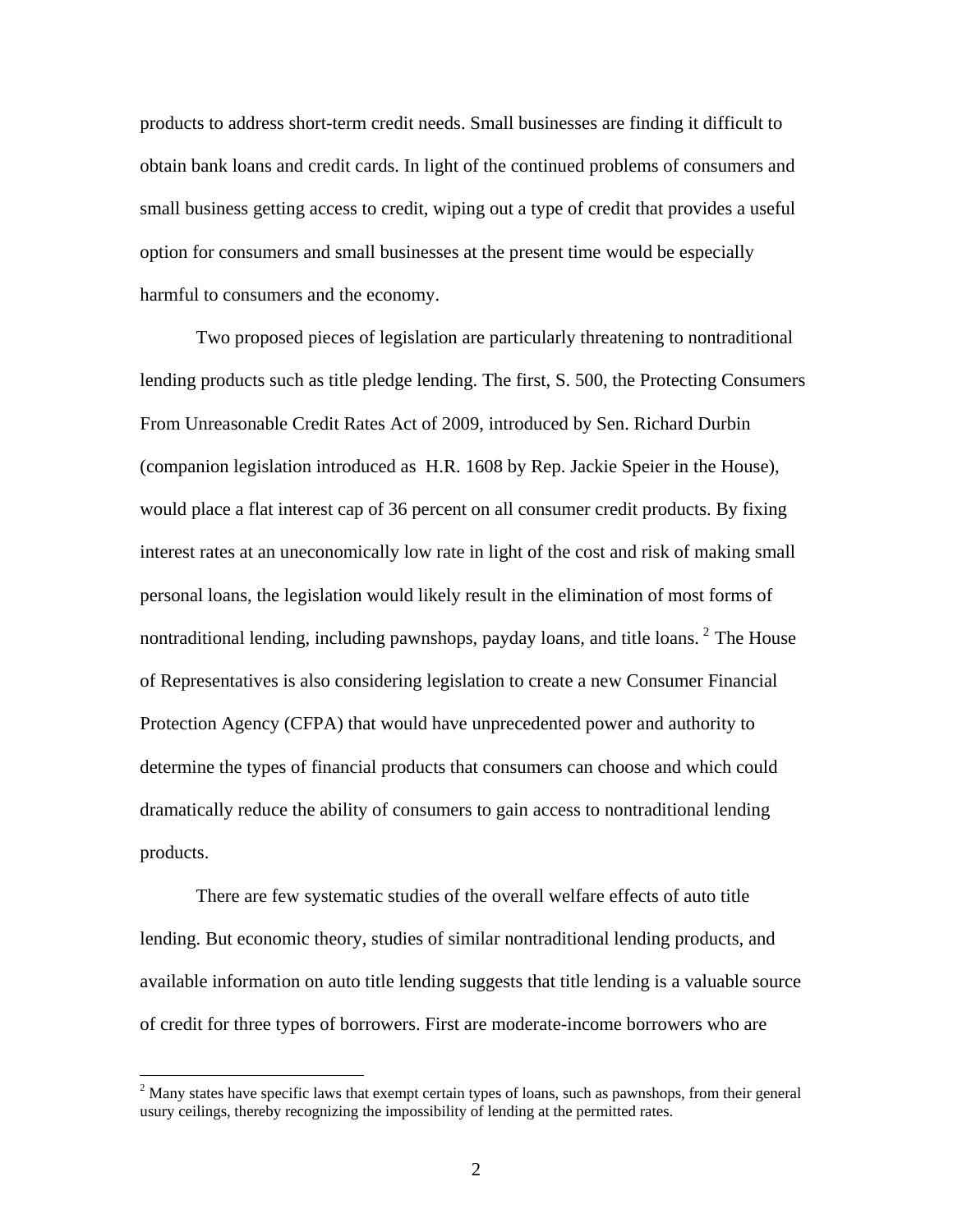excluded from mainstream credit products because of damaged credit histories and prefer title loans to payday loans. Second are lower-income unbanked consumers who use title lending to address short-term exigencies and for whom loss of access to title loans would create personal difficulty, such as bounced checks, disconnected utilities, or lack of funds for emergencies such as medical expenses or car repairs. These consumers would have to either sell their car or turn to pawnbrokers in order to get cash for needed expenses. Third, title lending also is an important source of credit for independent small businesses.

Well-intentioned but fundamentally misguided paternalistic regulation that deprived consumers of access to title loans would likely force many borrowers turn to even more expensive lenders, illegal lenders, or to do without emergency funds. Moreover, given the substantial variety in the types of borrowers and reasons for borrowing by title loan customers, one-size-fits-all title regulations would certainly amount to one-size-fits-none in practice.

Although title lending is expensive and some consumers eventually will lose their cars for nonpayment, title lending in an important source of credit for many Americans and is beneficial for the economy overall. If deprived access to title loans, many consumers would substitute to less-preferred sources of credit or lose access to legal credit altogether. Moreover, although the price of title loans is high, there is no evidence that title lenders are earning supernormal economic profits once the high cost and risk of making these loans is taken into account. The title loan market, like other markets for nontraditional loans, appears to be highly competitive and barriers to entry appear to be low. Pricing is highly transparent and simple, allowing easy comparison shopping by

3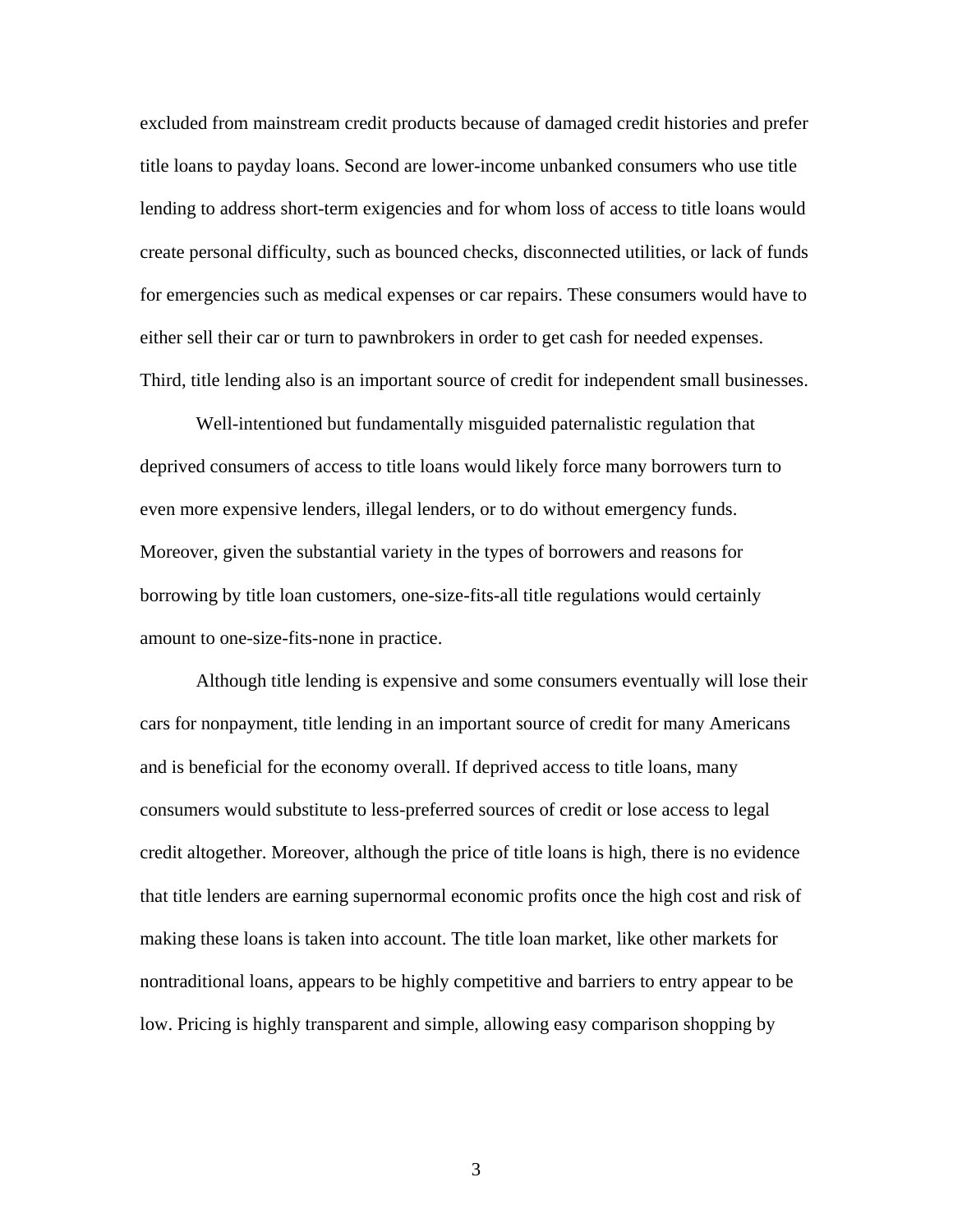consumers. Absent an identifiable market failure, the case for heavy-handed intervention is weak.

Second, efforts by legislators to regulate the terms of small consumer loans (such as by imposing price caps on interest rates and fees, or limitations on repeated use "rollovers") almost invariably produce negative unintended consequences that vastly exceed any social benefits gained from the legislation. Moreover, prior studies of price caps on lending have found that that low-income and minority borrowers are most negatively affected by the regulations and the adjustments that they produce. Volumes of economic theory and empirical analysis indicate that further restrictions on title lending likely would prove counterproductive and harmful to the very people such restrictions would be intended to help.

## **The Economics of Usury Regulation**

Substantive regulation of credit terms, such as price caps on interest rates (often referred to as "usury" regulations) has one intended consequence and several unintended consequences. The intended consequence of usury regulations is obvious: Usury regulations limit the interest rate of loans actually made to borrowers. If, for example, a legislature caps interest rates at some fixed percentage, lenders will not legally charge interest rates above that rate. But there are also several unintended consequences of usury regulations that can be extremely harmful to consumer welfare. The unintended consequences of usury regulations can be summarized under three basic headings: term re-pricing, product substitution, and credit rationing.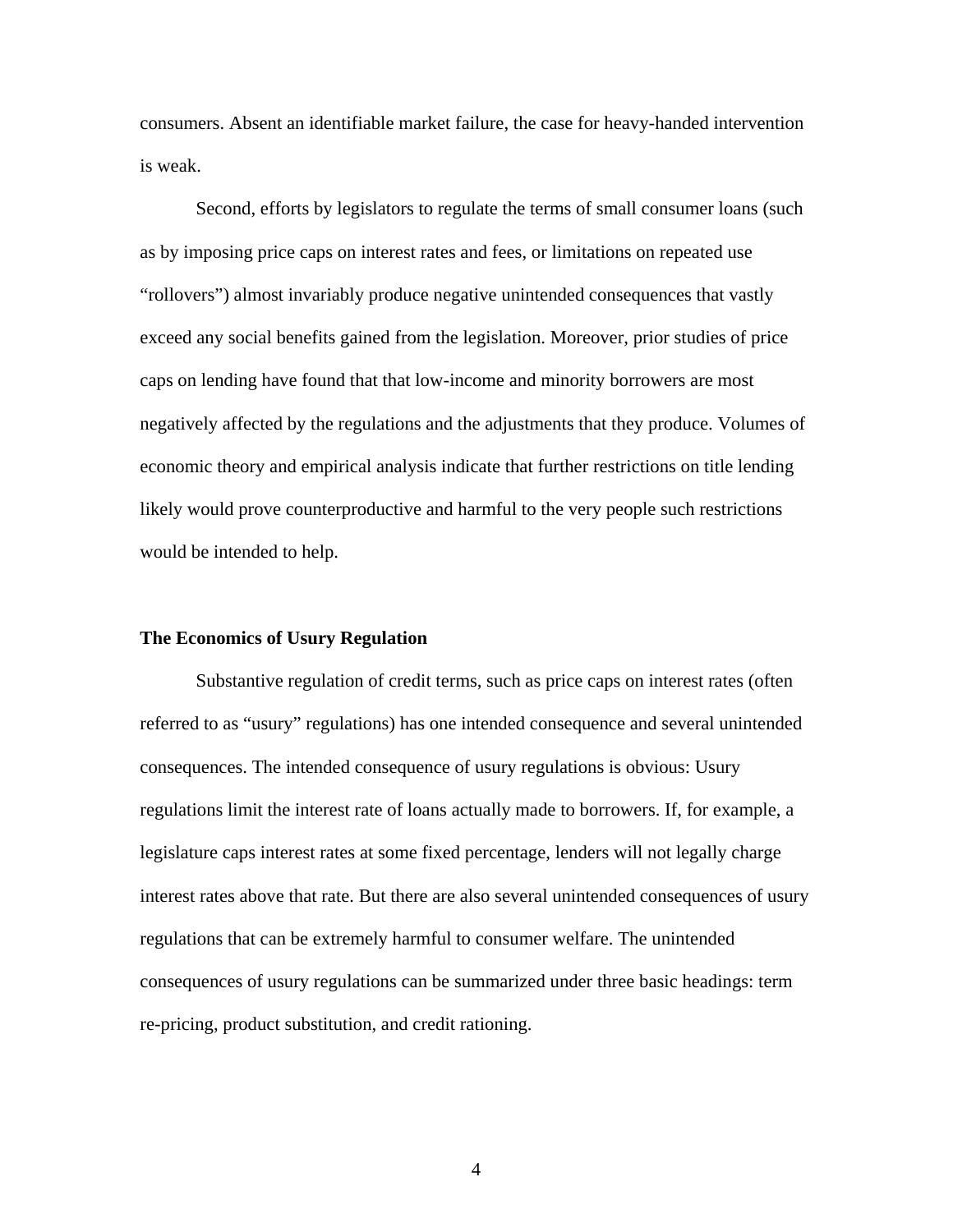## *Term Re-pricing*

Term re-pricing<sup>[3](#page-5-0)</sup> describes the process by which lenders offset limits of what they can charge on regulated terms by increasing the price of other terms of the loan or related loan products. For instance, during the period of high interest rates in the 1970s and early 1980s, when interest rates were capped by law below the market level, bank credit card issuers imposed annual fees to compensate. $4$  In days past when most consumer credit was installment credit issued by department stores and other retailers, those retailers could offset their inability to charge market interest rates for store credit by marking up the price of the goods they sold and thereby burying the cost of the credit losses in an increased cost of goods and services or reducing the quality of the goods.<sup>[5](#page-5-2)</sup> The practice of charging up-front "points" on home mortgages, for example, originated as a mechanism to evade usury ceilings on mortgage interest rates. Lenders may also tie access to credit to the purchase of other goods and services whose price is not regulated, such as banks requiring the opening of checking or savings accounts.<sup>[6](#page-5-3)</sup> For instance, even under the FDIC's current Small-Dollar Loan Pilot Program, the economic viability for banks participating in the program depends on their ability to cross-sell borrowers on other banking services and loans; the small-loan program does not provide a sufficiently high interest rate standing alone to make the program profitable.<sup>[7](#page-5-4)</sup> Lenders may also raise

<span id="page-5-0"></span> $3$  Term re-pricing is sometimes referred to as "evasion," as they are an effort to "evade" the distorting effects of usury restrictions on credit supply by adjusting unregulated price or other terms of the bargain. *See* Michael Staten, *The Impact of Credit Price and Term Regulations on Credit Supply*, Harvard University Joint Center for Housing Studies UCC 08-8 (Feb. 2008).<br><sup>4</sup> See Todd J. Zywicki, *The Economics of Credit Cards*, 3 CHAPMAN L. REV. 79, 152 (2000).

<span id="page-5-3"></span><span id="page-5-2"></span><span id="page-5-1"></span> $^5$  See David Caplovitz, The Poor Pay More (1963).<br> $^6$  See A. Charlene Sullivan, Evidence of the Effect of Restrictive Loan Rate Ceilings on Prices of CONSUMER FINANCIAL SERVICES (Credit Research Ctr. Working Paper No. 36, 1980). 7 *See An Introduction to the FDIC's Small-Dollar Loan Pilot Program*, FDIC QUARTERLY Vol. 2, No. 3 at

<span id="page-5-4"></span>p. 23 (2008).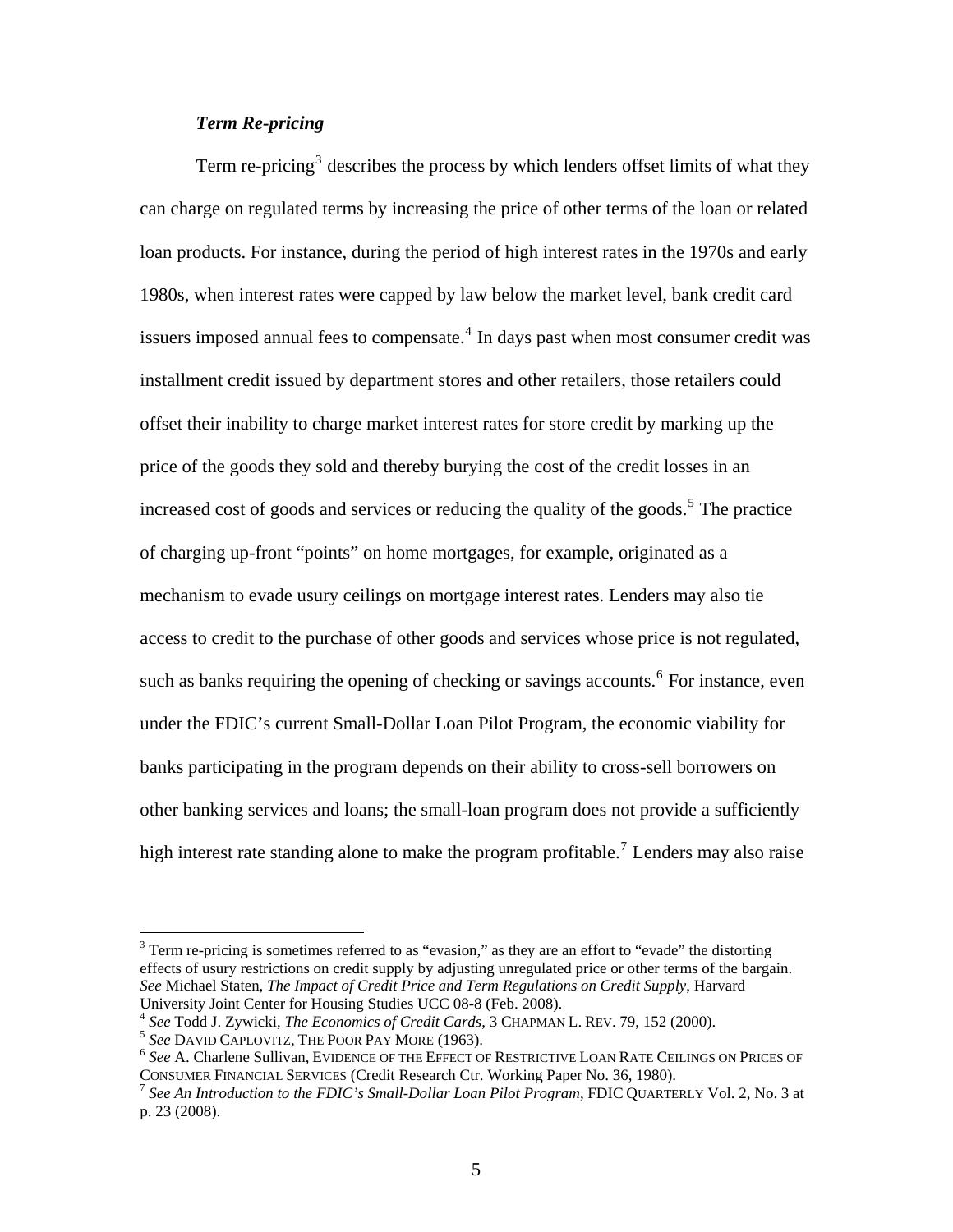the price for related services that they provide or reduce the availability of other benefits or services, such as providing fewer free services or shorter operating hours.<sup>[8](#page-6-0)</sup>

Lenders also respond to usury caps by increasing the minimum required amount of the loan, so as to amortize the costs of issuing the loan over a higher loan amount.<sup>[9](#page-6-1)</sup> But increasing the minimum size of loans can force borrowers to borrow larger amounts than they prefer or can reasonably manage, thereby reducing the usefulness of the loan and, perversely, promoting over-indebtedness.<sup>[10](#page-6-2)</sup> The final result will be to vitiate many of the intended benefits of the regulation by circumventing the intended effects of the price controls but to make consumers worse off as a group by encouraging a new pricing system that is less efficient and less transparent than that which would otherwise prevail. Furthermore, by making prices less transparent and more heterogeneous, price controls interfere with competition by making it more difficult for consumers to compare prices and other terms among lenders. Recent news reports since the imposition of new regulations on credit card terms under the Credit CARD Act issuers have reimposed

<span id="page-6-0"></span> $^8$  Richard L. Peterson & Gregory A. Falls, Impact of a Ten Percent Usury Ceiling: Empirical EVIDENCE (Credit Research Ctr. Working Paper No. 40, 1981). 9 *See* Mark H. Haller & John V. Alviti, *Loansharking in American Cities: Historical Analysis of a* 

<span id="page-6-1"></span>*Marginal Enterprise*, 21 AM. J. LEGAL HIST. 125, 140 (1977) (noting that interest rate caps on small lending operations in the 1930s led to an increase in minimum loan size and an exiting of the market by legal lenders).

<span id="page-6-2"></span><sup>&</sup>lt;sup>10</sup> See ANNE ELLISON & ROBERT FORSTER, THE IMPACT OF INTEREST RATE CEILINGS: THE EVIDENCE FROM INTERNATIONAL EXPERIENCE AND THE IMPLICATIONS FOR REGULATION AND CONSUMER PROTECTION IN THE CREDIT MARKET IN AUSTRALIA 38 (2008) (noting that in countries with strict interest-rate regulations, "Lenders not only reject borrowers who fail the credit score required for any given lending model, they also set lending minimums at a level at which set up and administration costs are not disproportionate to the sum advanced, with this varying according to the pricing model concerned. Typically however, such levels are set significantly above where high risk low income borrowers would want to borrow. The effect of this policy is either to exclude such borrowers from the credit mainstream or to lead them to borrow more than they might otherwise."); POLICIS, ECONOMIC AND SOCIAL RISKS OF CONSUMER CREDIT MARKET REGULATION: A COMPARATIVE ANALYSIS OF THE REGULATORY AND CONSUMER PROTECTION FRAMEWORKS FOR CONSUMER CREDIT IN FRANCE, GERMANY AND THE UK. 30 (2006).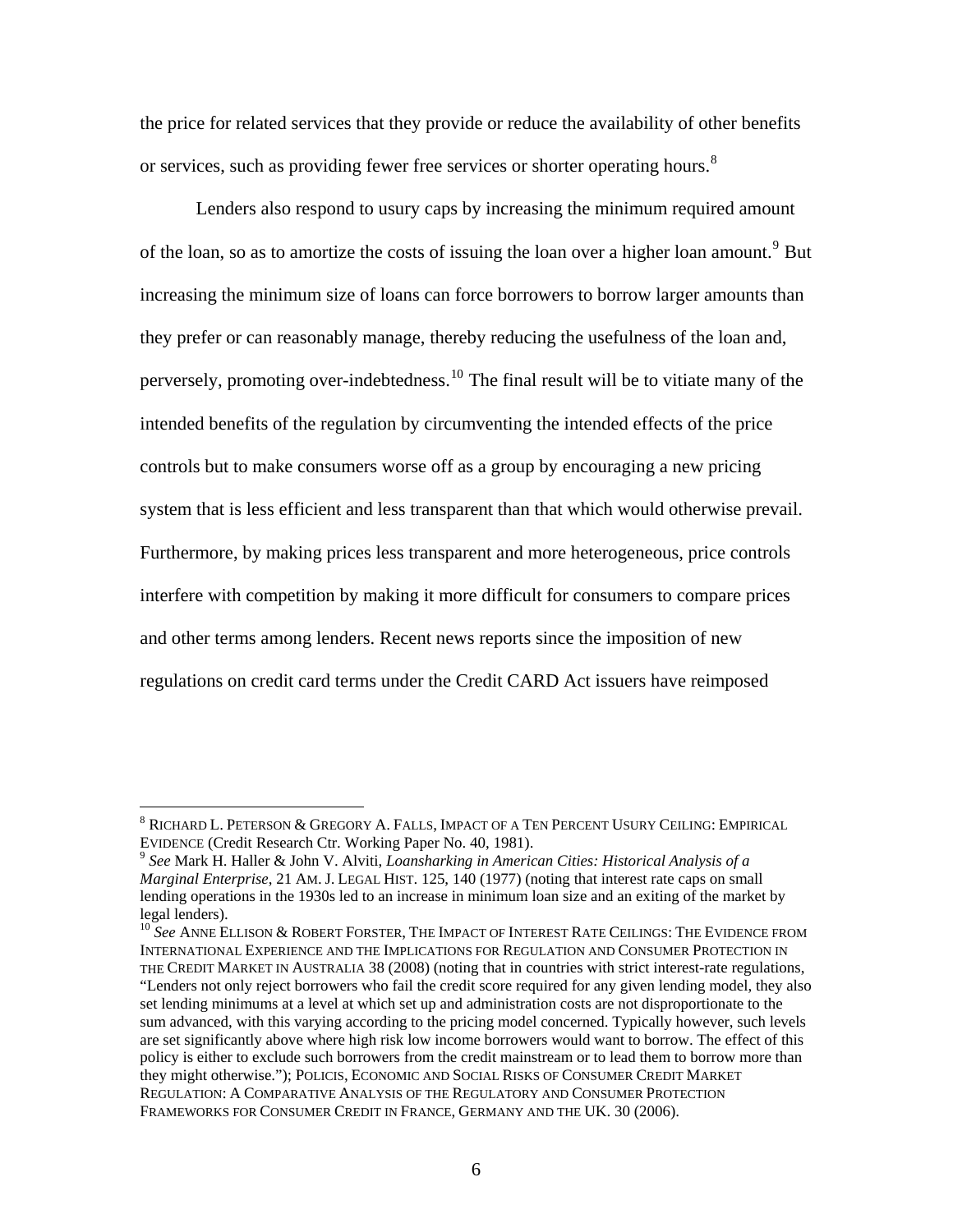annual fees, raised interest rates, increased some behavior-based fees, changed many fixed-rated cards to variable-rate cards, and cut credit lines.<sup>[11](#page-7-0)</sup>

Term re-pricing is a common response to regulation for many types of consumer credit, but probably less so for auto title lending. Title loans are very simple and very transparent loans with a small number of terms, especially when compared to especially complex products such as mortgages or credit cards, reducing the potential for term repricing. Most title loans have only one price—the interest rate—and do not charge additional fees or prepayment penalties.<sup>[12](#page-7-1)</sup> As a result, title loans have relatively few terms that can be re-priced in order to make title lending profitable for the lender. Moreover, auto title lending amounts, however, are limited by the resale value of the car, thus it is difficult to increase the amount of the loan.

#### *Product Substitution*

 $\overline{a}$ 

Product substitution arises when certain types of substantive regulations (such as interest-rate caps) make it impossible to price a particular consumer loan product in a manner that makes it economically feasible for the lender and borrower to enter into a transaction. For instance, rate caps on title lending may make it impossible for a lender to price its risk sufficiently for a borrower to obtain a title loan, but the borrower instead

<span id="page-7-0"></span><sup>11</sup> *See*, *e.g.,*, Hans Bader, *New Credit Card law Eliminates Cash Back and Rewards Programs, Harms Responsible People*, D.C EXAMINER (Aug. 21, 2009), *available at* [http://www.examiner.com/x-7812-DC-](http://www.examiner.com/x-7812-DC-SCOTUS-Examiner%7Ey2009m8d21-New-Credit-Card-Law-Eliminates-Cash-Back-and-Rewards-Programs-Harms-Responsible-People)[SCOTUS-Examiner~y2009m8d21-New-Credit-Card-Law-Eliminates-Cash-Back-and-Rewards-Programs-](http://www.examiner.com/x-7812-DC-SCOTUS-Examiner%7Ey2009m8d21-New-Credit-Card-Law-Eliminates-Cash-Back-and-Rewards-Programs-Harms-Responsible-People)[Harms-Responsible-People.](http://www.examiner.com/x-7812-DC-SCOTUS-Examiner%7Ey2009m8d21-New-Credit-Card-Law-Eliminates-Cash-Back-and-Rewards-Programs-Harms-Responsible-People) Issuers have also terminated accounts for some users, an example of rationing, as discussed below.

<span id="page-7-1"></span> $12$  Fox and Guy report that about one-third of title lenders in their survey charged a fee in addition to the interest rate on the loan. Some were up-front fees and some were behavior-based fees for late payments and the like. JEAN ANN FOX & ELIZABETH GUY, DRIVEN INTO DEBT: CFA CAR TITLE LOAN STORE AND ONLINE SURVEY 11 (Nov. 2005). Most of the largest title lenders, however, do not charge up-front fees, thus in terms of loan volume, those who do charge fees is likely much smaller than the figure reported by Fox and Guy.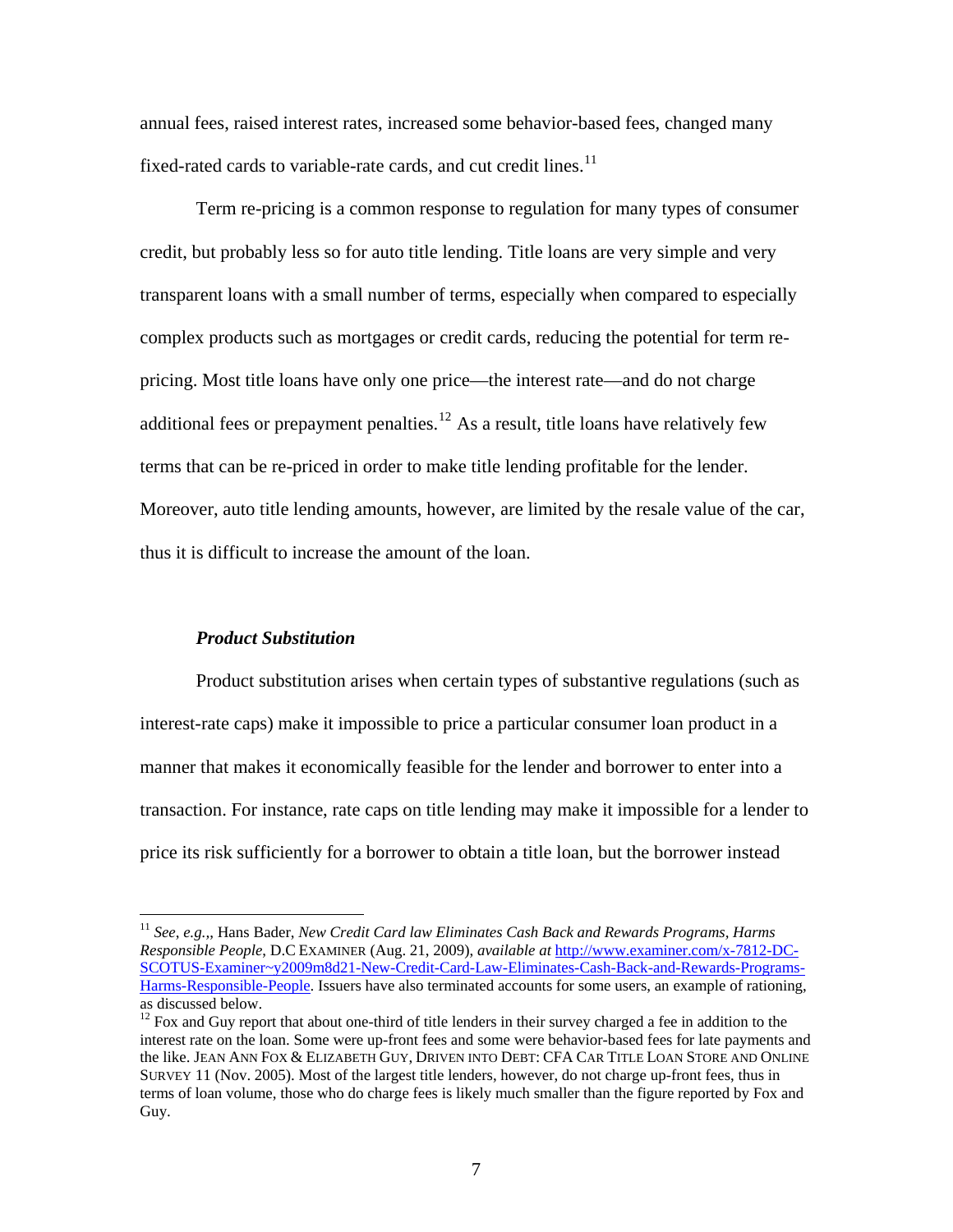might be able to obtain a pawn loan or payday loan for cash credit, or a rent-to-own for consumer goods. If term re-pricing and product substitution are sufficiently flexible, the end result of the regulatory scheme may be simply to change the mix or composition of credit held by consumers, but not the overall amount of debt.<sup>[13](#page-8-0)</sup> Overall, however, borrowers will be worse off because they will be holding a portfolio of credit products that differs from their preferred combination.

Some commentators, for instance, have claimed that the growth of auto title lending in some states resulted from regulations that eliminated payday lending.<sup>[14](#page-8-1)</sup> If so, this would illustrate product substitution resulting from a reduction of access to payday loans. In fact, one consumer-rights activist stated his opinion that the enactment of severe regulatory restrictions that substantially reduced payday lending in Virginia resulted in a substitution to increased auto title lending.<sup>[15](#page-8-2)</sup> On the other hand, Zinman found no significant substitution to auto title lending in Oregon after it banned payday lending.<sup>[16](#page-8-3)</sup> As is discussed below, the differing experiences of these two states may reflect the different demographic bases of title lending in different states, which may cause consumers to engage in different patterns of product substitution.

1

<span id="page-8-1"></span><span id="page-8-0"></span><sup>&</sup>lt;sup>13</sup> *See* Richard L. Peterson, *Usury Law and Consumer Credit: A Note*, 38 J. FIN. 1299 (1983).<br><sup>14</sup> *See* Dena Potter, *Payday Lender Laws Slash Loan Numbers*, WASHINGTON TIMES (June 21, 2009), *available in http://www.w* <sup>14</sup> Edward C. Lawrence and Gregory Elliehausen, *A Comparative Analysis of Payday Loan Customers*,

<span id="page-8-2"></span><sup>26(2)</sup> CONTEMPORARY ECONOMIC POLICY 299, 305 (2008).<br><sup>15</sup> Jay Speer, executive director of the Virginia Poverty Law Center, claims that the dramatic reduction in payday lending in Virginia that followed a tightening of the state's payday lending regulations led to an increase in auto title lending: "The good news is that there are less payday loans. The bad news is that they just shifted to car-title lending." Potter, *supra* note 14.

<span id="page-8-3"></span><sup>&</sup>lt;sup>16</sup> Jonathan Zinman, *Restricting Consumer Credit Access: Household Survey Evidence on Effects around the Oregon Rate Cap* 9 (working paper, Dec. 2008), *available at* http://papers.ssrn.com/sol3/papers.cfm?abstract\_id=1335438.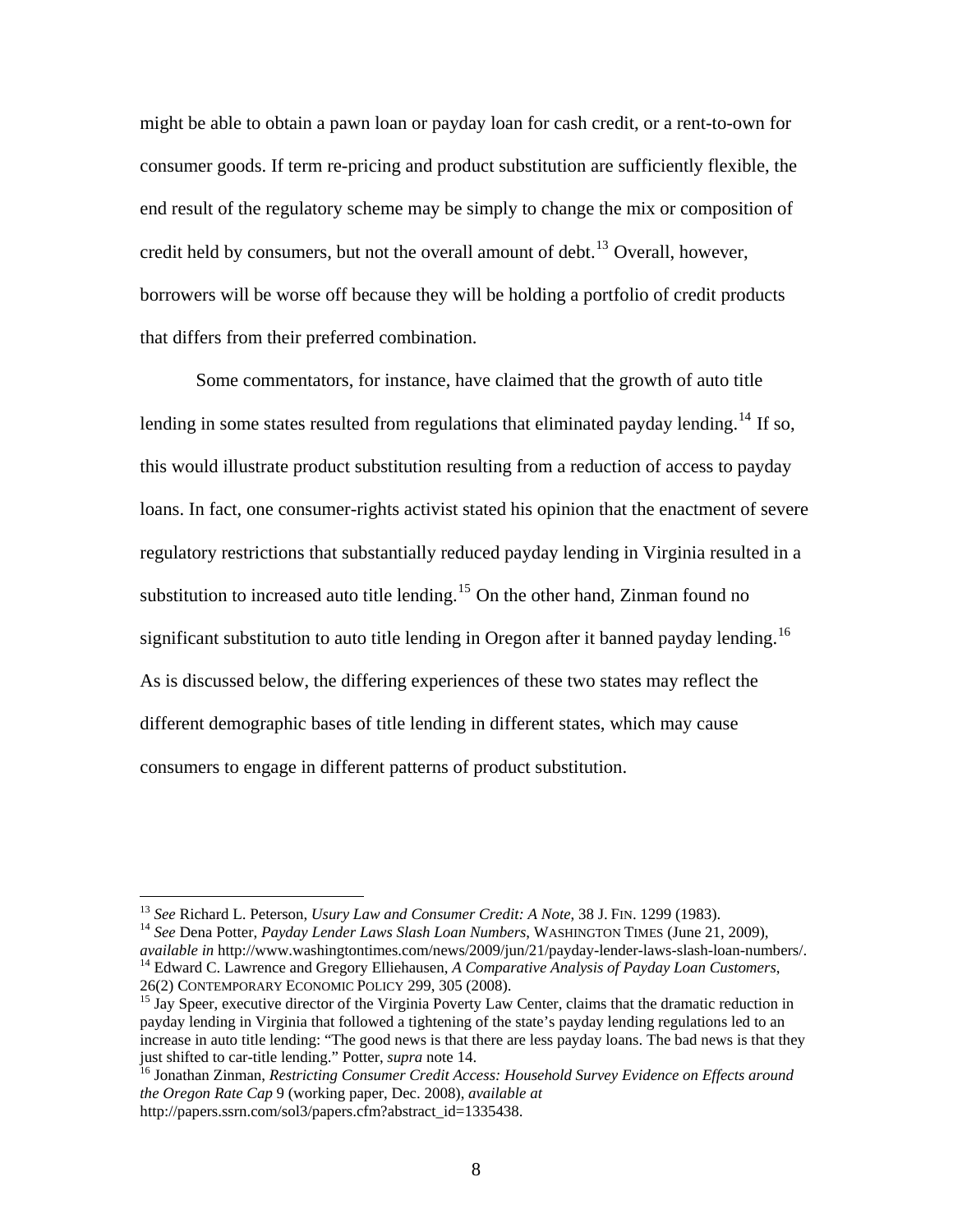## *Rationing*

 $\overline{a}$ 

Finally, regulation may result in rationing of credit to particular borrowers if it is impossible for them to obtain any formal credit on affordable terms. Such rationing could force borrowers to turn to the informal sector (friends and family or illegal loan sharks) or to do without credit. Deprivation of access to credit could cause substantial economic and personal harm if it forces the consumer to go without the means to meet necessary expenses such as medical care, car repairs, living expenses, rent, or work-related expenses such as transportation or appropriate work clothing. Put simply, foreclosing viable options for credit because those options are thought to be too expensive does not make the need for credit go away nor does it make less-expensive credit cheaper or more available. If a low-income person needs \$500 for a home repair, eliminating title lending as a credit option does not eliminate the need to make the repair. It simply forces the borrower to find funds elsewhere or live with a leaky roof or a broken furnace, which could have other undesirable consequences.

Florida's experience with title lending illustrates the point. The state was one of the earliest states to adopt title lending and soon became one of the largest title lending states.<sup>[17](#page-9-0)</sup> In 2000, however, the state imposed severe interest rate ceilings on auto title loans which wiped out the industry.<sup>[18](#page-9-1)</sup> It is not clear where these borrowers who had been relying on title turned for credit subsequently or whether they instead had to sell their car in order to get needed funds.

<span id="page-9-1"></span><span id="page-9-0"></span><sup>&</sup>lt;sup>17</sup> POLICIS, THE EFFECT OF INTEREST RATE CONTROLS IN OTHER COUNTRIES 16 (2004). As discussed below Hispanic immigrants are much more likely to be unbanked than the general population, and unbanked consumers may rely on title lending for credit, thus Florida's high level of title lending was not surprising. 18 AMANDA QUESTER AND JEAN ANN FOX, CAR TITLE LENDING: DRIVING BORROWERS TO FINANCIAL RUIN 10 (2005) (noting that state law limits APR to 30 percent for loans of \$2,000 or less). Policis reports that the number of auto title lenders operating in the state dropped from 600 before the legislation was enacted to 58 the year following. POLICIS, THE EFFECT OF INTEREST RATE CONTROLS, *supra* note 17, at 16. By the next year no licenses at all were renewed.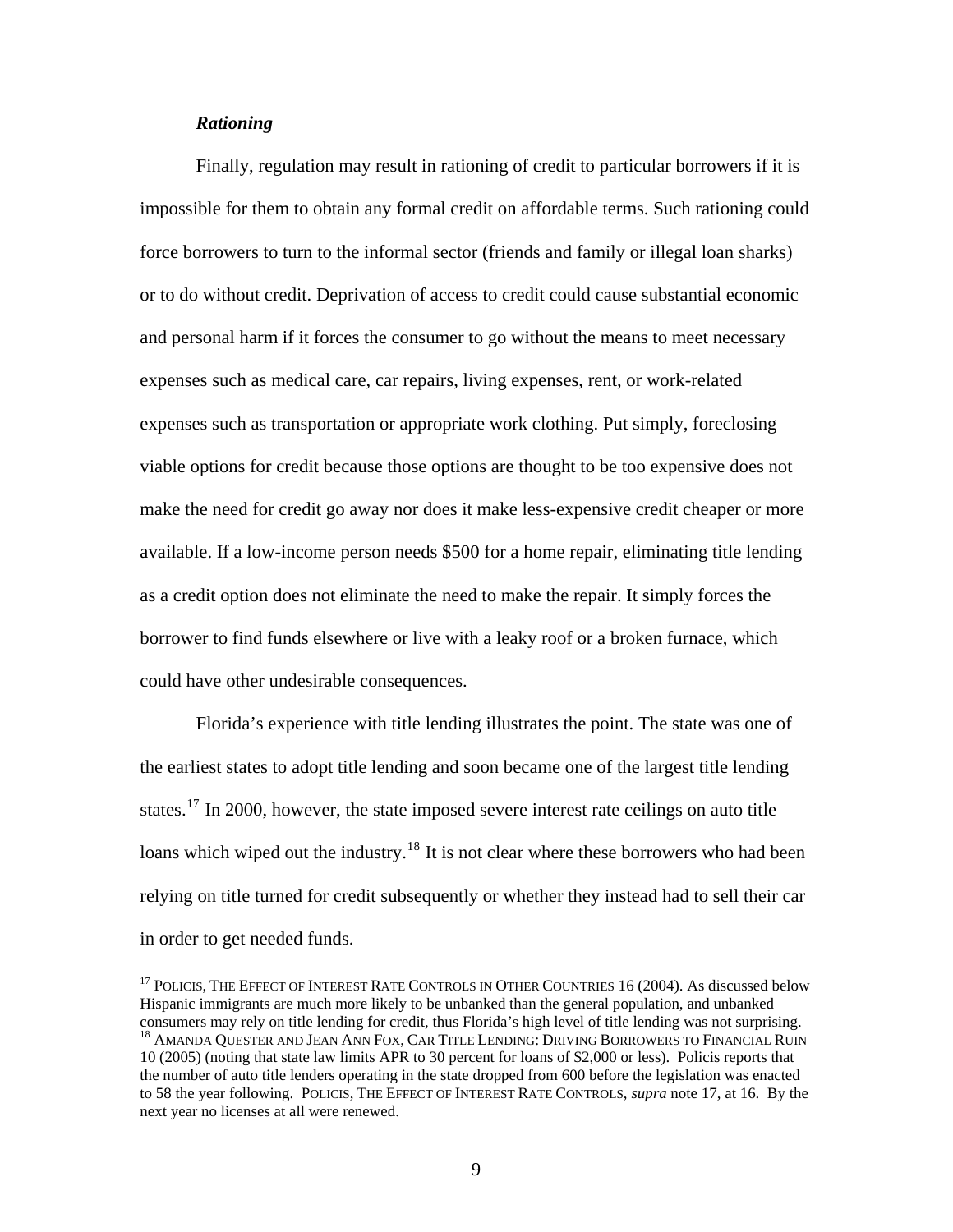The overall impact of usury regulations is likely to be negative, as they force lenders and borrowers to change the terms, types, and amounts of consumer credit offered when compared to what they would agree to under a voluntary contract. Economists have almost uniformly concluded that forcing these adjustments in lending and borrowing behavior is harmful to consumer welfare.<sup>[19](#page-10-0)</sup> If a consumer truly preferred to borrow from a pawnshops rather than a title lender, or preferred a mortgage with higher up-front costs and a lower interest rate, then that's what she would have chosen in the first place. Regulations that encourage substitution from one type of high-cost credit to another, or encourage a more confusing and opaque price scheme, are unlikely to make consumers better off. Once lenders make adjustments and offsetting behaviors in response to substantive regulations, it is quickly understood that the benefits to be gained by interest-rate caps are small and the costs from the unintended consequences are extremely large. Consumers are left with fewer choices, higher borrowing costs, and less flexibility.

#### **Title Pledge Lending**

 $\overline{a}$ 

Title pledge lending grew out of traditional pawnbroker operations, mainly to enable making larger loans than traditional pawnshop loans backed by items such as consumer electronics, musical instruments, and jewelry. In a title pledge lending arrangement, the lender holds as collateral the title to the borrower's car and/or either a copy of the keys to the car or a device that permits the title lender to disable the car's

<span id="page-10-0"></span><sup>19</sup> *See* Thomas A. Durkin, *An Economic Perspective on Interest Rate Regulations*, 9 GEORGIA ST. L. REV. 821 (1993); Christopher C. DeMuth, *The Case Against Credit Card Interest Rate Regulation*, 3 YALE J. ON REG. 201, 217 (1986).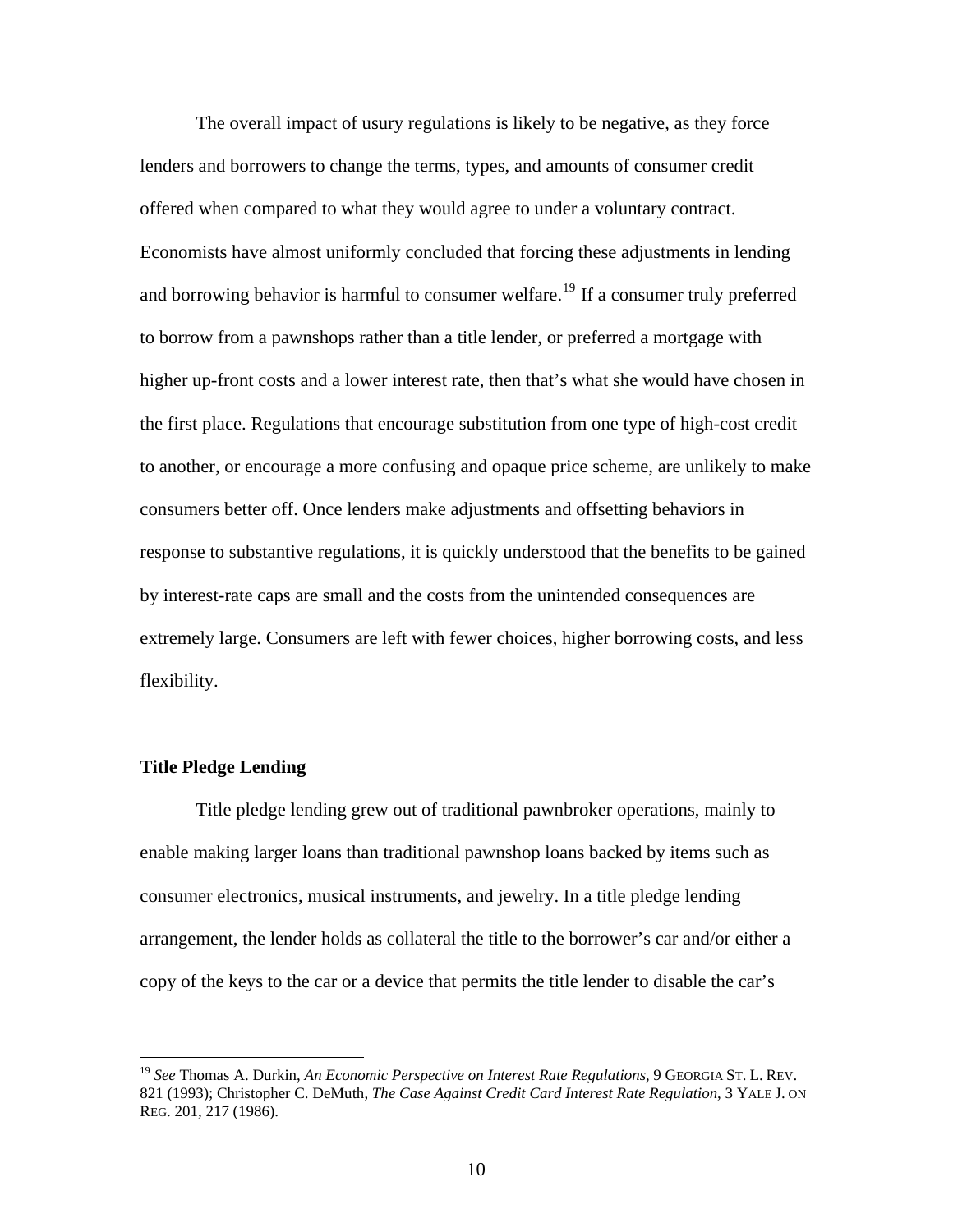ignition.<sup>[20](#page-11-0)</sup> Lenders may verify employment, income, and perform a credit check, but practice is not uniform. Most scrutiny focuses on the value of the car rather than the borrower. The amount the lender will lend against the collateral varies: Some studies have found that lenders typically will lend about 33 percent of the resale value of the automobile;<sup>[21](#page-11-1)</sup> others have found a typical loan value of 50–55 percent and even up to 100 percent of the value of the car<sup>[22](#page-11-2)</sup>. The loan is typically for 30 days with a rollover option. Most loans are rolled over and paid off in about 4–6 months. Most loans are for \$250 to \$1,000, although some loans are larger, depending on the value of the car.<sup>[23](#page-11-3)</sup> The American Association of Responsible Auto Lenders (AARAL), an industry group that represents several large title lenders, states the average loan size for its members is \$700. A study of the Illinois title lending industry found the median loan principal to be \$1,500.<sup>[24](#page-11-4)</sup> Many are small: A Tennessee study reported that 82 percent of new title loans in 2006 were for \$1,000 or less and 50 percent were for \$500 or less.<sup>[25](#page-11-5)</sup> But some loans are larger: The same study found that over 7 percent of title loans were for \$1,750–  $$2,500.<sup>26</sup>$  $$2,500.<sup>26</sup>$  $$2,500.<sup>26</sup>$  If the borrower defaults, the lender can repossess the collateral. Beyond that the loan usually is nonrecourse—if, for example, the car is in not in operating condition because of a mechanical breakdown, stolen, totaled, or resold for less than expected, the

<sup>&</sup>lt;sup>20</sup> Michael S. Barr, *Banking the Poor*, 21 YALE J. ON REG. 121, 164 (2004).

<span id="page-11-1"></span><span id="page-11-0"></span><sup>&</sup>lt;sup>21</sup> WOODSTOCK INSTITUTE AND PUBLIC ACTION FOUNDATION, DEBT DETOUR: THE AUTOMOBILE TITLE LENDING INDUSTRY IN ILLINOIS (Sept. 2007).<br><sup>22</sup> FOX & GUY, *supra* note 12, at 11. In addition, they found some states with average loan size as little as

<span id="page-11-2"></span><sup>20%</sup> of the value of the car. There some sense that the size of loans relative to the value of the car has been increasing over time. A 1997 study by John Caskey reports a standard loan of about 25 percent of the value of the car. JOHN CASKEY, LOWER INCOME AMERICANS, HIGH COST FINANCIAL SERVICES (1997). More recent studies tend to find ratios of 50 percent or more.<br><sup>23</sup> TENNESSEE DEPT. OF FINANCIAL INSTITUTIONS, THE 2008 REPORT ON THE TITLE PLEDGE INDUSTRY 4

<span id="page-11-3"></span><sup>(</sup>Feb. 20, 2008) (reporting that over 65 percent of title loans were between \$250–-\$1000 with average value of new title loan of \$557.70); Barr, *supra* note 20.<br><sup>24</sup> WOODSTOCK INSTITUTE, *supra* note 21.<br><sup>25</sup> TENNESSEE REPORT, *supra* note 23, at 4.<br><sup>26</sup> As discussed below, many small independent businesses use title lending fo

<span id="page-11-5"></span><span id="page-11-4"></span>

<span id="page-11-6"></span>account for many of the higher-value loans.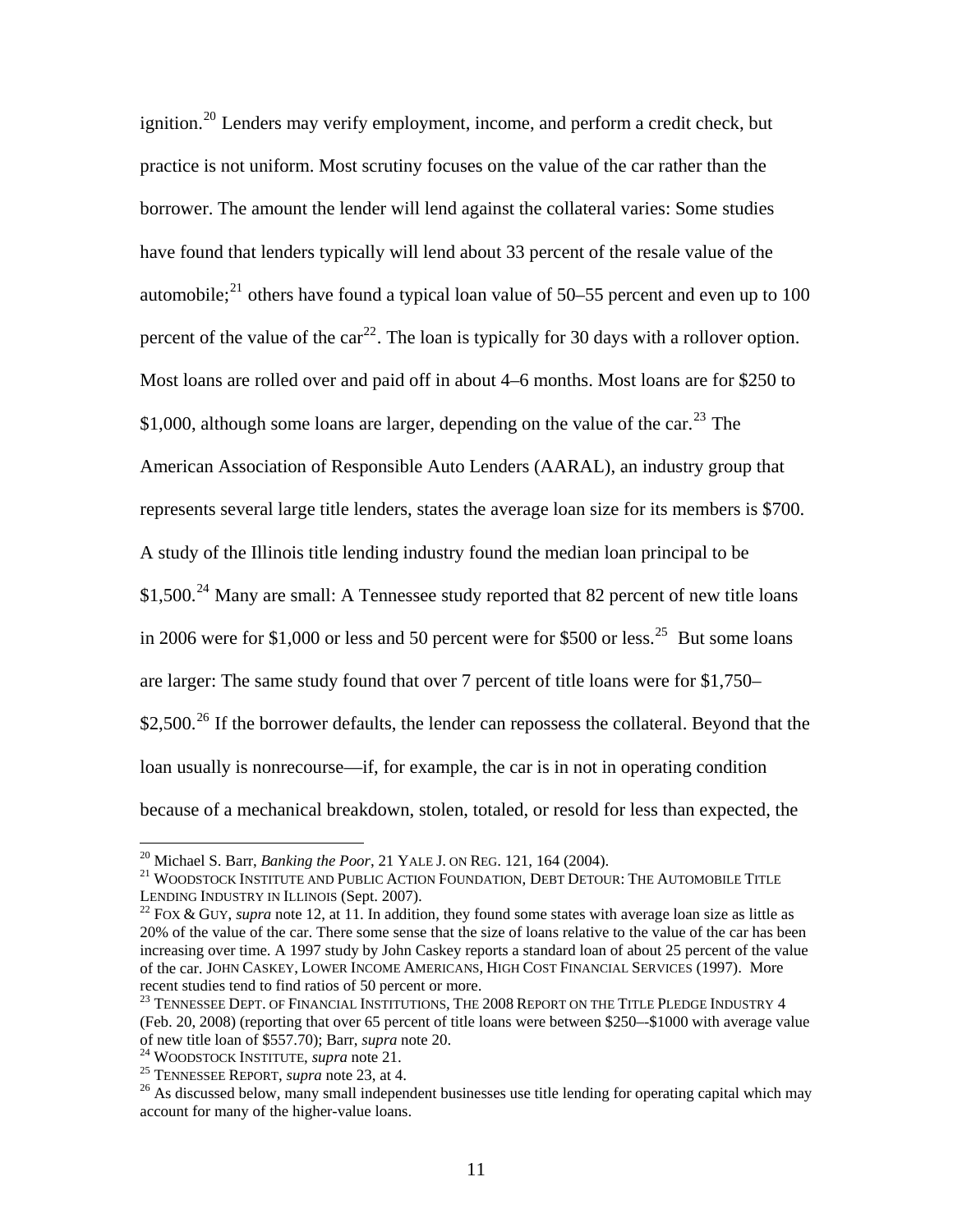lender is still limited to repossession and cannot sue the borrower for any deficiency.<sup>[27](#page-12-0)</sup> Providers of title loans must include these types of costs and risks in the price of the loan.

Mechanically, title loans are comparable to the pawnbroker loans from which they arose. A crucial difference from pawnbroker loans, however, is that in an auto title loan the borrower retains possession of the car rather than surrendering it to the lender. The APR on a title loan is typically 120–300 percent, depending on the amount borrowed.<sup>[28](#page-12-1)</sup> Many title lenders also operate payday loan operations (often under the same roof), just as many payday loans and pawnshops operate together.

Title loans are extensively regulated at the state level. According to a 2005 survey of state laws, four states place no interest-rate caps on title loans made by licensed lenders and 13 states have either enacted title loan laws or issued court decisions that authorize high-cost title loans under long-standing pawnbroker exceptions from state usury laws.<sup>[29](#page-12-2)</sup> Other states have either special regulations that allow title loans but at a low and uneconomic rate cap, and 31 states have small-loan rate caps or usury limits that technically restrain car title loan rates, although title loans are often structured to avoid those limits.

Industry sources report that about 14–17 percent of title loans default but only about half of defaults (8 percent overall) result in vehicle repossession.<sup>[30](#page-12-3)</sup> The high percentage of defaults that do not lead to repossession reflects the reality that that many

<span id="page-12-0"></span> $27$  Even if permitted under law, as in a few states, lenders report that they almost never seek a deficiency judgment in practice.

<span id="page-12-1"></span><sup>28</sup> Personal conversations between author and members of AARAL; *see also* Barr, *supra* note 20, at 166 (reporting range of 264–300 percent APR for title loans); Quester & Fox, *supra* note 18 (listing average APRs of 183–377 percent in survey of several states); WOODSTOCK INSTITUTE, *supra* note 21 (256 percent APR in Illinois).<br><sup>29</sup> FOX & GUY, *supra* note 12, at 6.

<span id="page-12-3"></span><span id="page-12-2"></span><sup>&</sup>lt;sup>30</sup> See TENNESSEE REPORT, *supra* note 23, at 9 (reporting 17.5 percent chargeoff rate as measured in dollar amount).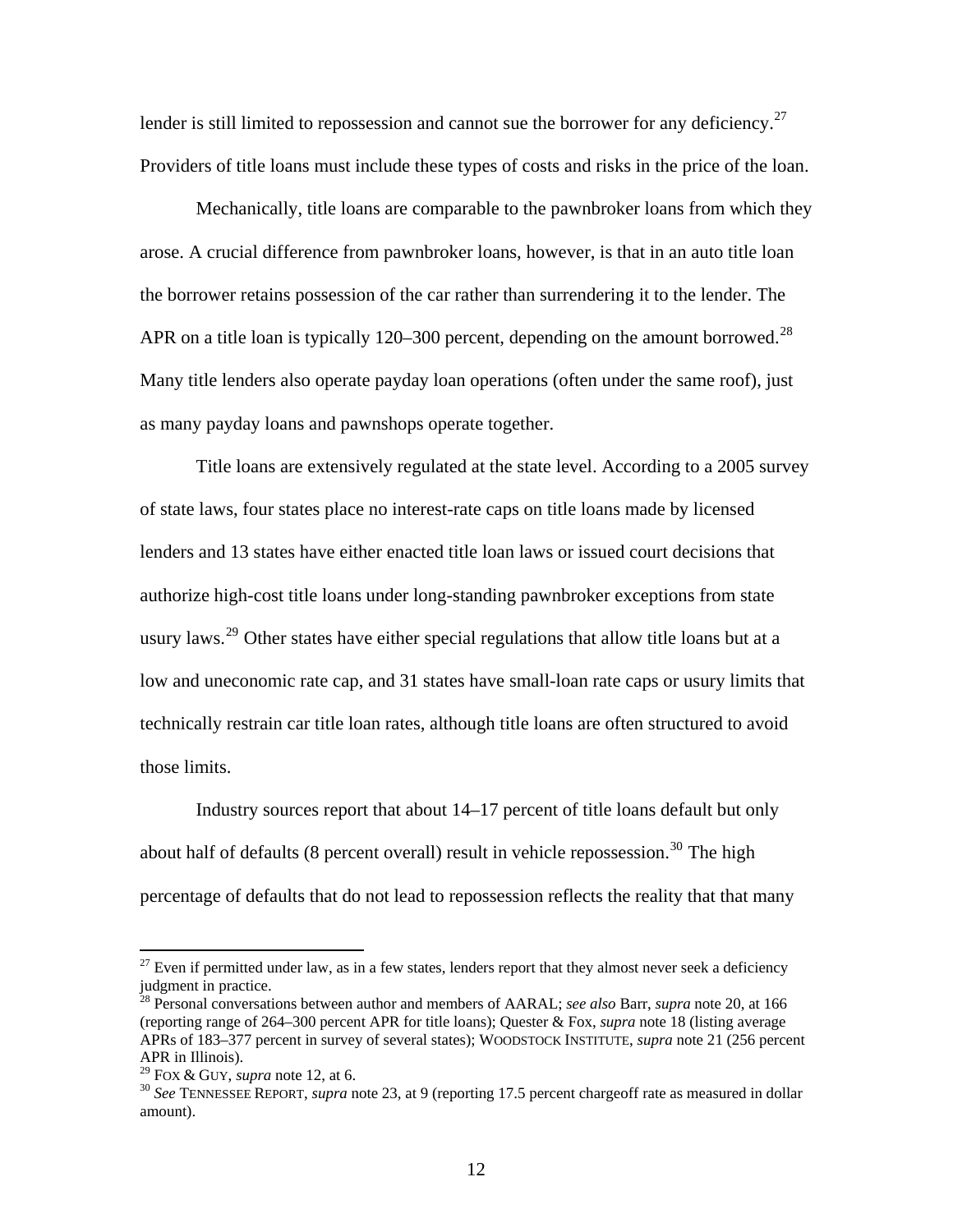of these cars have mechanical failures or other damage that makes it not worthwhile to expend the cost of repossession (as well as the borrower's decision not to pay). One large title lender stated that it had a repossession rate of  $4-6$  percent.<sup>[31](#page-13-0)</sup> A study by the State of Illinois found a repossession rate of 4 percent, with a subsequent redemption rate of twenty percent, resulting in a total repossession rate of 3.2 percnet.<sup>[32](#page-13-1)</sup> The cars used as collateral for the loans tend to be older vehicles and are owned outright. One study of court records involving auto title loans found that vehicles that were pledged as collateral were 11.4 years old and had 90,823 miles on average.<sup>[33](#page-13-2)</sup> At the time of default, many of the cars have major mechanical failures or other major damage, which explains both the borrower's choice to default as well as the lender's decision not to absorb the cost of repossession.<sup>[34](#page-13-3)</sup> Moreover, 70 percent of title loan customers own two or more cars.<sup>[35](#page-13-4)</sup> Bad debt and repossession expenses amount to about 20 percent of operating revenues.<sup>[36](#page-13-5)</sup> Title lenders are rarely named beneficiaries on auto insurance policies, thus if the car is totaled and the borrower defaults the borrower may be able to retain the insurance proceeds.

1

<span id="page-13-0"></span><sup>31</sup> QUESTER & FOX, *supra* note 18, at 7 (citing presentation by John J. McCloskey of Community Loans of America).

<span id="page-13-1"></span> $32$  Some less-reputable lenders have higher repossession rates. But this appears to be the small minority of lenders. *See* QUESTER & FOX, *supra* note 18, at 7 (reporting that Sal Leasing, Inc. had a repossession rate of 18%)<br><sup>33</sup> WOODSTOCK INSTITUTE, *supra* note 21

<span id="page-13-2"></span>

<span id="page-13-3"></span><sup>&</sup>lt;sup>34</sup> Personal conversations with industry members reports that one large lender contracts out repossession services and reports that repossession costs about \$350 per vehicle repossessed. This provides one explanation for why many loans in default do not result in repossession, especially if the car has mechanical problems. Many smaller lenders perform their own repossessions and may be more aggressive about repossessing even nonfunctioning vehicles.

<span id="page-13-4"></span><sup>&</sup>lt;sup>35</sup> See website of American Association of Responsible Auto Lenders,

http://www.responsibleautolenders.org/about/what\_is\_title\_lending. Others may have access to public transportation.

<span id="page-13-5"></span><sup>36</sup> TENNESSEE REPORT, *supra* note 23, at 9. Larger companies reported higher losses on bad debts and higher expenses (as a percentage of operating revenue) on repossessions than smaller companies. *Id.* at 10- 11.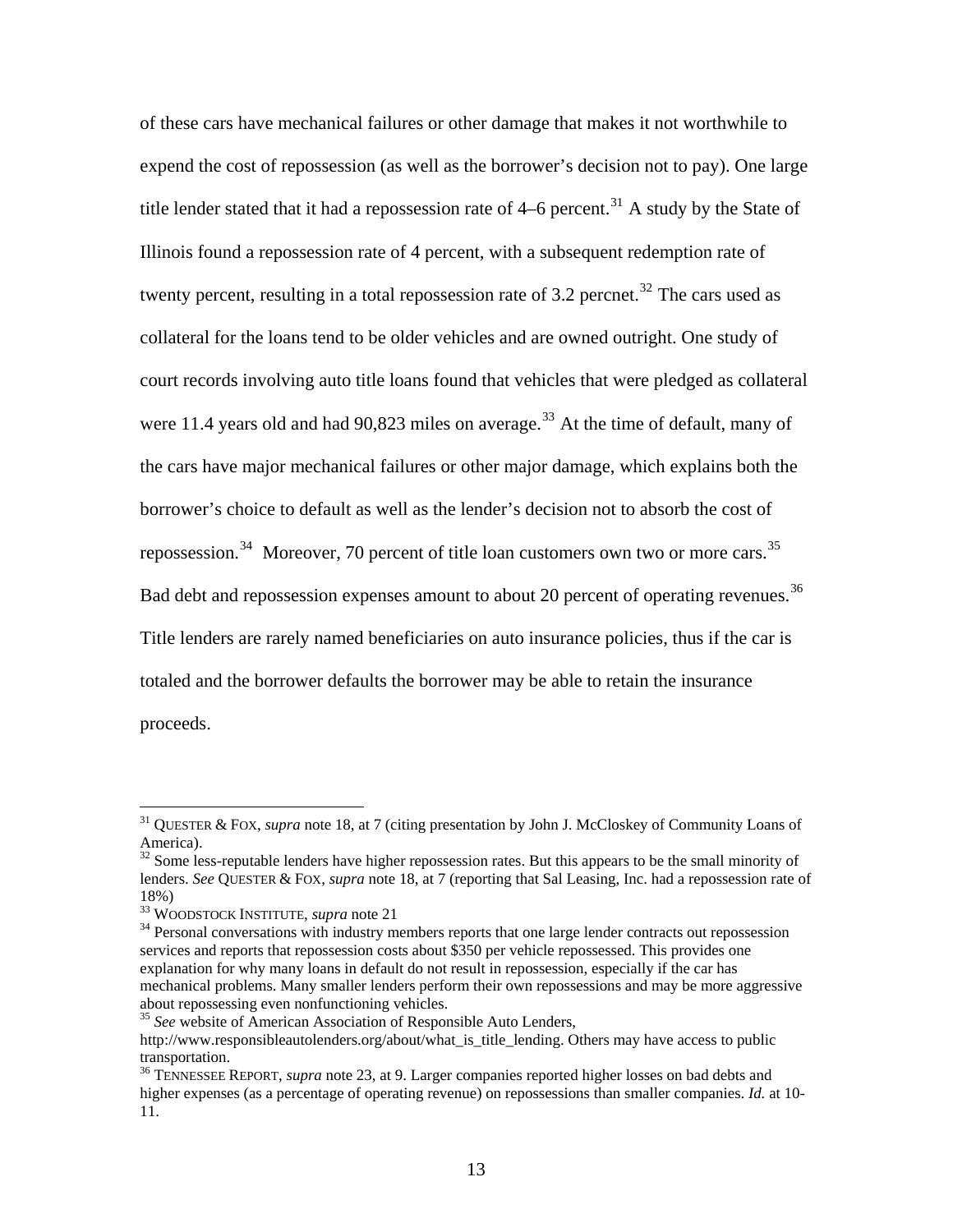By way of comparison, Skiba and Tobacman find that 58 percent of first-time pawns default and only [37](#page-14-0) percent are redeemed.<sup>37</sup> Caskey reports that default rates on all pawnshop loans range from 13.9–30.2 percent in the states that he examined.<sup>[38](#page-14-1)</sup>

#### **Why Do Consumers Use Title Loans?**

 $\overline{a}$ 

Traditionally, consumer demand for nontraditional lending products to access cash has been dominated by four basic types of credit: pawnshops, payday loans, personal finance companies, and revolving balances on credit cards.<sup>[39](#page-14-2)</sup> In addition, lowerincome consumers traditionally have made substantial use of informal credit, mostly friends and family, but also illegal loan sharks.

Although title loan credit, like any type of credit, has a potential for misuse by the borrower, when compared to available alternatives the use of title loans by consumers and small businesses has many advantages. That is, consumers compare the availability based on their own credit circumstances, the ease of understanding the terms, the cost of applying for the loan with other instruments, and the interest rate and make the choice based on those factors. Depriving consumers and small businesses who already have

<span id="page-14-0"></span><sup>37</sup> Paige Marta Skiba & Jeremy Tobacman, *Measuring the Individual-Level Effects of Access to Credit: Evidence from Payday Loans*, Working Paper (July 3, 2007).<br><sup>38</sup> John P. Caskey, *Pawnbroking in America: The Economics of a Forgotten Credit Market*, 23 J. MONEY,

<span id="page-14-1"></span>CREDIT, & BANKING 85, 90V (1991).

<span id="page-14-2"></span> $39$  The discussion here focuses on cash-credit products. But consumers foreclosed from other types of credit may make use of a variety of other less-attractive types of credit, such as rent-to-own transactions, or other types of cash credit, such as tax refund anticipation loans. *See* Gregory Elliehausen, *Consumers' Use of High-Price Credit Products: Do They Know What They Are Doing?* Working Paper, Networks Financial Institute at Indiana State University, 2006-WP-02 (May 2006) . Because of their seasonal nature and the requirement that the borrower actually be scheduled to receive a tax refund, tax refund anticipation loans frequently are not available for consumers. When available, their prices are similar as for other nontraditional credit products. As a result, I do not extensively discuss those products here. In addition to these products, there are a variety of other sources of credit for consumers to fund product purchases, such as retail store credit, rent-to-own, and mail-order retailers that also provide credit.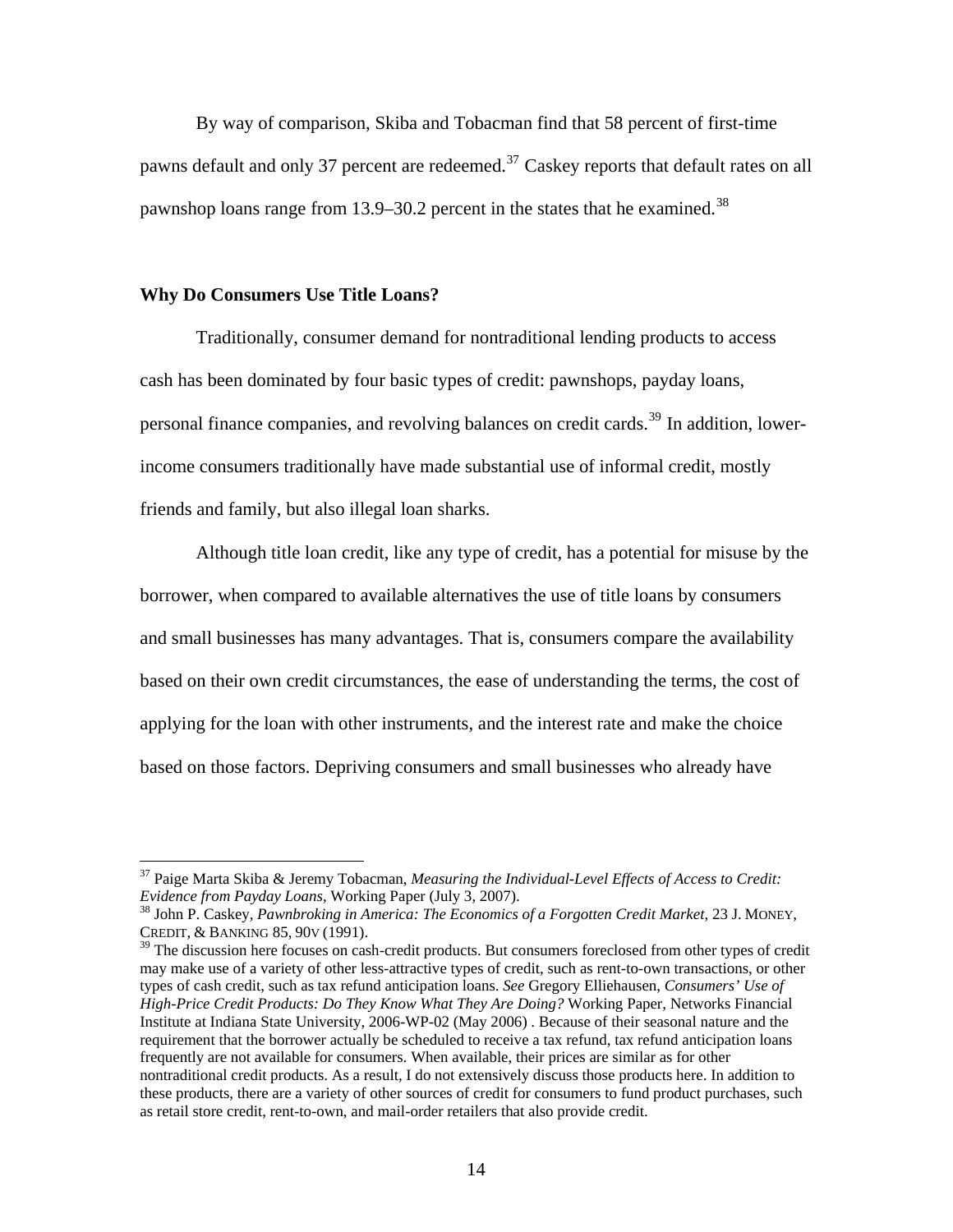limited credit options of title lending as a credit option would likely result in substantial harm for many consumers and small businesses.

First, for many consumers and independent businesses, their vehicle is one of their most valuable economic assets, especially if they do not own a home (some 80 percent of title lending customers are not homeowners<sup>[40](#page-15-0)</sup>). If they are unable to pledge the vehicle for a title loan, many cash-strapped consumers would be forced to sell their car instead. This would generate cash to pay bills but, of course, would also deprive them of their transportation immediately and with certainty. Since most title loans for operating vehicles are redeemed eventually, consumers seem better off with the option of keeping the car and borrowing against it. Given that title loan customers *could* sell their car if they preferred that option, the fact that they do not indicates that they prefer a title loan over being forced to sell their car to get cash.

Second, title pledge loans can be obtained in 30 minutes or less (and even faster for repeat customers) and are paid out in cash. By contrast, acquiring even a small bank loan can take days or even weeks and involve substantial processing time and costs. Thus, for consumers or small businesses who need cash quickly to pay a utility or repair bill, to make sure payroll checks clear, or to prevent a bank check from bouncing, title lending provides cash in a hurry and which a traditional lender cannot meet. Title lenders, like all nontraditional lenders, also keep more customer-friendly hours, which can be especially useful for shift workers and other similarly-situated workers who may find it difficult to apply for credit during "bankers' hours."

Third, title loans, like most nontraditional lending products, also have highly transparent and easily understood pricing schemes. Title loans have only one price

<span id="page-15-0"></span> $^{40}$  Illinois Dep't of Fin. Insts., Short Term Lending: Final Report 26 (2000).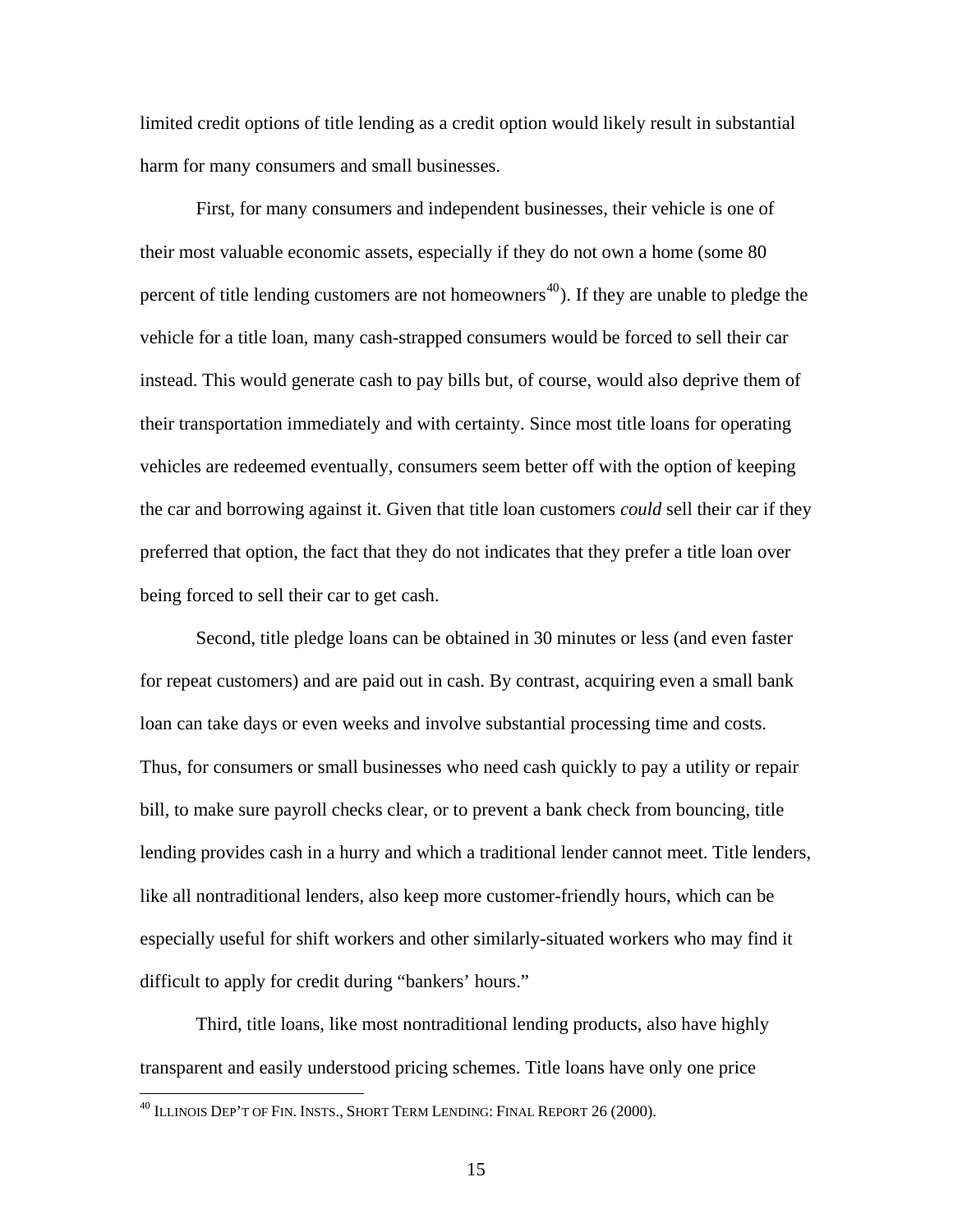point—the interest rate—and generally do not charge up-front fees or prepayment fees, thus the borrower simply pays interest on the time the loan is outstanding. There are no "hidden" fees or penalties. Borrowers can readily understand the price of the credit and the consequences of default (repossession). Most title loans, like pawnbroker loans, are nonrecourse loans, which means that even borrowers who default can be confident that the consequences of default will be predictable and limited. This provides some degree of certainty relative to other forms of credit that offer more open-ended costs and personal exposure. Many title lenders do not conduct credit reports on borrowers and do not report defaults on title loans to credit bureaus. Thus, consumers with damaged credit or who fear the consequences of default on their credit rating may find title lending relatively attractive.

This simple price structure is beneficial to borrowers. Research has found that most consumers do not understand how, for example, a loan's annual percentage rate (APR) is calculated and thus it is a less-useful shopping tool in practice than in theory.<sup>[41](#page-16-0)</sup> APR is especially irrelevant for relatively short-term lending products such as title loans, which are almost always paid off within a month or a matter of months. An *annual* percentage rate, therefore, is meaningful only for loans that are rolled over repeatedly for an entire year, not for those who borrow only for one or a few months. In fact, research indicates that users of nontraditional lending products do not rely on APR in shopping, but are highly aware of the cost of the loan in terms of the interest rate or fees that are

1

<span id="page-16-0"></span><sup>&</sup>lt;sup>41</sup> Consumers are often unable to understand the full cost of traditional installment loans such as the APR and related terms. *See* JAMES M. LACKO & JANIS K. PAPPALARDO, FED. TRADE COMM'N., IMPROVING CONSUMER MORTGAGE DISCLOSURES: AN EMPIRICAL ASSESSMENT OF CURRENT AND PROTOTYPE DISCLOSURE FORMS 35 (2007); Jinkook Lee and Jeanne M. Hogarth, *The Price of Money: Consumers' Understanding of APRs and Contract Interest Rates*, 18 J. PUB. POL'Y AND MARKETING 66 (1999); Diane Hellwig, Comment, Exposing the Loansharks in Sheep's Clothing: Why Re-Regulating the Consumer Credit Market Makes Economic Sense, 80 NOTRE DAME L. REV. 1567, 1591-92 (2005) (summarizing studies).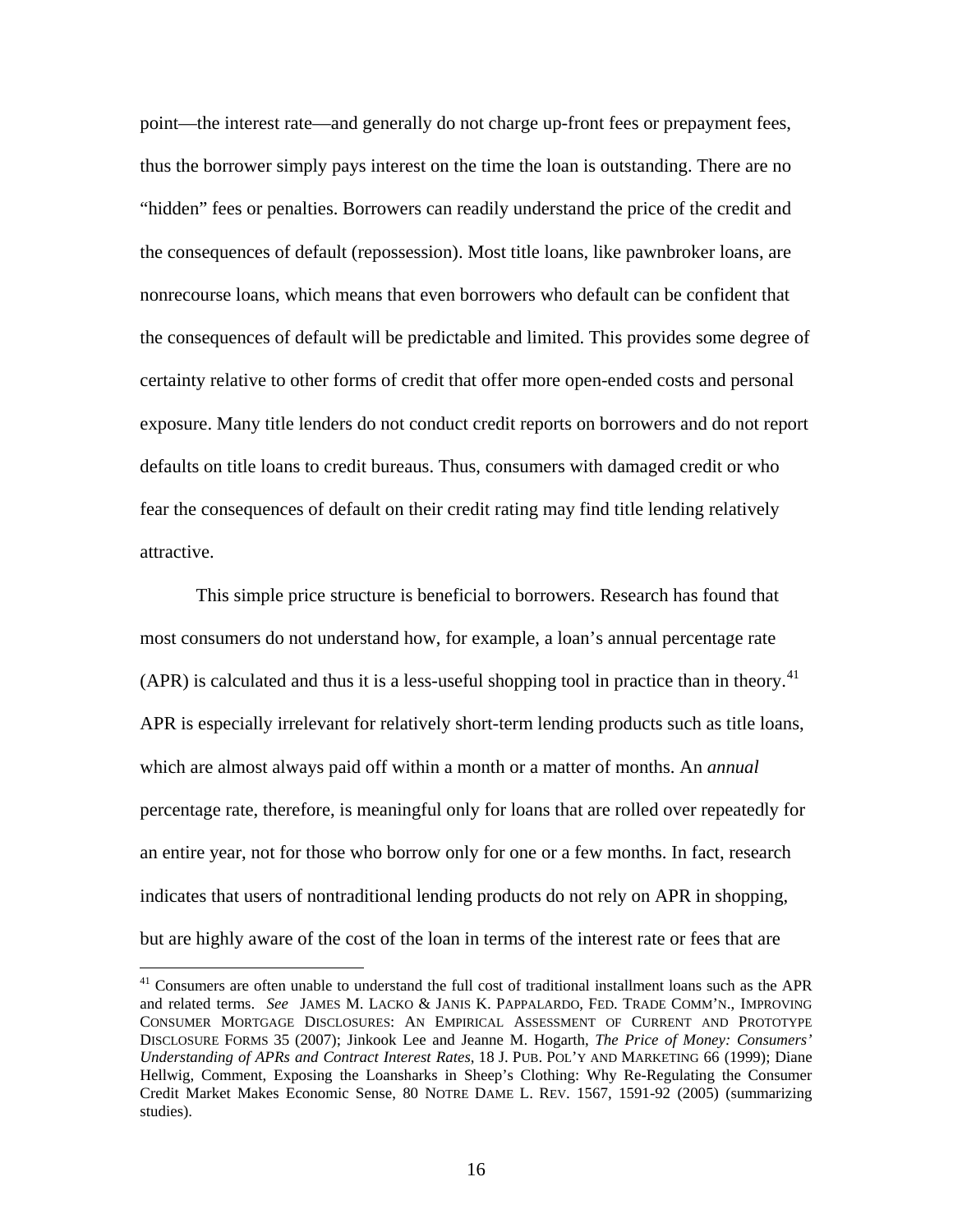charged in connection with the loan, which is probably more relevant for shopping for short-term loans.<sup>[42](#page-17-0)</sup>

Fourth, unlike payday loans or credit cards, an auto title borrower can have only one such loan outstanding at any given time, relieving the potential of escalating debt or multiple loan defaults and the indebtedness is limited by the value of the car. Upon opening a title loan, the lender records a lien against the vehicle, preventing the borrower from pledging the loan elsewhere. This prevents the concern sometimes expressed about payday lending that a borrower may have multiple outstanding payday loans using the proceeds from one loan to pay off others. The nonrecourse nature of auto title loans (which limits liability), the inherent caps on the amount borrowed (set by the value of the car), and the fact that a borrower can only have one title loan at a time suggests that even though the loss of a car might create a hardship for borrowers, auto title loans should provide minimal risk of major financial breakdown and bankruptcy. In fact, one report found that less than 1 percent of the customers of a large Illinois title lending company filed for bankruptcy.<sup>[43](#page-17-1)</sup> By contrast, reducing the access to short-term credit may lead to increased bankruptcy filings by converting short-tem liquidity problems into a personal financial crisis. For instance, bankruptcy filings rose dramatically in Japan following its imposition of strict interest-rate controls, reversing a period of decline in filing numbers.[44](#page-17-2)

<span id="page-17-2"></span><span id="page-17-1"></span>

<span id="page-17-0"></span><sup>42</sup> *See* Thomas A. Durkin, *A High-Rate Market for Consumer Loans: The Small Small Loan Industry in Texas*, *in* II TECHNICAL STUDIES, National Commission on Consumer finance, US Government Printing Office, 1975 (as reported in Elliehausen, *Consumers' Use*, *supra* note 39, at 28); *see also* Elliehausen, *Consumers' Use*, *supra* note 39, at 30 (noting that for payday loans 85–96 percent of payday loan customers reported accurate finance charges but only 20% reported accurate APRs). 43 ILLINOIS REPORT, *supra* note 40, at 21. 44 POLICIS, ECONOMIC AND SOCIAL RISKS, *supra* note 10, at 73.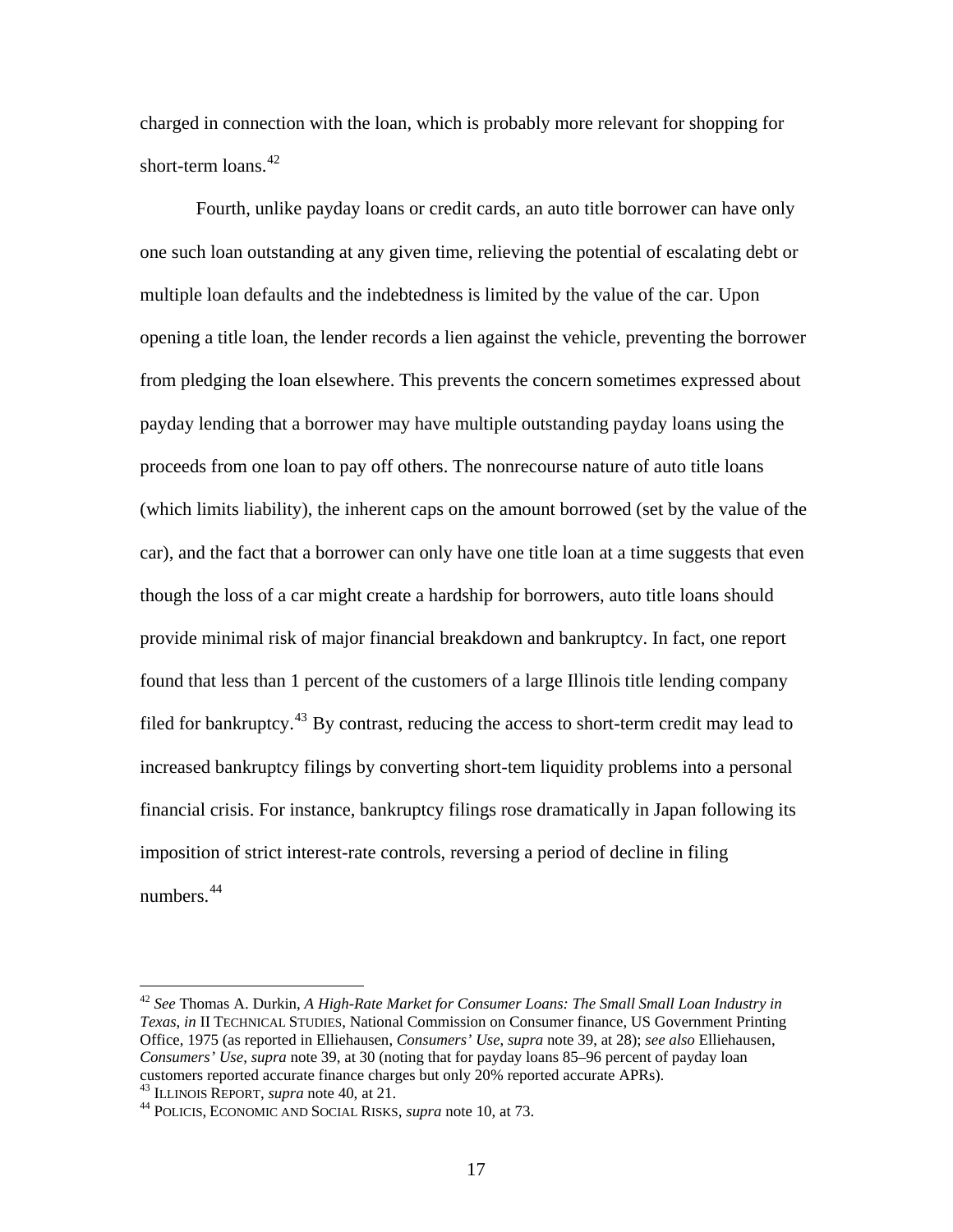Fifth, consumers value the informality and customer-friendly nature of nontraditional lenders, title lenders included. Many customers of nontraditional lenders have had relatively negative experiences with traditional financial institutions—bounced checks, harassment for unpaid bills, and the general demoralizing experience of a lesseducated, less-sophisticated consumer interacting with a banking and financial system that is perceived as being unwelcoming and unhelpful to lower-income consumers with financial struggles. A report on payday lenders, for example, found that customers appreciate that payday-loan outlets are friendly, helpful, customer-service oriented, and treat them more respectfully than traditional lending institutions.<sup>[45](#page-18-0)</sup> Moreover, nontraditional lenders compete intensely on nonfinancial margins: As noted, they offer longer hours, they provide highly-personalized customer service, and they have many more storefronts than traditional lenders, competing on convenience.<sup>[46](#page-18-1)</sup> This suggests that these are services valued by their customers.

Sixth, according to the Illinois report, 77 percent of title loan customers had no credit cards at all, and only 11 percent had a general-use bank card.<sup>[47](#page-18-2)</sup> Consumers who do have credit cards generally look to revolving credit card debt as their first source of credit.<sup>[48](#page-18-3)</sup> But those who revolve credit card balances tend to be older, higher-income, and more likely to own a home than those who use nontraditional credit products, such as

<span id="page-18-0"></span> $45$  McGray quotes one payday lending customer, for instance, who states of the payday lending company, "They treat me with respect, they're really nice." Douglas McGray, *Check Cashers, Redeemed*, N. Y. TIMES MAGAZINE (Nov. 9, 2008). 46 Mark Flannery & Katherine Samolyk*, Payday Lending: Do the Costs Justify the Price?* 9-11 (FDIC

<span id="page-18-1"></span>Center for Financial Research Working Paper, Paper No. 2005/09, 2005); CASKEY, LOWER INCOME AMERICANS, *supra* note 22, at 55. The importance of location may be less important for auto title loans than for other types of nontraditional types of credit because of the greater mobility for the borrowers (because they have cars and so are not constrained by the need to walk or take public transportation) and the greater value of the loans which justifies traveling further, in comparison to payday and pawnshop loans which are much smaller.<br> $^{47}$  ILLINOIS REPORT, *supra* note 40, at 22.

<span id="page-18-3"></span><span id="page-18-2"></span>

<sup>&</sup>lt;sup>48</sup> Lawrence & Elliehausen, *supra* note 14, at 305.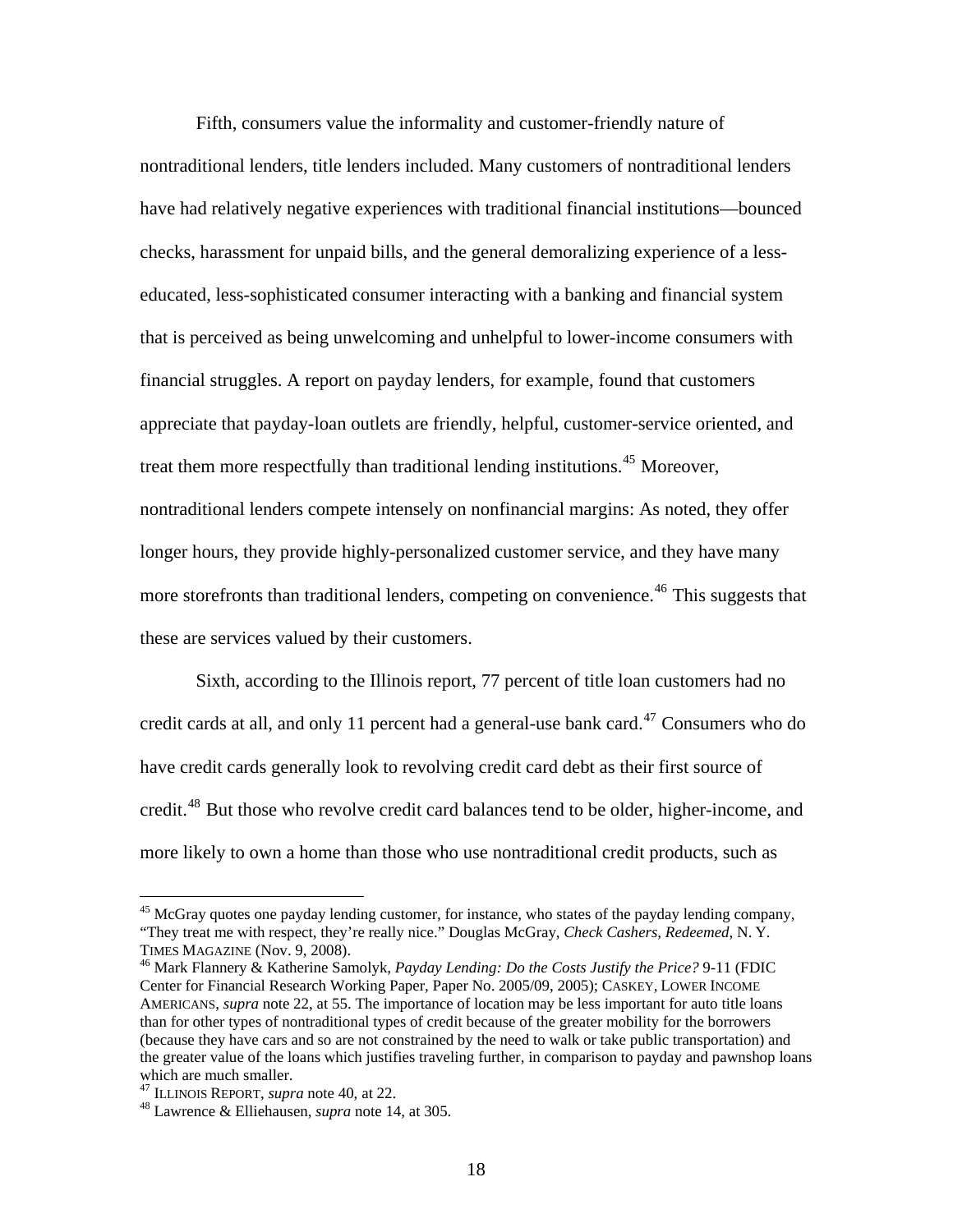payday loans. Studies of payday loan customers, for example, find that even if they have a credit card, they were at their credit limit or would incur over-the-limit fees if they used it.<sup>[49](#page-19-0)</sup> They also were more likely to have paid late fees on their credit cards than other consumers.<sup>[50](#page-19-1)</sup> Moreover, most payday loan customers have only one or two credit cards, usually with low credit limits; thus they are unable to add accounts sequentially in order to increase their available credit as those with multiple cards and higher credit limits can.<sup>[51](#page-19-2)</sup> This suggests that for most title loan customers, credit cards are not a viable alternative source of credit.

But even those low-income borrowers who do have credit cards may find them an expensive and undesirable source of long-term credit. Because modern credit cards rely so heavily on behavior-based fees (such as over-the-limit and late fees), they may be uniquely unsuitable for the types of consumers who rely on nontraditional lending products like payday lending and auto title loans. Title loans are simple, transparent, short-term loans that are suitable for borrowers with irregular incomes and difficulty maintaining regular payments on longer-term debts. For borrowers with unstable income and employment, credit cards (assuming that they can get a credit card) may be particularly unsuitable products. But those forced to substitute to greater use of revolving credit likely end up paying even higher costs for credit and run into greater financial difficulty.<sup>[52](#page-19-3)</sup>

Both credit card delinquencies and delinquency-related revenues are higher in states with interest-rate ceilings that squeeze auto title lending and payday lending out of

<span id="page-19-1"></span><span id="page-19-0"></span><sup>&</sup>lt;sup>49</sup> Lawrence & Elliehausen, *supra* note 14, at 310.<br><sup>50</sup> Michael S. Barr, et al., *Consumer Indebtedness in the Alternative Financial Services Market*, U. Mich. Law, Working Paper, April 2007.

<span id="page-19-3"></span><span id="page-19-2"></span><sup>51</sup> Lawrence & Elliehausen, *supra* note 14, at 309. 52 Ellison & Forster, *supra* note 10, at 55.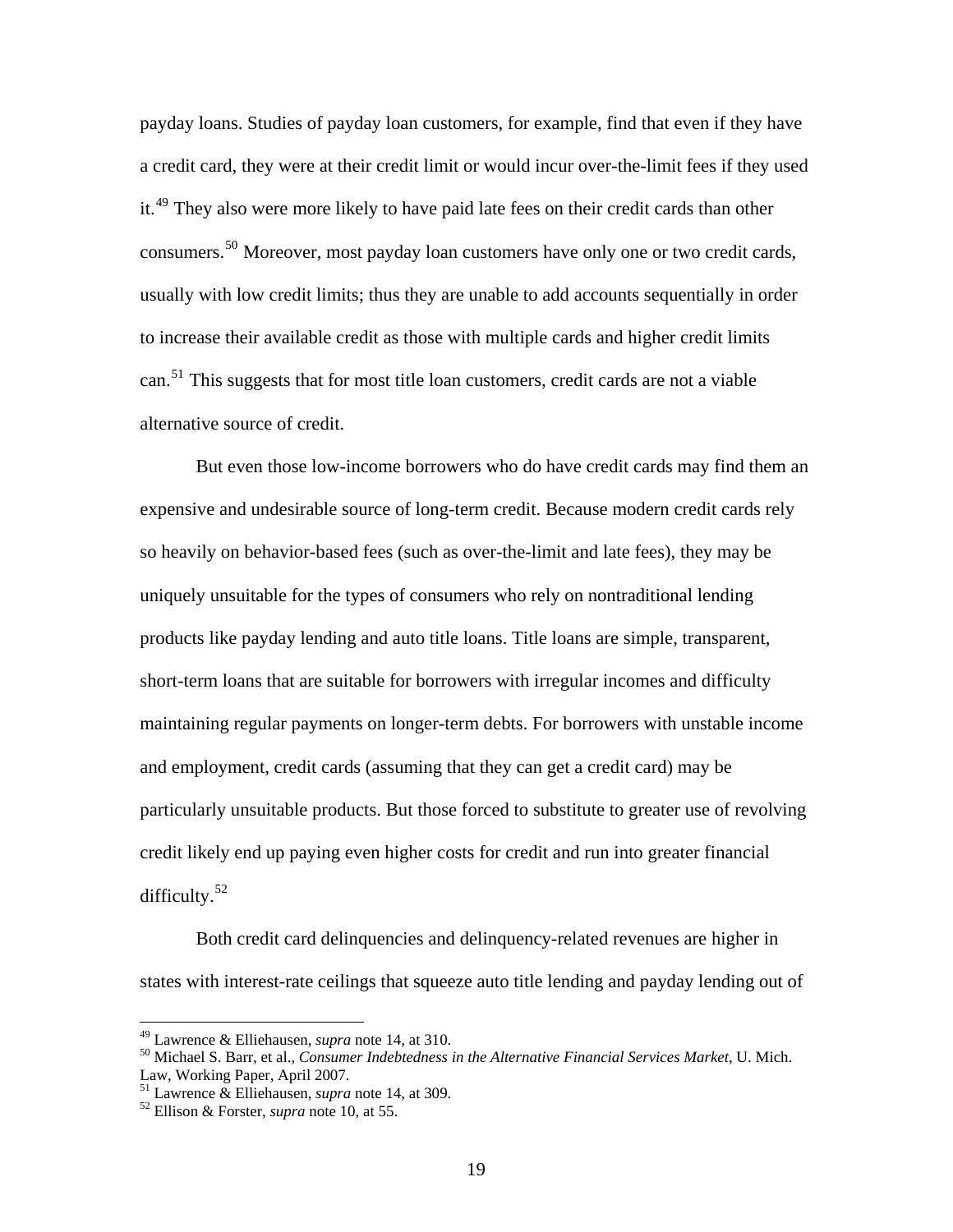the market. [53](#page-20-0) Credit-constrained borrowers find themselves pushed toward maximized use of their credit card credit lines and have difficulty making payments, thereby triggering repeated over-the-limit fees, late fees, and other behavior-based fees. As credit card lenders have increasingly moved toward risk-based pricing through greater use of such fees, interest-rate restrictions have increased the frequency and amount of these fees, dramatically impacting borrowers who tend to trigger these fees at a disproportionate rate. Interest-rate caps thus force a particular group of consumers to use credit cards more often and in a less-efficient manner than they would prefer, exposing them to repeated delinquency and the imposition of expensive behavior-based fees.<sup>[54](#page-20-1)</sup> "Low APR products" which depend on penalty-based pricing and which are intolerant of irregular payment patterns appear to expose low-income and vulnerable borrowers disproportionately to the risk of financial breakdown."[55](#page-20-2) By contrast, those who use higher-cost products "appear more likely to be using credit vehicles which are a closer fit with the specific needs of those on tight budgets and are less exposed to the possibility of financial breakdown."<sup>[56](#page-20-3)</sup>

## **Who Uses Title Loans?**

Auto title lending serves three very different demographic groups: relatively highincome borrowers who prefer title lending to other available credit products, the unbanked who view it as a superior alternative to pawnbrokers, and small independent businesses that use title lending as a source of operating capital. A recent study of U.S. consumers found that in states with strict usury ceilings (and thus where title and payday

<span id="page-20-0"></span><sup>&</sup>lt;sup>53</sup> POLICIS, ECONOMIC AND SOCIAL RISKS, *supra* note 10, at 45.

<span id="page-20-2"></span><span id="page-20-1"></span><sup>&</sup>lt;sup>54</sup> POLICIS, THE EFFECT OF INTEREST RATE CONTROLS, *supra* note 17, at 37.<br><sup>55</sup> See POLICIS, ECONOMIC AND SOCIAL RISKS, *supra* note 10, at 55.<br><sup>56</sup> POLICIS, ECONOMIC AND SOCIAL RISK, *supra* note 10, at 55.

<span id="page-20-3"></span>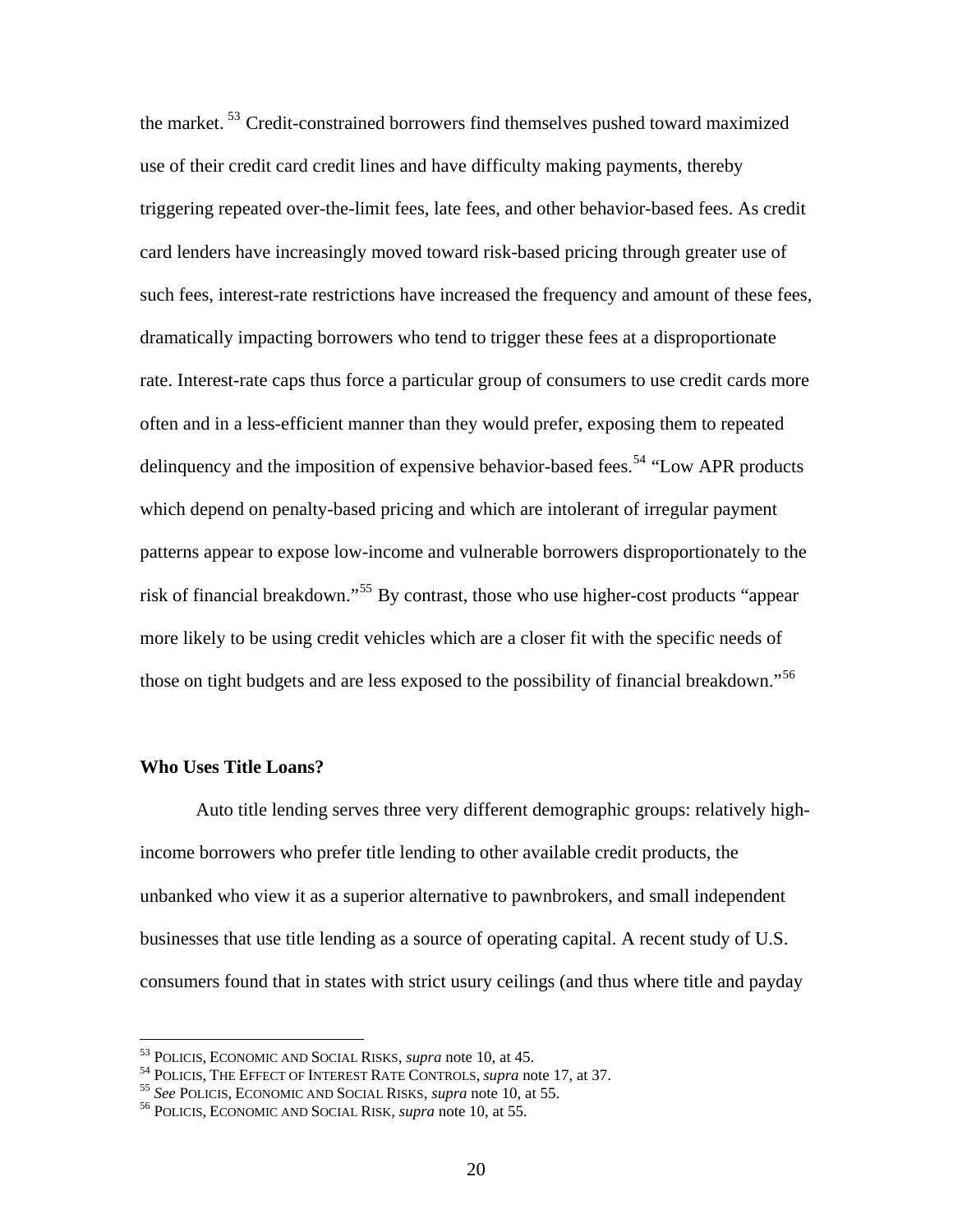loans were not available), unbanked consumers who couldn't obtain title loans tended to substitute to pawnshops, while those with access to mainstream credit markets made greater use of retail and revolving credit.<sup>[57](#page-21-0)</sup>

#### *Moderate-Income Borrowers*

First, auto title lending is used by a moderate-income segment of the population, consumers of sufficient wealth and income to own a car outright (often one of reasonably high value) but with impaired credit that reduces access to mainstream lenders. According to the American Association of Responsible Auto Lenders, the typical title loan customer for its members is 44 years old and has a household income of more than \$50,000 per year, but is excluded from traditional lenders such as credit card companies, banks, credit unions, and small loan companies. Most are employed.

The most comprehensive profile of title loan borrowers to date, a study prepared for the New Mexico state legislature in 2000, found that 30 percent of title lending customers earn over \$50,000 per year, a higher percentage of higher-income customers than other nontraditional loan products.<sup>[58](#page-21-1)</sup> Another 41 percent of title loan customers earned between \$25,000 and \$50,000.<sup>[59](#page-21-2)</sup> One lender reports today that its largest group of customers has a household income between \$50,000 to \$75,000 per year and that over

<span id="page-21-2"></span>

<span id="page-21-1"></span><span id="page-21-0"></span><sup>57</sup> Ellison & Forster, *supra* note 10, at 40. 58 *See* William J. Verant, *Consumer Lending Study Committee Report for the Forty Fourth Session of the New Mexico State Legislature*, Submitted by the Financial Institutions Division Director, as request by House Memorial 36 (Jan. 2000), as reported in Elliehausen, *Consumers' Use*, *supra* note 39. Figures reported here are those reported in the 2000 report, unadjusted for inflation. Adjusting for inflation would raise all of the values. For example, \$25,000 in 2000 would be the equivalent of \$30,963 in 2008, and \$50,000 in 2000 would be the same as \$61,926 in 2008. Elliehausen compared title lending with pawn, rent-to-own, and tax refund anticipation loans, all of which had much lower income ranges, and payday lending, which was comparable to title lending.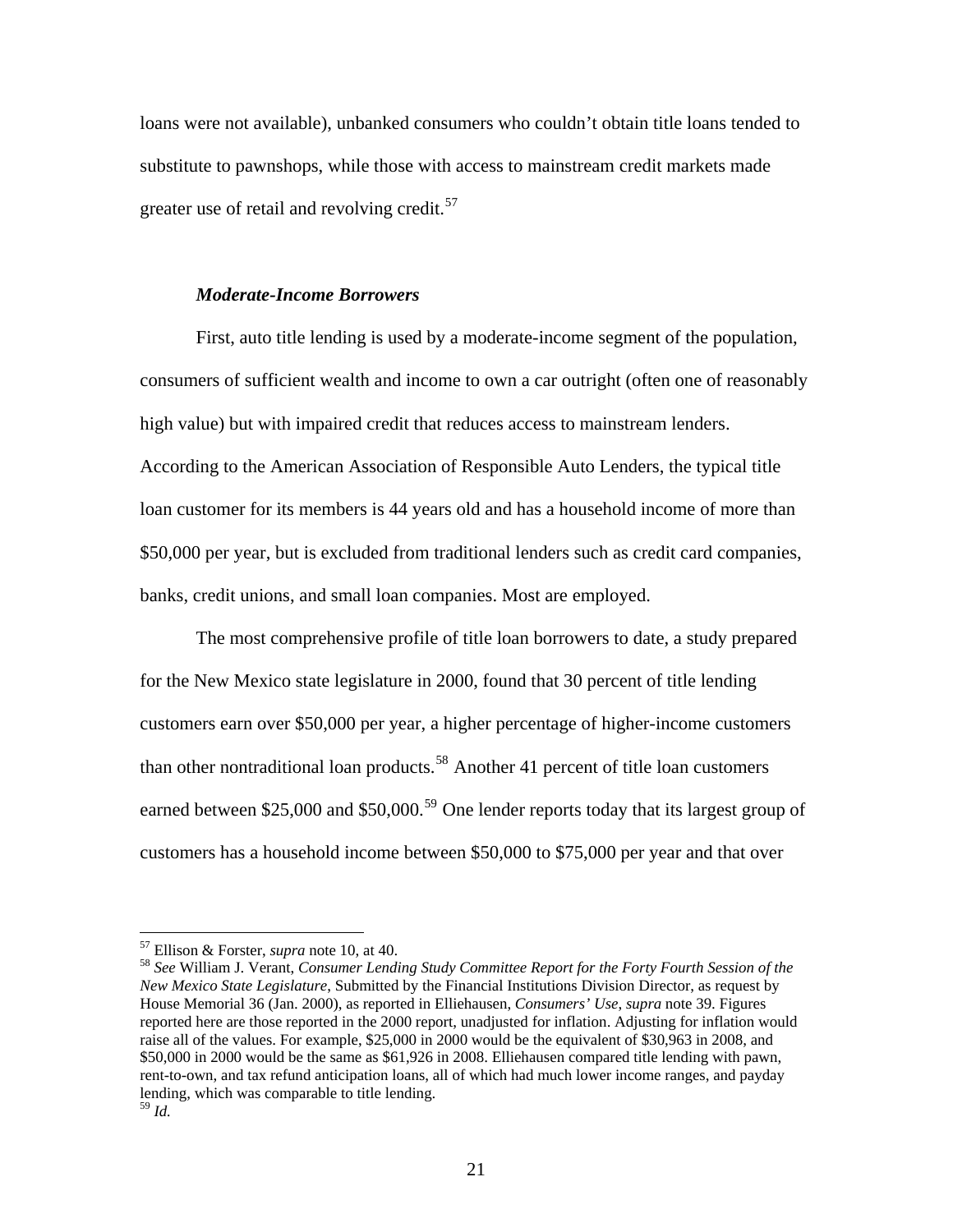half of its customers earn more than  $$40,000$  per year.<sup>[60](#page-22-0)</sup> Almost 10 percent of its customers earn over \$100,000 per year. A study by the state of Illinois of data provided by the Illinois Title Loan Company found that 36 percent of title loan customers earn under \$30,000 per year, 55 percent earn over \$40,000 per year, and over 30 percent earn more than  $$50,000$  per year.<sup>[61](#page-22-1)</sup>

The New Mexico study also found title loan customers to be somewhat older on average than users of other nontraditional lending product, with 32 percent reporting ages of 45 and above and only 28 percent under 35 years old.<sup>[62](#page-22-2)</sup> The Illinois report found that 39 percent of auto title borrowers were age 35–44 and 17 percent were between 45–54 vears old. $63$ 

Moderate-income consumers who use title loans almost always have impaired credit, notwithstanding their moderate incomes and employment status. These borrowers apparently view auto title lending as a superior alternative to payday loans, the nextclosest alternative, or if available, to revolving on credit cards, although users of nontraditional credit products typically don't have credit cards or are maxed out. <sup>[64](#page-22-4)</sup> First, the loan size for an auto title loan is typically larger than for a payday loan, although this varies, of course, based on the value of the collateral. The average size of a payday loan is usually about \$300 (and is often capped under state regulation). The average loan size

 $60$  As reported to author by AARAL members.

<span id="page-22-1"></span><span id="page-22-0"></span><sup>&</sup>lt;sup>61</sup> ILLINOIS REPORT, *supra* note 40. Other studies, however, have found that the average salary of title loan borrowers is low and more comparable to pawnshop borrowers. *See* QUESTER & FOX, *supra* note 18, at 6. This finding seems anomalous, however, and may reflect the study methodology.  $\omega$  Elliehausen, *Consumers' Use*, *supra* note 39, at 17.

<span id="page-22-4"></span><span id="page-22-3"></span><span id="page-22-2"></span><sup>&</sup>lt;sup>63</sup> ILLINOIS REPORT, *supra* note 40. **64** One of substitution between payday and title loans is unclear. Although they are relatively similar as a demographic matter in terms of income and age when compared to other nontraditional sources of credit, direct evidence indicates that payday borrowers do not view title loans as a major alternative. Elliehausen found that that 38 percent of payday loan customers considered another source of credit before obtaining their most recent payday loan, but that they primarily considered a depository institution or a finance company. Only 0.6 percent considered a pawnbroker and only 2.5 percent considered a title lender. *See* Elliehausen, *Consumers' Use*, *supra* note 39, at 30.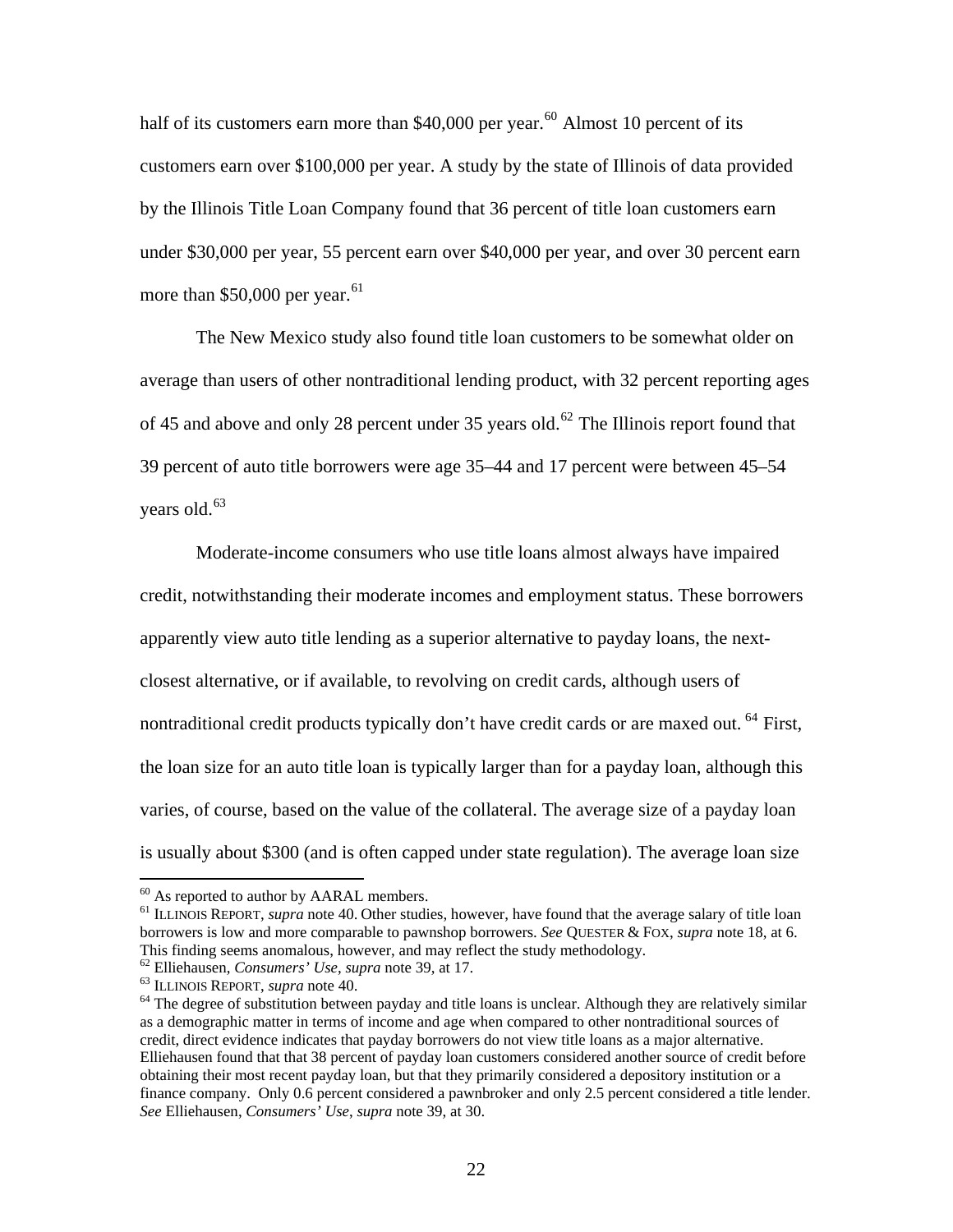for an auto title loan, by contrast, is about \$700, ranging from \$500 to substantially more than \$1,000.<sup>[65](#page-23-0)</sup> Second, the APR for title loans are typically lower than for payday loans, presumably both because the loan is collateralized (providing security for a loan reduces the risk and thus tends to reduce interest rates) as well as the generally larger loan size that allows underwriting costs to be spread over a larger loan amount. The typical APR on a payday loan is in the range of 400–450 percent, as compared to about 120–300 percent for auto title loans. The Illinois study reported that the average APR for payday loans was 533 percent compared to 290 percent for auto title loans. Third, the loan maturity for an auto title loan typically is longer than for a payday loan. Whereas the standard maturity for a payday loan is two weeks, the typical maturity for an auto title loan is one month or more. Fourth, borrowers can prepay title loans without any penalty.

Auto title loans may be especially valuable to consumers in an environment like the current one of high unemployment rates and recession. Payday loans (and credit cards) provide a mechanism for consumers to borrow against their future *income* to bridge short-term liquidity problems. Auto title loans, by contrast, enable borrowers to tap their current *wealth* to meet short-term financial obligations. The ability to access wealth to meet short-term obligations may be especially valuable to a borrower who is currently unemployed and may be so for an indefinite period of time. Such a person with no regular income flowing in might meet real hardship from the use of rollover payday loans or revolving credit cards over the span of several months when he has no income to pay it off. By contrast, auto title loans permit the borrower to rollover the loan so long as equity remains in the car, which may provide flexibility for unemployed or underemployed consumers and small-business owners.

<span id="page-23-0"></span><sup>65</sup> Authors' conversations with AARAL members.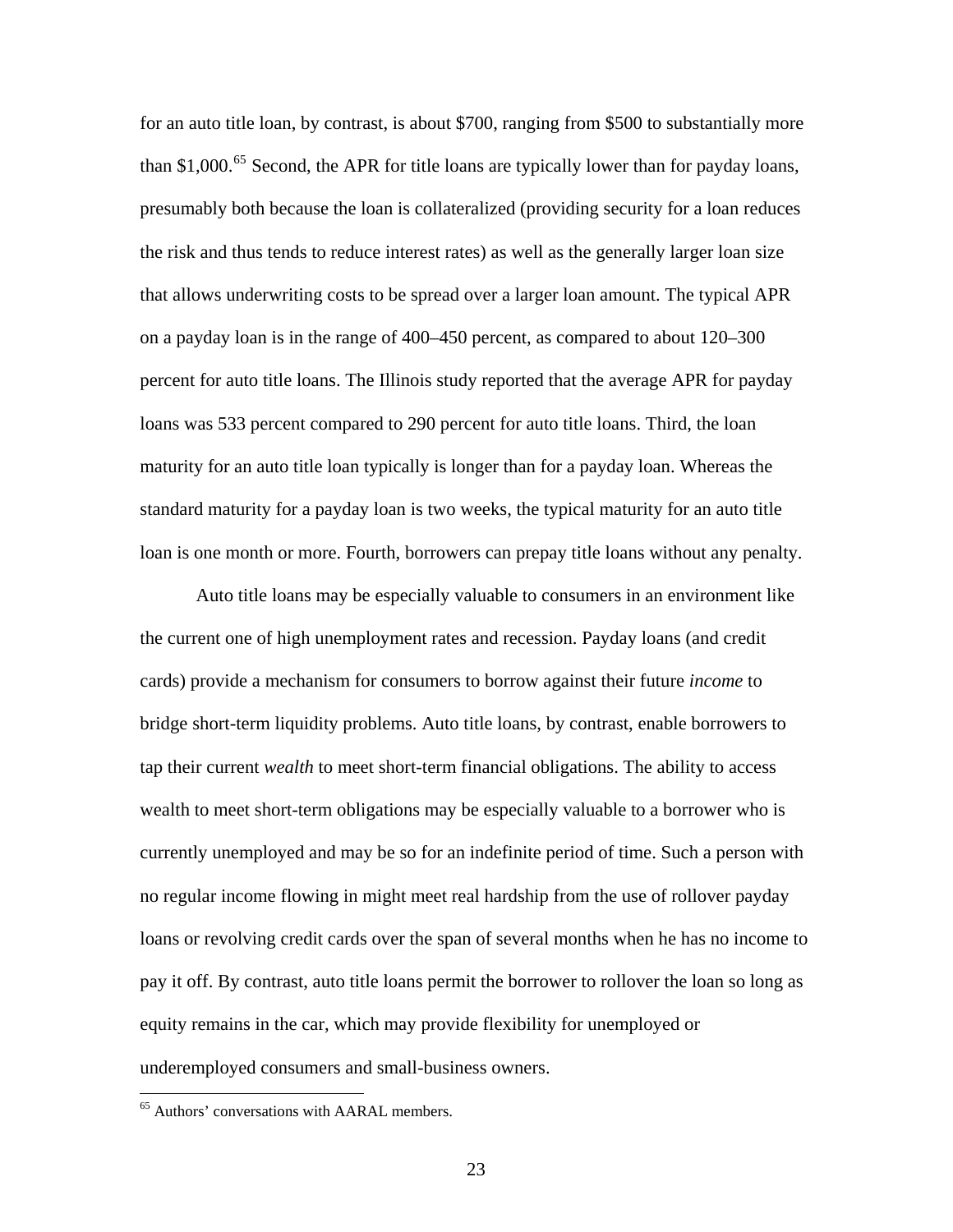#### *Unbanked Customers*

 $\overline{a}$ 

Some lower-income and unbanked consumers prefer title loans as an alternative to pawnshops. According to conversations with industry figures, about half of title loan customers do not have bank accounts.<sup>[66](#page-24-0)</sup> Payday loans, by contrast, require the borrower to have a bank account against which a post-dated check can be drawn, thereby disqualifying unbanked customers. For unbanked customers, title loans are an alternative to pawnbrokers. Twenty-nine percent of auto title borrowers earn less than \$25,000 per year, not an insignificant percentage, but one that is much smaller than for other types of nontraditional lending products (by comparison, 65 percent of pawnbroker and 60 percent of rent-to-own customers earn under \$25,000 per year).<sup>[67](#page-24-1)</sup> According to one study of credit use by low-income consumers, 7 percent of low-income borrowers had used an auto title loan in the past twelve months, including 12.6 percent of low-income borrowers in the study who owned cars. <sup>[68](#page-24-2)</sup> According to those authors, more consumers used auto title loans in the preceding 12 months than pawnshops (5 percent), payday lenders (4.2 percent), or rent-to-own (3.2 percent), a preference that was consistent across all income groups. A 1996 study by John Caskey of 300 households in Atlanta , Georgia found that

<span id="page-24-0"></span><sup>66</sup> According to the 2001 Survey of Consumer Finances approximately 9 percent of the population is unbanked. *See* George Samuels, *Banking the Unbanked Through Remittances*, [http://www.bos.frb.org/commdev/c&b/2003/fall/unbanked.pdf.](http://www.bos.frb.org/commdev/c&b/2003/fall/unbanked.pdf) Immigrants, especially Hispanic immigrants, are much more likely to be unbanked than the general population. *See* MICHAEL A. STEGMAN,

<span id="page-24-1"></span>SAVINGS FOR THE POOR: THE HIDDEN COSTS OF ELECTRONIC BANKING (1999). 67 Elliehasuen, *Consumers' Use*, *supra* note 39, at 19. Presumably this is because lower-income households are less likely to own a car.

<span id="page-24-2"></span><sup>68</sup> ELLEN SEIDMAN, MOEZ HABABOU, AND JENNIFER KRAMER, A FINANCIAL SERVICES SURVEY OF LOW-AND MODERATE-INCOME HOUSEHOLDS (2005). 56.1 percent of those surveyed owned cars.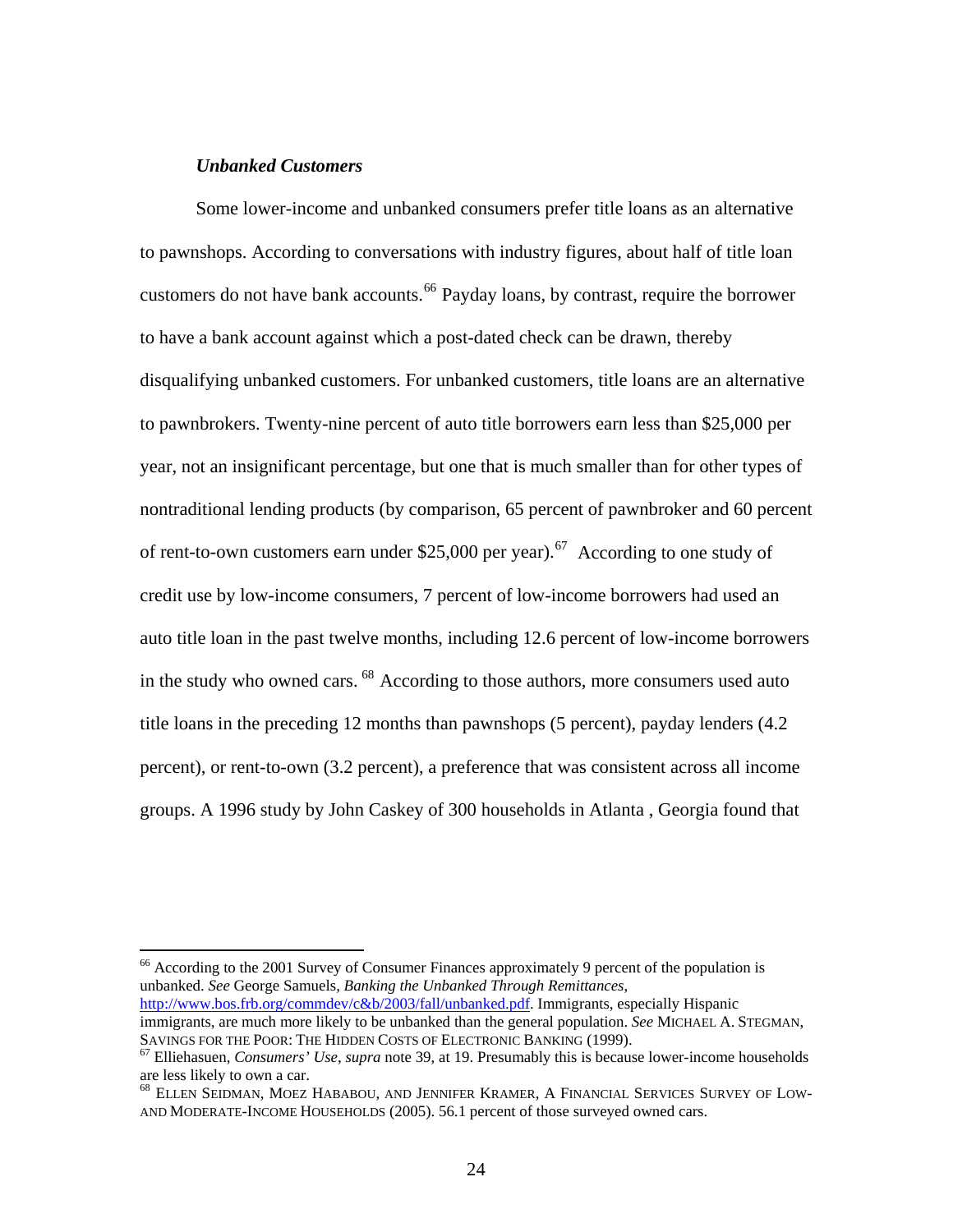about 9 percent of respondents with annual incomes of \$25,000 or less had an auto title loan in the past year.<sup>[69](#page-25-0)</sup>

Unbanked borrowers have limited credit options in general, and title loans may be comparatively superior to their alternatives. States with liberal consumer credit regulatory regimes have a much higher volume of auto title lending than states with much stricter regimes, suggesting that title loans are popular with consumers when given the choice.<sup>[70](#page-25-1)</sup> A report by Policis contends that the growth in auto title lending has come predominantly as a substitution for pawnshops by the unbanked as consumers prefer auto title lending to pawnshops.[71](#page-25-2) States with strict regulatory regimes have a much lower level of auto title and payday lending than other states and a higher level of pawnbroking, retail debt, and revolving debt.<sup>[72](#page-25-3)</sup> In states with stricter interest-rate ceilings (and thus, less availability of credit) low-income consumers make greater use of rent-to-own, especially among the unbanked who lack other means of acquiring appliances, furniture, and consumer electronics.<sup>[73](#page-25-4)</sup>

Pawnshops are especially unappealing to consumers and the market share of pawnshops has declined relative to other nontraditional lending products in recent years. The cost of pawnshops is comparable to payday loans, but they require the borrower to part with personal property to use as collateral for the loan. As noted, default rates on traditional pawnbroker loans are high. In addition, because the value of the loan is limited to some fraction of the resale value of the personal goods pawned, pawn loans

<span id="page-25-1"></span><span id="page-25-0"></span><sup>&</sup>lt;sup>69</sup> CASKEY, LOWER INCOME AMERICANS, *supra* note 22.<br><sup>70</sup> POLICIS, THE EFFECT OF INTEREST RATE CONTROLS, *supra* note 17, at 12.<br><sup>71</sup> *Id.* at 13, 18.<br><sup>72</sup> *Id.* at 12-13.

<span id="page-25-2"></span>

<span id="page-25-3"></span>

<span id="page-25-4"></span>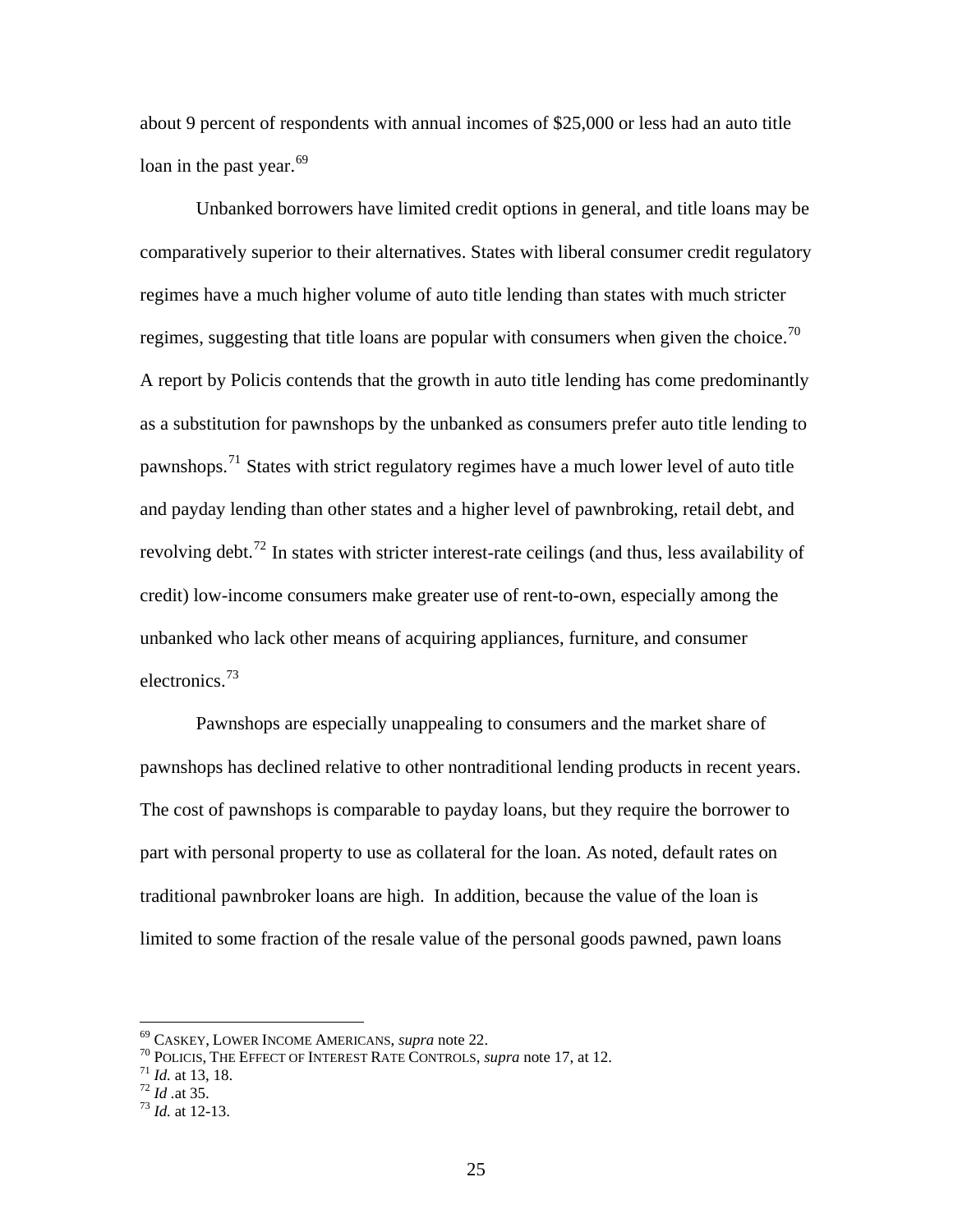tend to be quite small (\$70 on average).<sup>[74](#page-26-0)</sup> Because of the small dollar value and high default risk, the APR on a pawnshop loan is typically at least as high as for a title loan.<sup>[75](#page-26-1)</sup>

The borrower must also transport the goods to be pawned to the pawnshops often the goods are delicate (such as electronics), cumbersome (such as musical instruments), or risky to transport (jewelry). Thus, the ratio of transportation costs to the value of many pawned goods is high, which explains the traditionally local operation of pawnshops.[76](#page-26-2) Moreover, this awkwardness of transportation limits the borrower's ability to shop among competing pawnbrokers for the best price. Because of their small size and high transaction costs, pawnshops loans are of limited usefulness in managing financial difficulties, and those who rely on pawnbrokers for loans have a higher incidence of delinquency and higher frequency of missed payments on mainstream credit than those who use payday loans.<sup>[77](#page-26-3)</sup> Even more revealing of consumer preferences is that pawnshops borrowers typically have been turned down for a payday loan and turn to pawnshops only as a last resort.[78](#page-26-4) Those who borrow from pawnshops tend to have extremely limited credit options, primarily friends or check-cashers.<sup>[79](#page-26-5)</sup>

Those who turn to repeated use of credit card cash advances to make ends meet fare even worse. States with stricter interest-rate ceilings exhibit consistently higher patterns of delinquency on credit cards than less-regulated states, suggesting that in

<span id="page-26-0"></span><sup>74</sup> Skiba & Tobacman, *Measuring the Individual-Level Effects*, *supra* note 37).(average payday loan is \$300); *see also* Robert W. Johnson & Dixie P. Johnson, *Pawnbroking in the U.S.: A Profile of Customers* 16 (Credit Research Ctr., Monograph No. 34, 1998) (average loan of \$70 with typical range from \$35– \$260); JOHN P. CASKEY, FRINGE BANKING: CHECK-CASHING OUTLETS, PAWNSHOPS AND THE POOR 44 (1994) (finding average pawnbroker loan of \$50–\$70).

<span id="page-26-1"></span> $\frac{1}{25}$  CASKEY, FRINGE BANKING, *supra* note 74, at 36. Skiba and Tobacman find that pawn loans have a ninety-day term, with a monthly interest rate of 20 percent on loans from \$1-\$150 and 15 percent on loans above \$150. Skiba & Tobacman, *Measuring the Individual-Level Effects, supra* note 37.

<span id="page-26-4"></span>

<span id="page-26-3"></span><span id="page-26-2"></span><sup>&</sup>lt;sup>76</sup> Calder, *Pawnbrokers*, *supra* note, at 92.<br><sup>77</sup> Ellison & Forster, *supra* note 10, at 62.<br><sup>78</sup> Paige Marta Skiba & Jeremy Tobacman, *Do Payday Loans Cause Bankruptcy*? (working paper, Sept. 8, 2008), *available in* [http://ssrn.com/abstract=1266215.](http://ssrn.com/abstract=1266215) 79 *See* PETERSON & FALLS, *supra* note 8; *see also* Johnson & Johnson, *supra* note 74, at 47.

<span id="page-26-5"></span>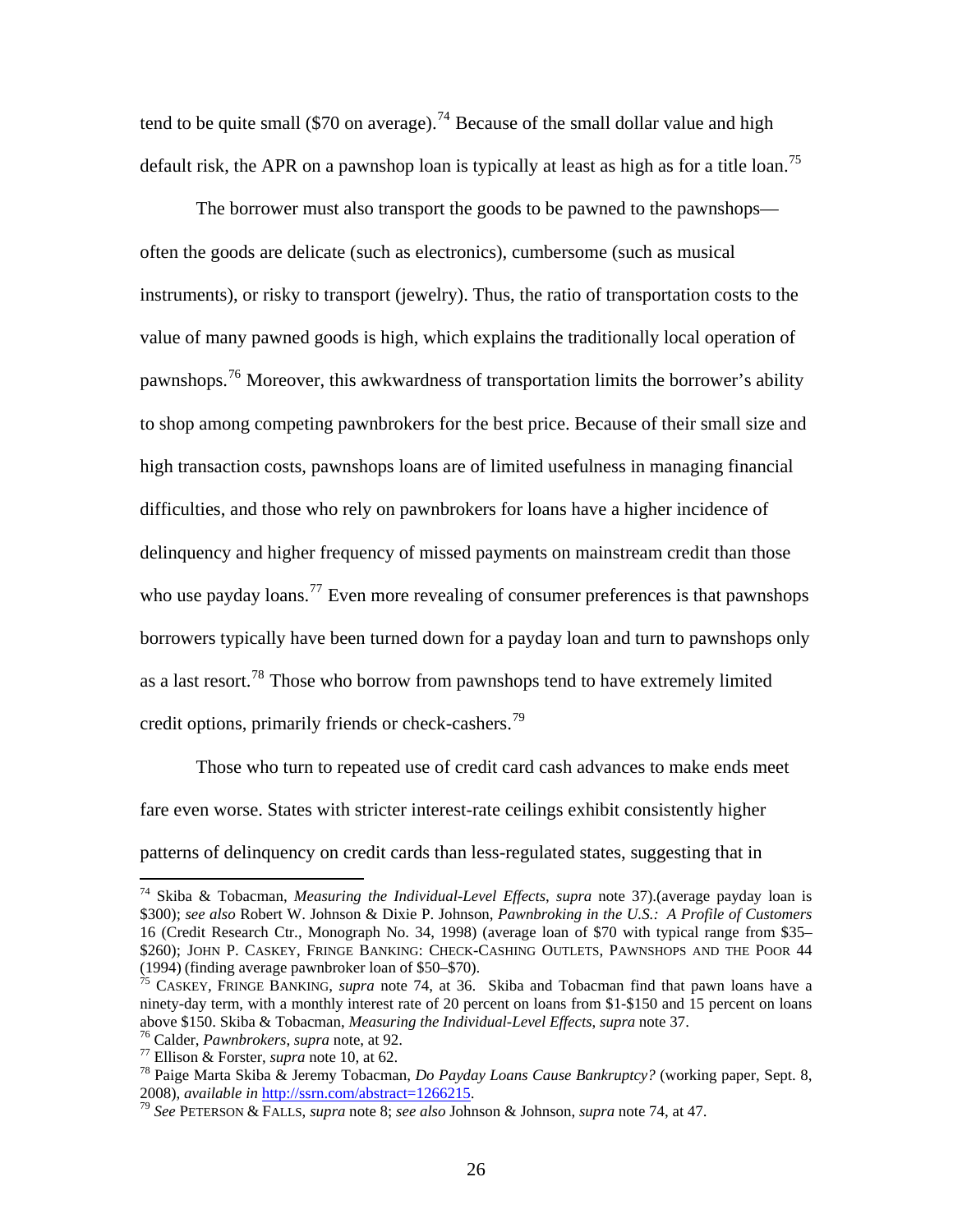heavily-regulated states there are many consumers who are using credit cards but for whom shorter-term less complicated credit products may be more appropriate.<sup>[80](#page-27-0)</sup> Lowincome borrowers in heavily-regulated states are especially prone to delinquency in the event of an economic downturn, as their tendency to employment and earnings disruptions makes it especially difficult for them to maintain long-term obligations on revolving debt.<sup>[81](#page-27-1)</sup> Low-income borrowers in heavily-regulated states also show a much higher rate of missed payments on mainstream credit loans than those who use payday loans.<sup>[82](#page-27-2)</sup> A 2008 study of Australian low-income consumers found that those who use credit card cash advances had higher levels of total indebtedness on average than payday borrowers.[83](#page-27-3)

As the analysts at Policis observe, "It is this syndrome [the tendency to trigger expensive fees on revolving credit] that explains consumer preferences for sub prime models in states without [rate] ceilings. Borrowers prone to irregular payments and who find it difficult to pay down debt tend to prefer shorter term borrowing and relatively predictable pricing and are reluctant to expose themselves to the risk of punitive sanctions or damage to their credit standing."<sup>[84](#page-27-4)</sup> For these borrowers, credit cards tend to operate as *de facto* "fee harvesting" cards because of the repeated high fees assessed against those borrowers. As Policis notes, this is *not* because households in those states are less prone to irregular payment behavior, because these problems are ubiquitous among households on tight budgets. Instead, it is because the *consequences* of irregular payment were so much greater in states where alternative credit products exist. In states

<span id="page-27-0"></span><sup>&</sup>lt;sup>80</sup> POLICIS, THE EFFECT OF INTEREST RATE CONTROLS, *supra* note 17, at 37.<br><sup>81</sup> Id. at 38.<br><sup>82</sup> Ellison & Forster, *supra* note 10, at 62.<br><sup>83</sup> Ellison & Forster, *supra* note 10, at 78.<br><sup>84</sup> POLICIS, THE EFFECT OF INTERE

<span id="page-27-1"></span>

<span id="page-27-2"></span>

<span id="page-27-3"></span>

<span id="page-27-4"></span>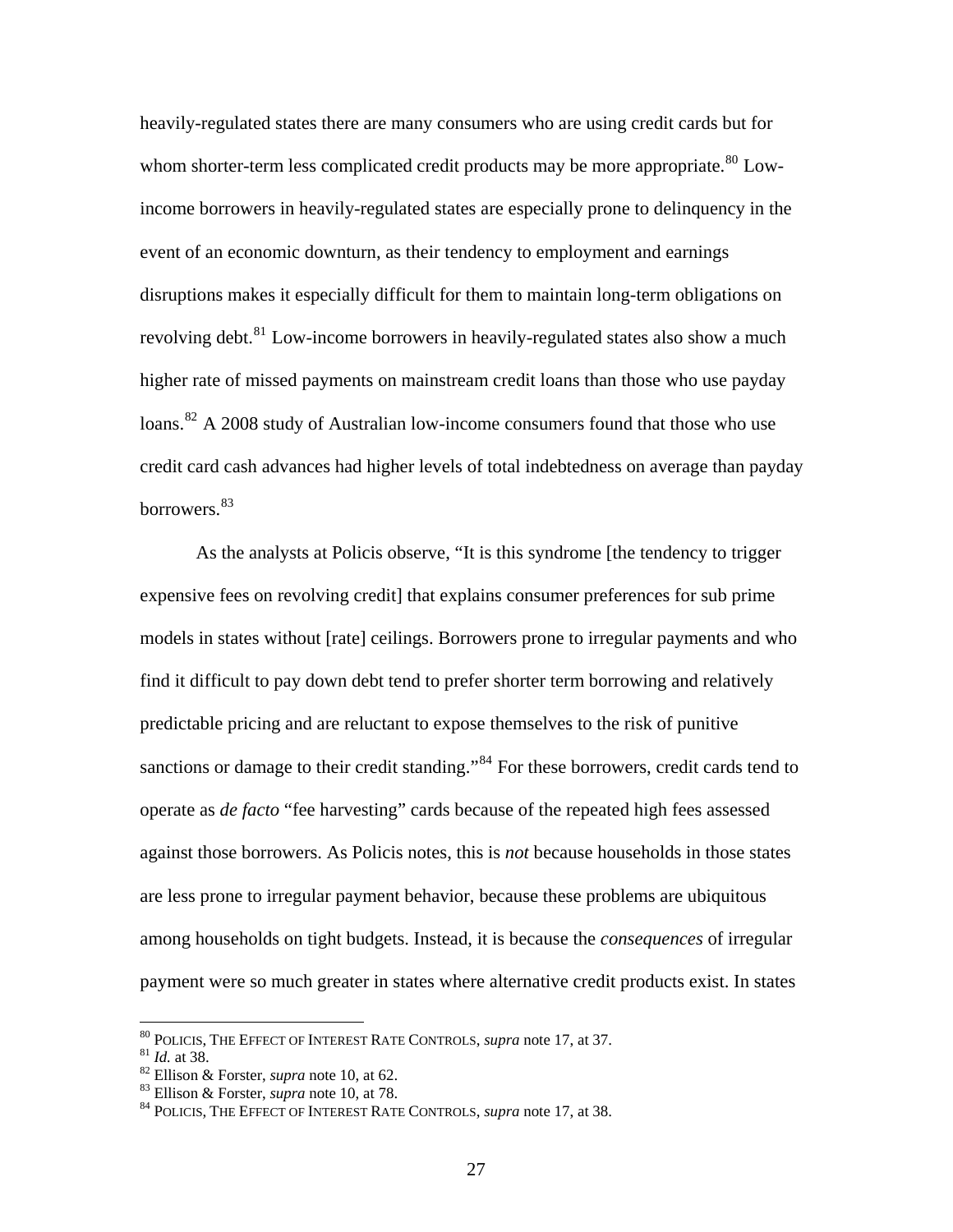without ceilings, "borrowers are more likely to use high rate credit models repayable over the short term so that penalty and ancillary charges are less likely to be the major component of the cost of credit." Borrowers who use short-term credit products "are also less likely to postpone repayment of their borrowing for very extended periods, so that they are less likely to become trapped in a long term cycle of debt." Moreover, lenders who offer nontraditional loan products are thought to manage their accounts more actively and to build a degree of flexibility into their lending arrangements, which provides flexibility for borrowers with frequent short-term income disruptions.

Prohibiting the option of auto title loans is likely to harm the very borrowers that such regulation is intended to help. For moderate-income consumers, a ban on title lending will likely lead to a shift to payday lending or greater use of revolving credit. Unbanked consumers will likely substitute pawnshops or rent-to-own to try to make ends meet. Banked consumers are likely to see little reduction in their access to credit but just a substitution to greater use of a different type of credit. In fact, by pushing them to use credit that is less appropriate for their personal situation (such as revolving credit with substantial behavior-based fees), they are more likely to run into financial collapse than they would be with a title loan. Unbanked consumers may see a reduction in credit availability, resulting in more bounced checks, more utility shutoffs, and more evictions from an inability to pay rent. It is hard to see how this combination of consequences greater use of pawnshops, more bounced checks, and more utility shutoffs—can improve consumer welfare.

28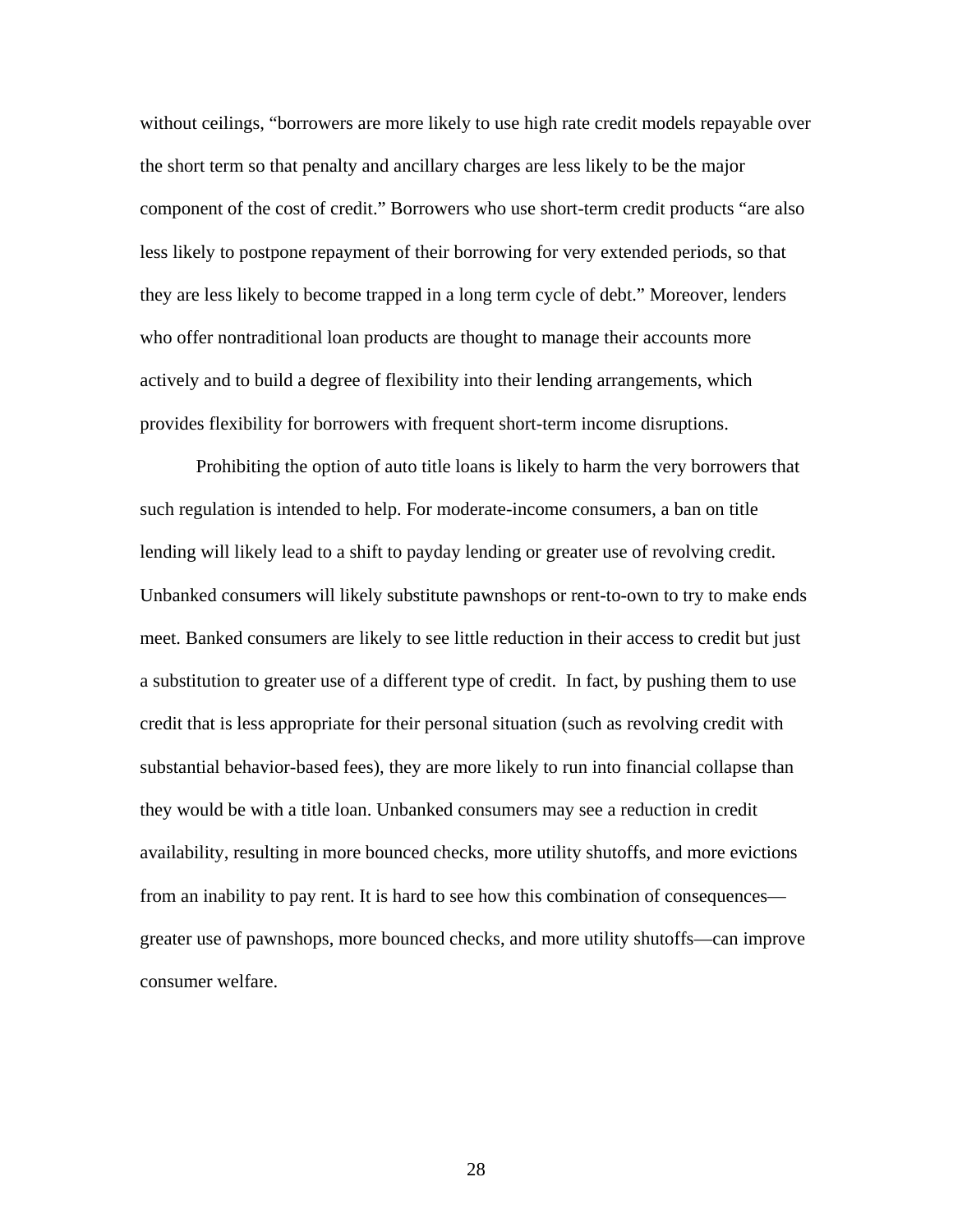## *Small Independent Businesses*

A third group of title loan borrowers are small independent businesses that use title loans as a source of short-term working capital, such as landscaping, plumbing, or handyman services. A vehicle title loan provides a useful source of operating capital for these independent businesses. For example, an independent landscaping company may need several hundred dollars to purchase sod and bushes for a job, or for temporary cash to meet payroll while finishing a job or awaiting payment. The proprietor may pledge his pickup truck to obtain the necessary capital to buy the supplies to complete the job. Then when the job is complete (often only days later), payment is made and the owner can redeem the collateral. The likelihood of default and repossession is extremely low (assuming that the customer pays in a timely manner) and the likelihood of rolling over the loan is very low as well. Moreover, some of these businesses may be seasonal and volatile in nature, making short-term credit (even at relatively high cost) more useful and appropriate than long-term bank loans or other types of credit.

Although characterized as "consumer credit" both conventionally and as a matter of Indiana law, title lending (like many other types of "consumer lending" including, most notably, credit cards) is also widely used by small, independent businesses, such as landscaping, handyman services, and many home-based businesses. There are about 26 million businesses in the United States, $85$  most of which are small businesses or self-employed.<sup>[86](#page-29-1)</sup> Many small and self-employed businesses do not have access to small business loans and relay on consumer credit, such as credit cards, home equity loans, auto

<span id="page-29-0"></span><sup>85</sup> *See* Office of Advocacy, U.S, Small Business Administration, Non-employer Firms and Receipts by Industry, 2002-2007, available at [http://www.sba.gov/advo/research/ind97\\_07.pdf](http://www.sba.gov/advo/research/ind97_07.pdf), 86 *See* U.S. Census, American Community Survey 3-year Estimate, 2005-2007, available at

<span id="page-29-1"></span>[http://factfinder.census.gov/servlet/DatasetMainPageServlet?\\_program=ACS](http://factfinder.census.gov/servlet/DatasetMainPageServlet?_program=ACS) (reporting 21 million firms without employees).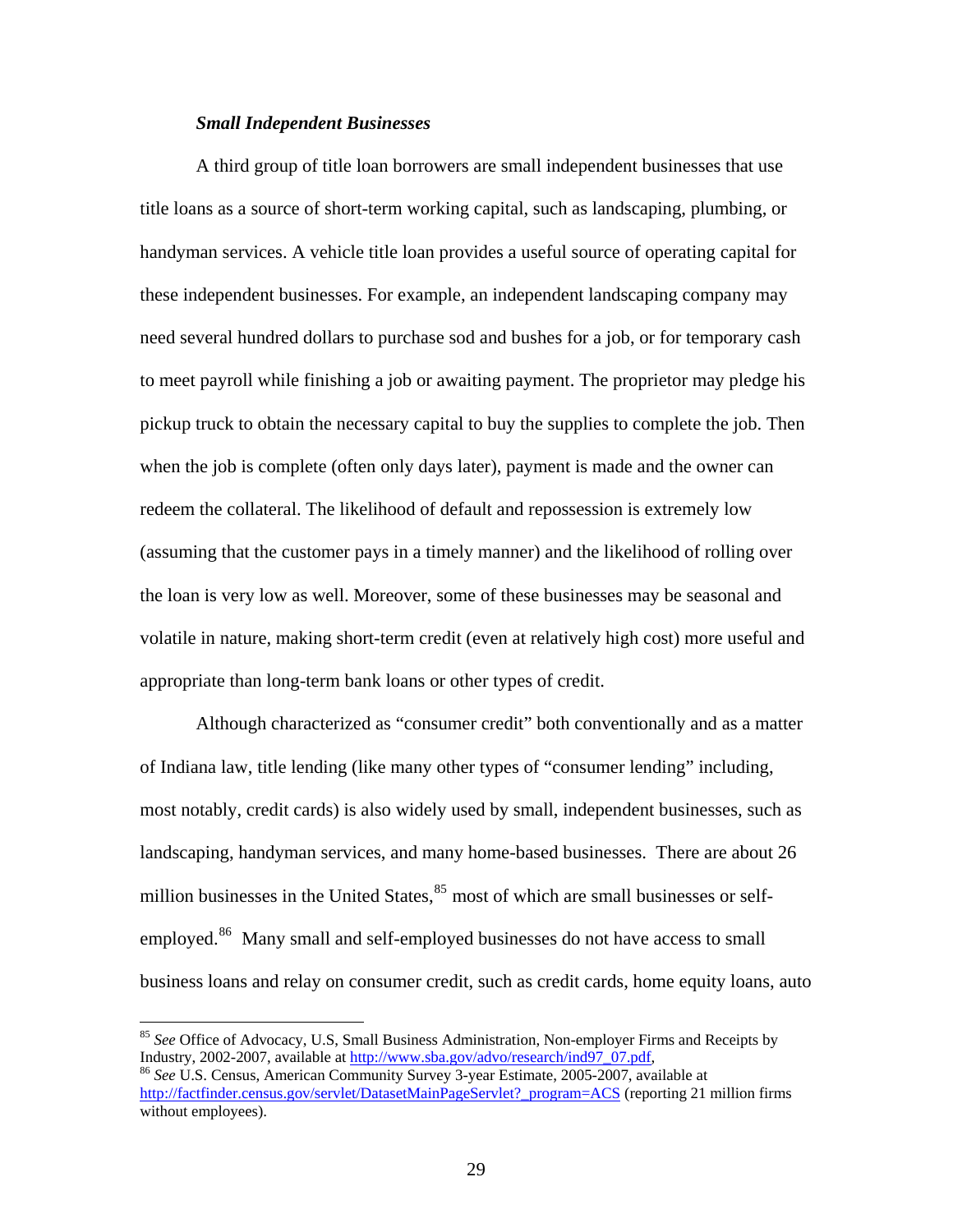title loans, and other sources of consumer lending to finance their businesses. Women and minority entrepreneurs, who have traditionally faced higher levels of exclusion from business credit markets, are especially dependent on consumer credit to finance their businesses.<sup>[87](#page-30-0)</sup>

According to industry members, small, independent businesses constitute approximately 25–30 percent of their customer base. Because they tend to be larger and an even greater percentage of loan amount and value because they are larger and more frequent customers, often borrowing for very short time periods of a few days, small businesses may be an even larger percentage of total dollars loaned. Title lending may be a useful source of credit for these independent businesses. Title loans usually are closed on the spot within thirty minutes, providing the small business proprietor with immediate access to cash. Bank loans, by contrast, often require a lengthy underwriting process that delays access to needed cash and may require borrowing more money than is needed at that time. Moreover, title loans typically only charge interest and do not charge up-front fees or prepayment penalties. Thus, they are uniquely useful for those who need money quickly and who expect to repay the loan within a few days or a week. Even if the original loan term is 30 days, if the balance in paid within a few days, interest is charged only on the period the loan was outstanding. Independent businesses may at times use several title loans in sequence (perhaps even rolling over the loan), making it appear that they are in a "debt trap" of sorts as can be the case with other short-term loan products. In

<span id="page-30-0"></span><sup>87</sup> *See* Alicia Robb, Robert W. Fairlie, and David T. Robinson, *Patterns of Financing: A Comparison Between White- and African-American Young Firms - Fourth in a Series of Reports Using Data from the Kauffman Firm Survey*, Kauffman Foundation Firm Survey Research. (February 2009), *available at* <http://ssrn.com/abstract=1456451>; Susan Coleman and Alicia A. Robb*, Comparison of New Firm Financing by Gender: Evidence from the Kauffman Firm Survey Data*, Working Paper (February 20, 2009), available at [http://ssrn.com/abstract=1260980.](http://ssrn.com/abstract=1260980)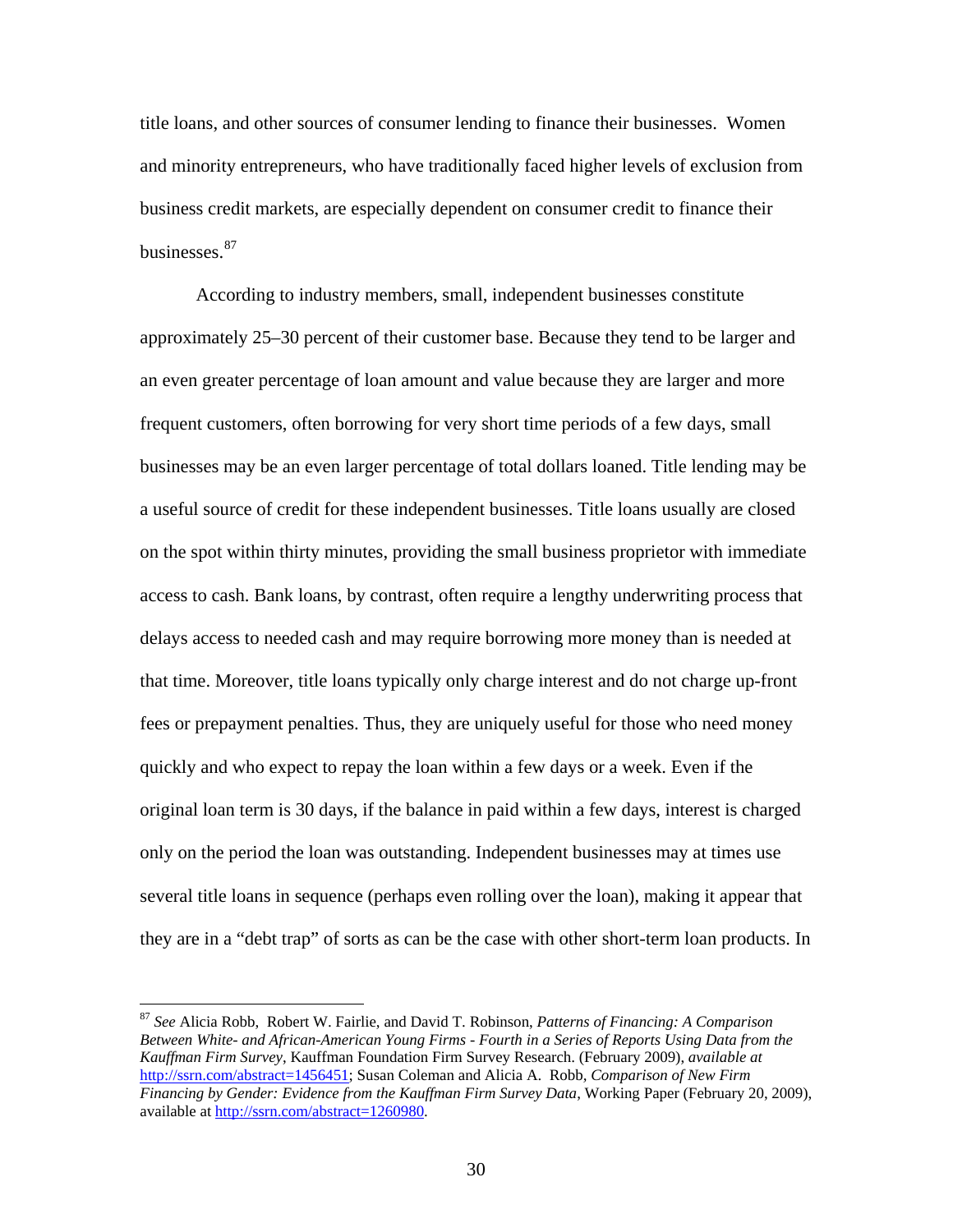reality, of course, they are engaging in a series of independent transactions to gain working capital for a series of independent jobs.

The use and the risks born by these small business borrowers are obviously distinct from either group of the previously mentioned consumer borrowers yet regulatory regimes appear to make no distinction among them.

## *The Peril of One-Size-Fits-All Regulation of Title Loans*

As the foregoing discussion makes clear, title loans are most often used by three different segments of the population for distinctive purposes. Each group of customers presents a different set of risks and reasons for why title lending is used. Some are more likely to rollover loans than others; some may be more susceptible to repossession than others. What is clear, however, is that any one-size-fits-all regulatory scheme will fit all of these groups poorly. Moreover, by capping interest rates, heavy-handed regulation will force title lenders to re-price their product and impose more and different fees to make the product economically feasible. This will undermine one of the most valuable purposes of title lending products—its clear and transparent pricing scheme. Term repricing that results in the imposition of up-front fees or prepayment penalties will be especially problematic for many users, especially small independent businesses that use vehicle loans as a source of operating capital.

#### **Why Consumers Use Nontraditional Lending Products**

There are no comprehensive studies of the reasons that trigger use of title lending by consumers. Studies of other similar products, especially payday lending, however,

31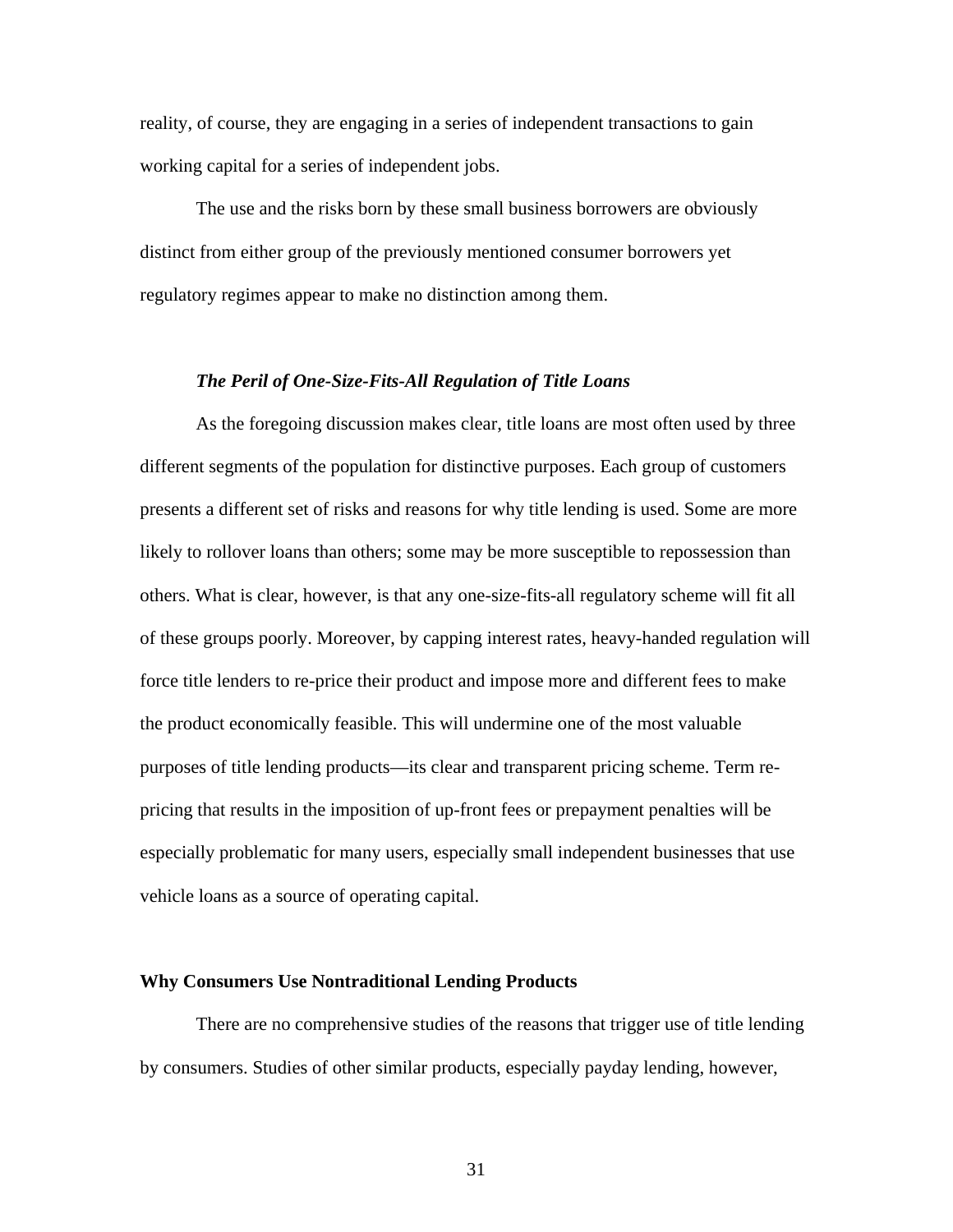suggest that consumers generally use nontraditional lending products to address shortterm needs for cash and to meet emergencies.

Use of nontraditional lending products is most often precipitated by an unexpected expense that the borrower could not postpone, such as a health emergency, necessary home repair, or utility bills, not because of spendthrift behavior. In one survey of payday-loan borrowers, 86 percent of respondents reported that they "strongly" (70.8 percent) or "somewhat" agreed (15.7 percent) that their use of a payday lender was to cope with an unexpected expense.<sup>[88](#page-32-0)</sup> At the time of their most recent payday loan, over 80 percent of payday-loan customers reported that they lacked sufficient funds to deal with the expense.<sup>[89](#page-32-1)</sup> Those who use alternative lending products tend to have minimal savings, and unbanked consumers (many of whom use title loans) find it especially hard to save for emergencies.<sup>[90](#page-32-2)</sup>

Comparisons of high-cost lending in Europe reveal that low-income borrowers in countries with strict credit regulation (such as France and Germany) are much more likely to suffer utility cutoffs than consumers in countries with more lightly-regulated consumer credit markets, such as the United Kingdom.<sup>[91](#page-32-3)</sup> French and German consumers also report having more difficulties purchasing food, clothing, and fuel than those in Britain, and they are more likely to have difficulty paying for rent and housing.  $92$ 

Access to flexible, short-term credit is especially useful to lower-income consumers for two reasons. First, consumers with higher risk profiles in more heavily

<span id="page-32-0"></span><sup>88</sup> GREGORY ELLIEHAUSEN, AN ANALYSIS OF CONSUMERS' USE OF PAYDAY LOANS 35 (Financial Services Research Program Monograph No. 41, Jan. 2009).

<span id="page-32-1"></span><sup>89</sup> Lawrence & Elliehausen, *supra* note 14, at 309.

<span id="page-32-2"></span><sup>90</sup> POLICIS, THE EFFECT OF INTEREST RATE CONTROLS, *supra* note 17, at 9; Seidman, et. al., *supra* note 68.

<span id="page-32-3"></span><sup>91</sup> POLICIS, ECONOMIC AND SOCIAL RISKS, *supra* note 10, at 63.

<span id="page-32-4"></span><sup>92</sup> POLICIS, ECONOMIC AND SOCIAL RISKS, *supra* note 10, at 64.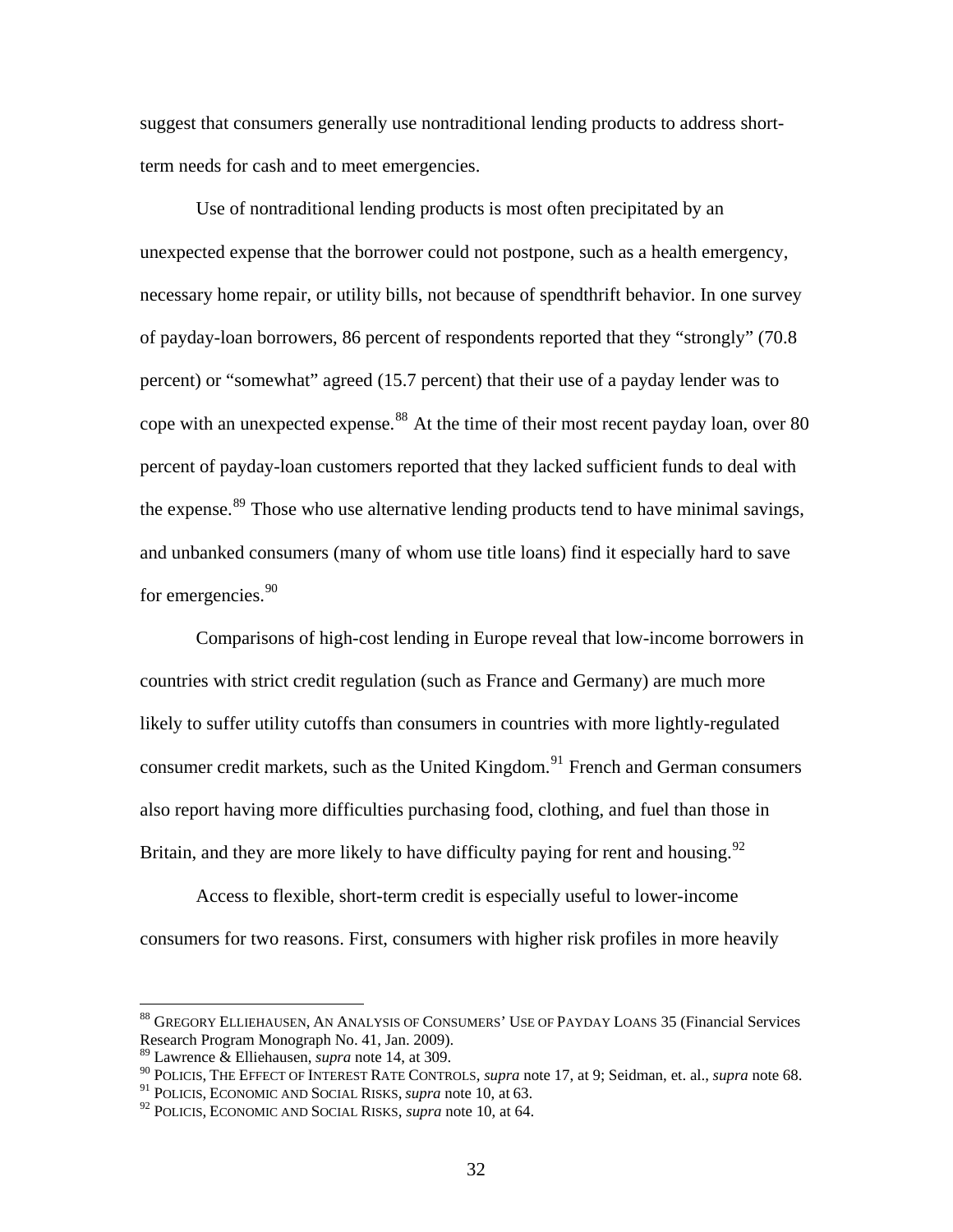regulated markets have more difficulty getting access to credit generally, which when combined with their more volatile income patterns tends to create difficulties dealing with recurrent obligations like rent, utility payments, and groceries. Their incomes tend to be more volatile than their expenses, creating liquidity problems. Where credit options are limited, borrowers are restricted in their ability to smooth income fluctuations. Thus, they can introduce "flex" into their budgets only by skipping payment of selected bills such as rent.<sup>[93](#page-33-0)</sup> Second, borrowers in markets with heavier regulation are aware of the dire consequences of missing debt payments—a blemished credit record that can disqualify them for future credit. In less heavily-regulated countries, by contrast, blemished credit often results in a higher price of future credit, but not a complete disqualification from obtaining credit. In order to avoid delinquency and default, therefore, borrowers in heavily-regulated markets are much more likely to prioritize payment of debt over payment of utilities and to divert funds saved for utilities and other necessities to debt payment in order to avoid delinquency.<sup>[94](#page-33-1)</sup>

Although details on title loan customers are not available, research on the use of other nontraditional loan products is instructive. A study conducted in 2007 found that 43 percent of payday-loan customers had overdrawn their checking account at least once in the previous 12 months (in 2001, 68 percent of respondents had done so). <sup>[95](#page-33-2)</sup> Almost 21 percent of payday-loan customers were 60 or more days past due on a consumer credit account during the previous twelve months. Fifty-five percent stated that during the preceding five years, they had had a credit request denied or limited, and 59 percent had

<sup>93</sup> POLICIS, ECONOMIC AND SOCIAL RISKS, *supra* note 10, at 36.

<span id="page-33-1"></span><span id="page-33-0"></span><sup>94</sup> POLICIS, ECONOMIC AND SOCIAL RISKS, *supra* note 10, at 37.

<span id="page-33-2"></span><sup>95</sup> Elliehausen, *An Analysis*, *supra* note 88, at 43.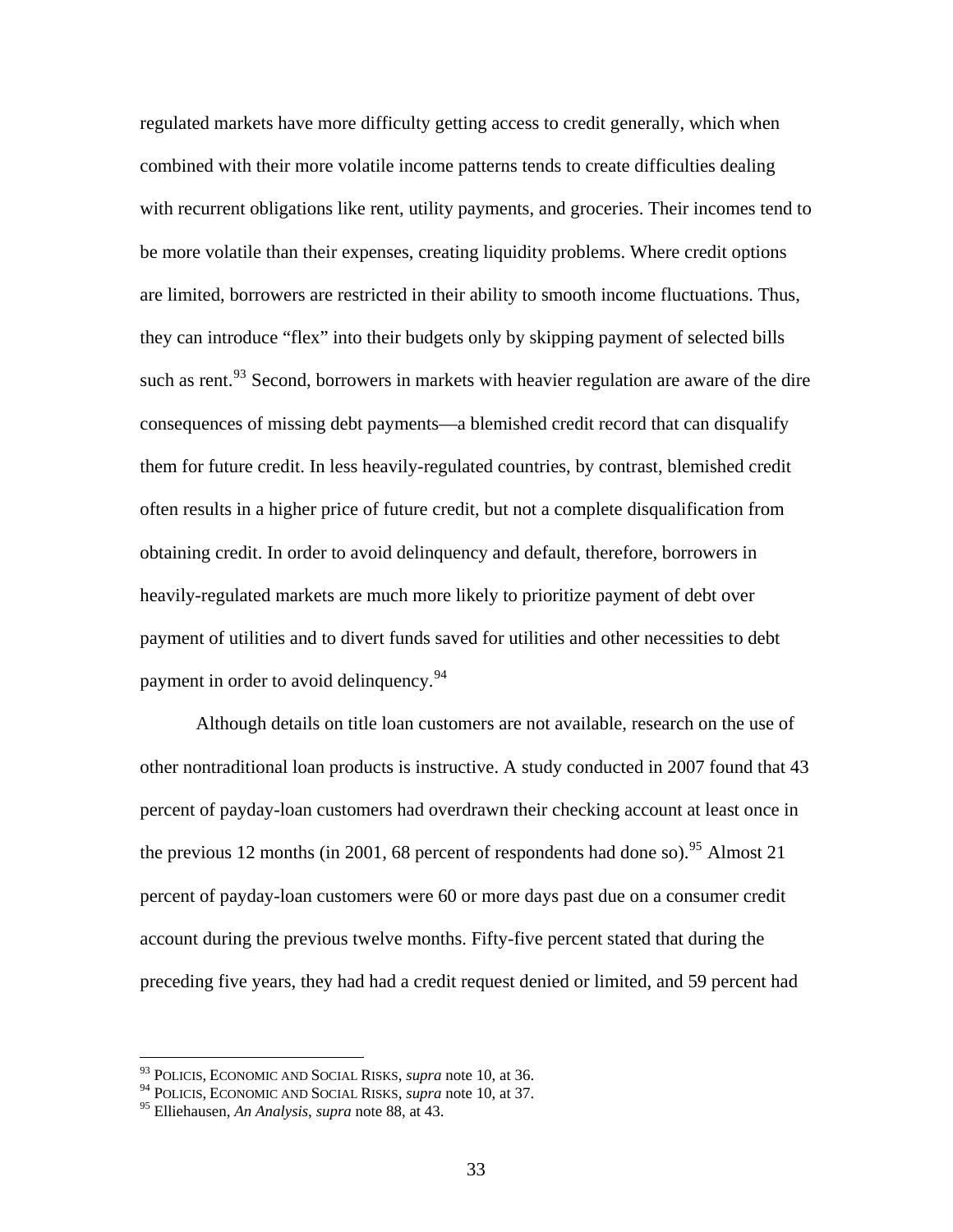considered applying for credit but did not because they expected to be denied.<sup>[96](#page-34-0)</sup> Over 16 percent of payday-loan customers had filed for bankruptcy in the past five years—four times the rate of all consumers. Jonathan Zinman similarly found that payday loan customers primarily use their funds for "bills, emergencies, food and groceries, and other debt service."<sup>[97](#page-34-1)</sup> Thirty-one percent of borrowers reported using the funds for emergency expenses, such as car repairs or medical expenses.<sup>[98](#page-34-2)</sup> Only 6 percent said that they used the funds for "shopping or entertainment."<sup>[99](#page-34-3)</sup>

This research suggests that eliminating nontraditional lending products could force low-income consumers to make decisions that would be more harmful and expensive than the use of nontraditional lending products. Research by Federal Reserve economists Donald Morgan and Michael Strain found that when Georgia and North Carolina outlawed payday lending, the incidence of bounced checks, consumer complaints about debt collectors, and chapter 7 bankruptcy filings rose.<sup>[100](#page-34-4)</sup> Direct fees imposed for checks returned for insufficient funds can be quite significant. For example, a bounced check may lead to fees imposed by both the payee as well as the financial institution that may exceed \$50 total per transaction, an implied APR far higher than for payday loans.<sup>[101](#page-34-5)</sup> Moreover, these fees are cumulative—bouncing several checks can result in the imposition of substantial fees each time. Dishonored checks also impose indirect costs. If a check is for payment of insurance, the policy will be terminated; and if

<span id="page-34-0"></span> $96$  Id.

<span id="page-34-1"></span> $^{97}$  Zinman, *supra* note 16, at 9.<br><sup>98</sup> Id.

<span id="page-34-4"></span><span id="page-34-3"></span><span id="page-34-2"></span><sup>&</sup>lt;sup>99</sup> *Id.* 100 Donald R. Morgan and Michael R. Strain, *Payday Holiday: How Households Fare after Payday Credit Bans* (Fed. Res. Bank of NY Staff Report no. 309) (Feb. 2008).

<span id="page-34-5"></span><sup>&</sup>lt;sup>101</sup> Michael W. Lynch, Legal Loan Sharking or Essential Service? The Great "Payday Loan" Controversy, REASON (2002); Barr, *supra* note 20, at 155. The Illinois study estimates total fees "in excess of \$43" for a bounced check. ILLINOIS REPORT, *supra* note 40, at 31.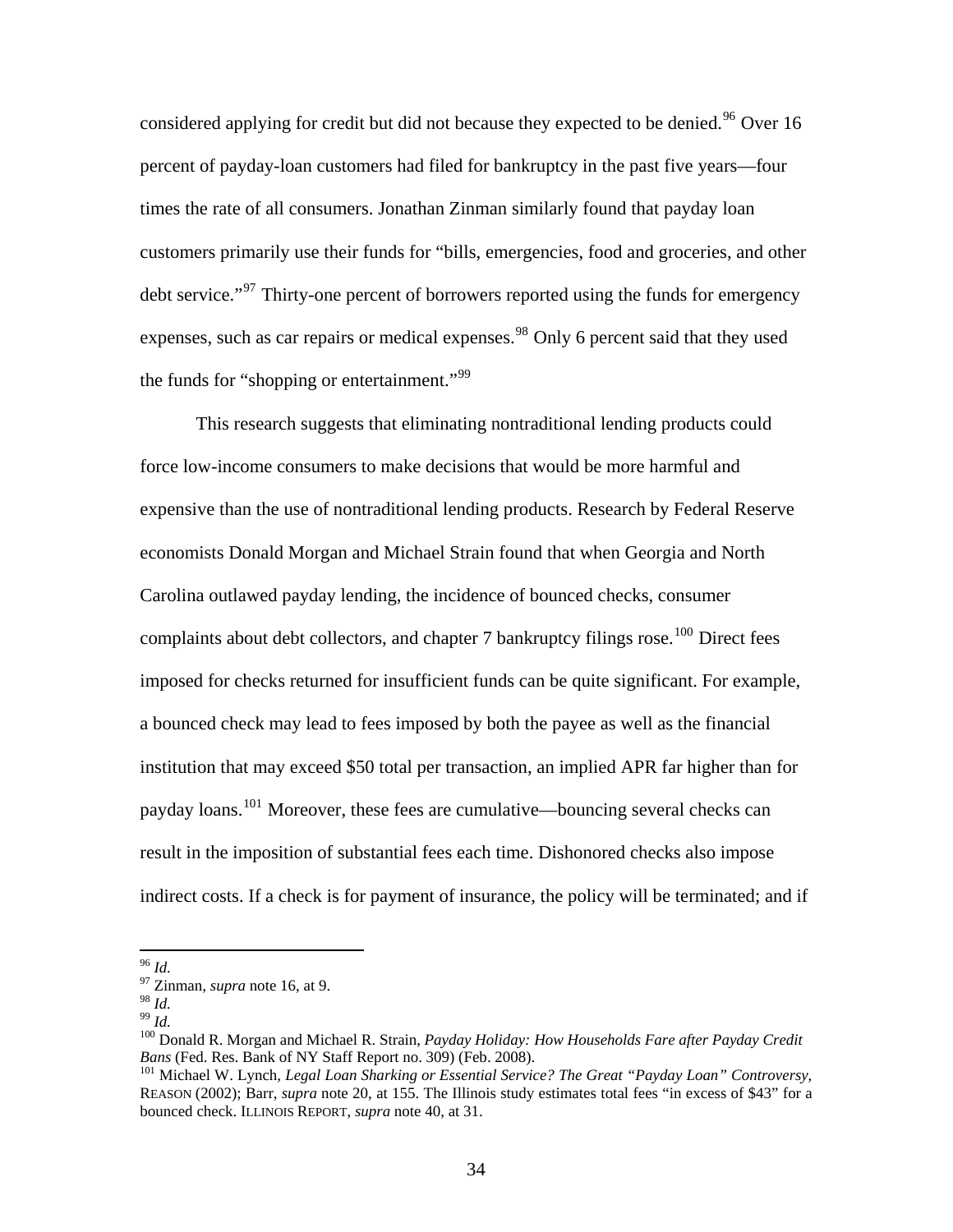for utilities (such as telephone or electricity), the bounced check may lead to termination of service, penalties, and a substantial security deposit to reconnect service. Bounced checks may also result in termination of a bank account and even a risk of criminal prosecution.<sup>[102](#page-35-0)</sup> In all, these various costs may exceed hundreds of dollars, a far higher rate than that charged by payday lenders. Bouncing a check is also very damaging to one's credit score, making subsequent access to credit even more difficult.

Many financial institutions offer overdraft protection to guard against bounced checks. But the APR on these overdraft loans can also easily exceed the cost of a title loan. DeYoung and Phillips estimate that if a bank charges a \$20 fee to cover a \$100 overdraft, and the customer brings the account back to a positive balance after two weeks, the APR would be 520 percent for just one check.<sup>[103](#page-35-1)</sup> According to a study by the Federal Deposit Insurance Corporation, the average APR on a two-week checking account overdraft is 1,067 percent.<sup>[104](#page-35-2)</sup> Economist Jonathan Zinman found that when Oregon imposed a cap on the finance charge that could be assessed on payday loans, there was a dramatic drop in the number of licensed payday lenders, a short-run deterioration in the overall financial condition of Oregon households, and some evidence that the ban led to an increase in late bill payments and greater use of overdraft protection by consumers as a substitute.<sup>[105](#page-35-3)</sup>

<span id="page-35-0"></span> $102$  According to one news story, at most banks "if you've bounced too many checks you're banned for five to seven years." McGray, *supra* note 45.

<span id="page-35-1"></span><sup>&</sup>lt;sup>103</sup> Robert DeYoung & Ronnie J. Phillips, *Payday Loan Pricing*, Federal Res. Bank of Kansas City Research Working Paper, RWP 09-07 at p. 6 (Feb. 2009).

<span id="page-35-2"></span><sup>104</sup> FDIC STUDY OF BANK OVERDRAFT PROGRAMS (Nov.2008). Ironically, and evidencing the ill-suited nature of APR as a measure for these sorts of short-term loans, the measured APR is higher when the loan is repaid quicker.

<span id="page-35-3"></span><sup>&</sup>lt;sup>105</sup> Zinman, *supra* note 16. The imposition of new regulations on payday lending operations in Virginia in 2008 has led to an estimated 84 percent reduction in the volume of payday loans and a dramatic reduction in the number of licensed payday lending outlets, from 832 to 526. *See* Potter, *supra* note 14.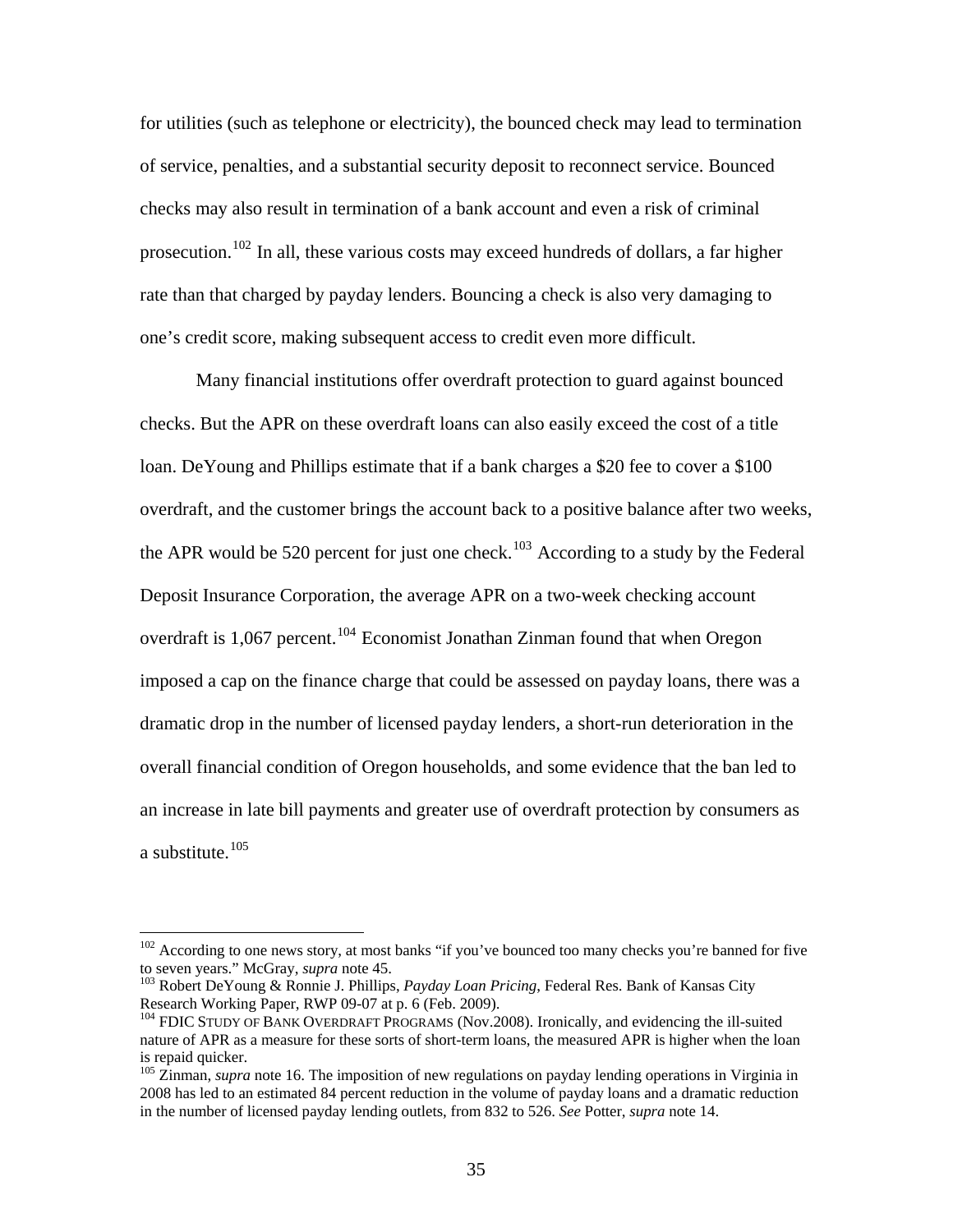Consumers may also use an unsecured installment loan from a personal finance company. Although some consumers still use them, as a general rule, finance company loans have become less available over time as they have been replaced by many of the alternative lending products described herein. According to a recent study by the Woodstock Institute of Illinois, interest rates on installment loans range from 5 percent to 1,142 percent, with a median interest rate of 95 percent.<sup>[106](#page-36-0)</sup> Personal installment loans tend to be larger in value than other alternative lending products, ranging from \$175 to \$17,247, with a median amount of \$1,397. The lower APR (compared to other short-term products) reflects the larger average principal amount, which creates another set of problems. The Woodstock Institute study found that 46 percent of installment lenders also financed ancillary products such as single-credit, disability, and unemployment insurance into the loan principal, thereby raising the principal balance to be financed and reducing the measured APR.<sup>[107](#page-36-1)</sup>

Another alternative source of credit for payday loan customers is the informal sector of friends and family.<sup>[108](#page-36-2)</sup> A recent survey of households in low- and moderateincome areas of Los Angeles, Chicago, and Washington, DC found that 49 percent of respondents said they would rely on friends or family to borrow \$500 for three months.<sup>[109](#page-36-3)</sup> Angela Littwin's survey of credit use by low-income women found that 93 percent had actually borrowed money from friends and family in the past and many had lent money to friends and family as well.[110](#page-36-4) Ten percent of her subjects have borrowed *only* from

<span id="page-36-0"></span><sup>106</sup> TOM FELTNER & SARA DUDA, BEYOND PAYDAY LOANS: CONSUMER INSTALLMENT LENDING IN ILLINOIS (March 2009).<br><sup>107</sup> WOODSTOCK INSTITUTE, *supra* note 21.

<span id="page-36-3"></span><span id="page-36-2"></span><span id="page-36-1"></span><sup>&</sup>lt;sup>108</sup> LENDOL CALDER, FINANCING THE AMERICAN DREAM 60-64 (1999).<br><sup>109</sup> SEIDMAN, *supra* note 68

<span id="page-36-4"></span><sup>&</sup>lt;sup>110</sup> Angela Littwin, *Beyond Usury: A Study of Credit Card Use and Preference Among Low-Income Consumers*, at 8.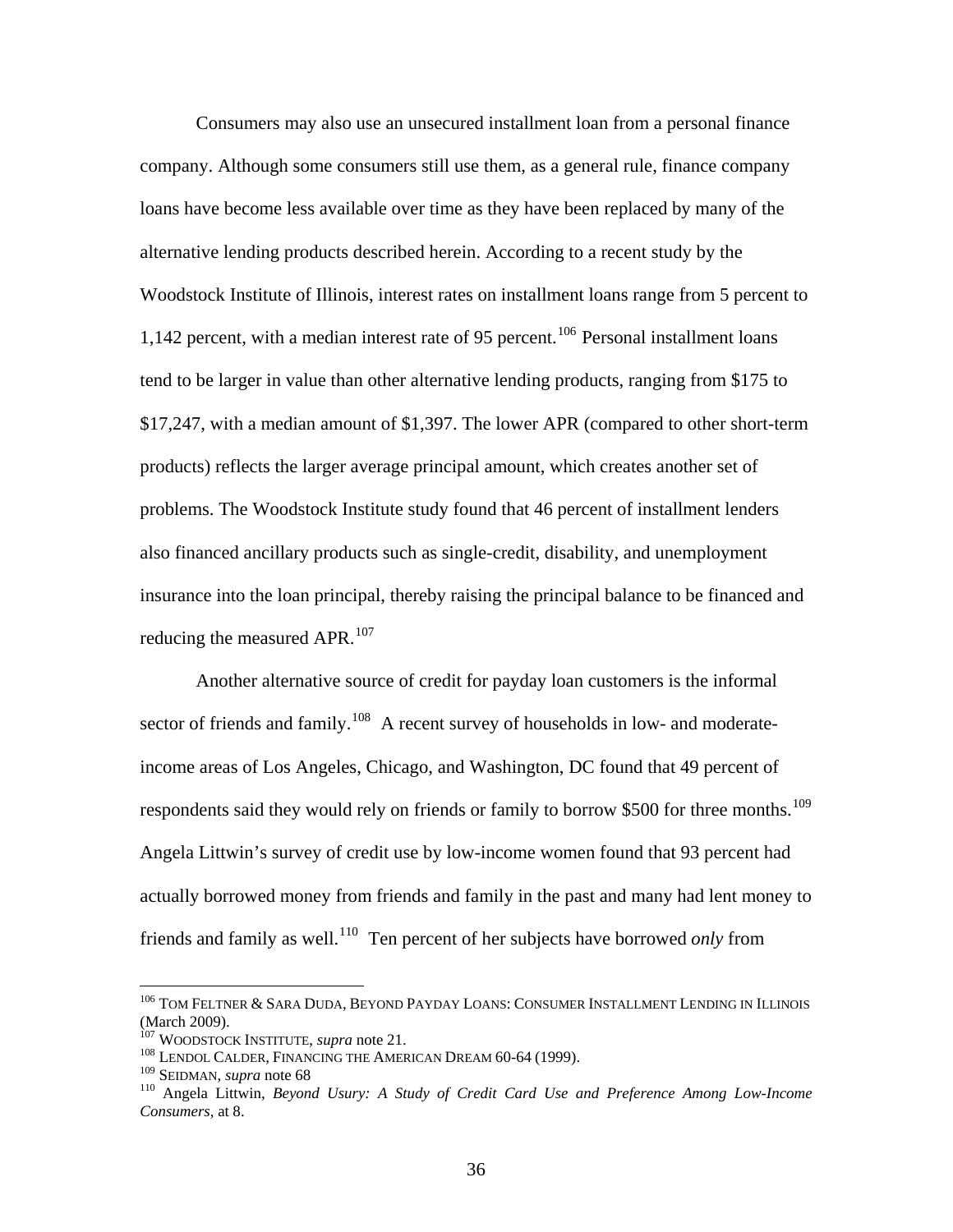friends and family.<sup>[111](#page-37-0)</sup> Elliehausen found that 28 percent of payday loan customers said that they would have tried to borrow from friends and family if payday loans were not available. $112$ 

But friends and family may not be able or willing to lend when needed, in the amounts needed, or for needed purposes. This reality is reinforced by the fact that most social networks are limited in scope; most of the friends and family of low-income individuals frequently also have low incomes and thus have limited funds to lend.<sup>[113](#page-37-2)</sup> Many people do not have friends or family to whom they can turn for emergency funds, such as immigrants, orphans, or transients.<sup>[114](#page-37-3)</sup> Perhaps more significantly, people find borrowing from friends and family personally embarrassing and potentially damaging to personal relationships. Informal borrowing may also be less useful than standard credit in managing one's finances because personal acquaintances may be willing to lend only for expenses considered particularly meritorious (such as medical emergencies) and not for other expenses or for business purposes.[115](#page-37-4) As a result, many borrowers are willing to borrow from their families only for an emergency (such as to meet urgent utility bills) but not for other purposes.<sup>[116](#page-37-5)</sup> Social borrowing also tends to be zero-sum in nature, as it does not introduce any new capital into the social circle but simply redistributes existing funds within the circle. $117$ 

<span id="page-37-0"></span><sup>&</sup>lt;sup>111</sup> Angela Littwin, *Comparing Credit Cards: An Empirical Examination of Borrowing Preferences Among Low-Income Consumers 36 (working paper); <i>available in* http://ssrn.com/abstract=1014460.

<span id="page-37-4"></span><span id="page-37-3"></span>

<span id="page-37-2"></span><span id="page-37-1"></span><sup>&</sup>lt;sup>112</sup> Elliehausen, *An Analysis*, *supra* note 88, at 39.<br>
<sup>113</sup> POLICIS, ECONOMIC AND SOCIAL RISKS, *supra* note 10, at 35.<br>
<sup>114</sup> POLICIS, ECONOMIC AND SOCIAL RISKS, *supra* note 10, at 79.<br>
<sup>115</sup> ECONOMIC AND SOCIAL RI from friends and family is most prominent for emergencies.

<span id="page-37-5"></span><sup>&</sup>lt;sup>116</sup> POLICIS, ECONOMIC AND SOCIAL RISKS, *supra* note 10, at 79.<br><sup>117</sup> POLICIS, ECONOMIC AND SOCIAL RISKS, *supra* note 10, at 36.

<span id="page-37-6"></span>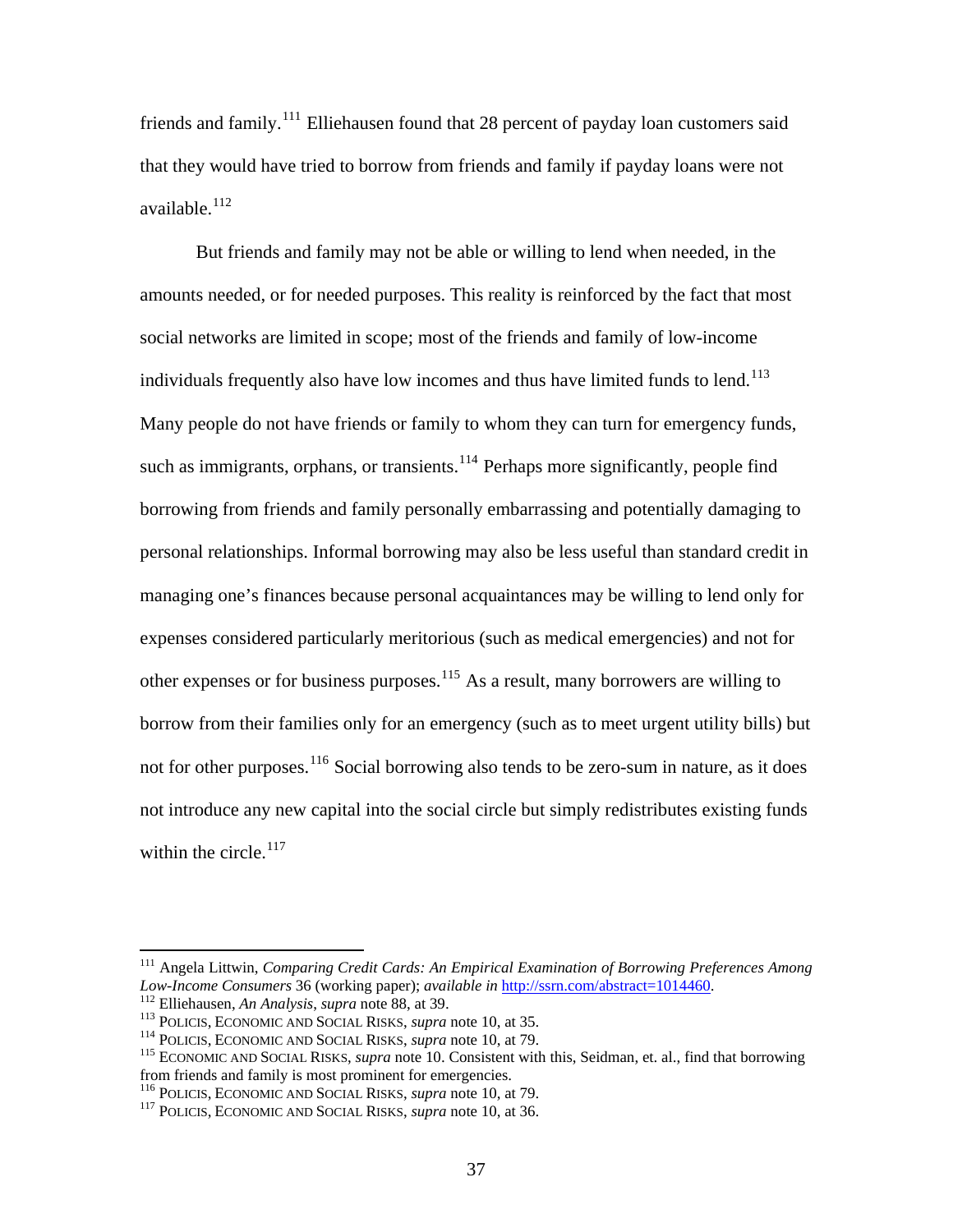## **Illegal Loan Sharks**

Illegal loan sharks may be a final source of credit of last resort. In the United States, illegal loan sharking originally arose as an outgrowth of early twentieth century small loan laws that capped the fees and interest rates for small consumer loans at a level that was unprofitable, causing legitimate lenders to raise their minimum loan amounts or to exit the market.<sup>[118](#page-38-0)</sup> Organized crime syndicates looking for new economic enterprises following the repeal of Prohibition entered the market in the 1930s and by the 1950s and 1960s controlled much of the small-loan market in many major American cities.<sup>[119](#page-38-1)</sup>

A recent comparison of France, Germany, and the United Kingdom indicates that stricter regulation of consumer credit, and thus reduced access by higher-risk borrowers to legal credit, is correlated with higher rates of illegal lending activity.<sup>[120](#page-38-2)</sup> In Germany, where credit regulations are among the strictest in Europe, 60 percent of low-income Germans have had credit applications refused, and almost 10 percent have resorted to illegal lenders. Rates of illegal lending in France and Germany are two-and-a-half to three times higher than in the United Kingdom, where interest rate caps are less strict and exclusion from credit markets less severe and widespread. News reports indicate that in Italy the turmoil in consumer credit markets during the past year led to an increase in lending by illegal loan sharks to consumers and small businesses.<sup>[121](#page-38-3)</sup>

In 2006, Japan severely tightened its rate ceiling on consumer loans (as in the United States, many consumer loans were also small business loans), resulting in a two-

<sup>118</sup> Haller & Alviti, *supra* note 9, at 140.

<span id="page-38-2"></span><span id="page-38-1"></span><span id="page-38-0"></span><sup>&</sup>lt;sup>119</sup> Haller & Alviti, *supra* note 9, at 143.<br><sup>120</sup> *See* POLICIS, ECONOMIC AND SOCIAL RISKS, *supra* note 10; POLICIS, THE EFFECT OF INTEREST RATE CONTROLS, *supra* note 17. 121 Mary Jordan, *As Italy's Banks Tighten Lending, Desperate Firms Call on the Mafia*, WASHINGTON POST

<span id="page-38-3"></span>p. A01 (March 1, 2009).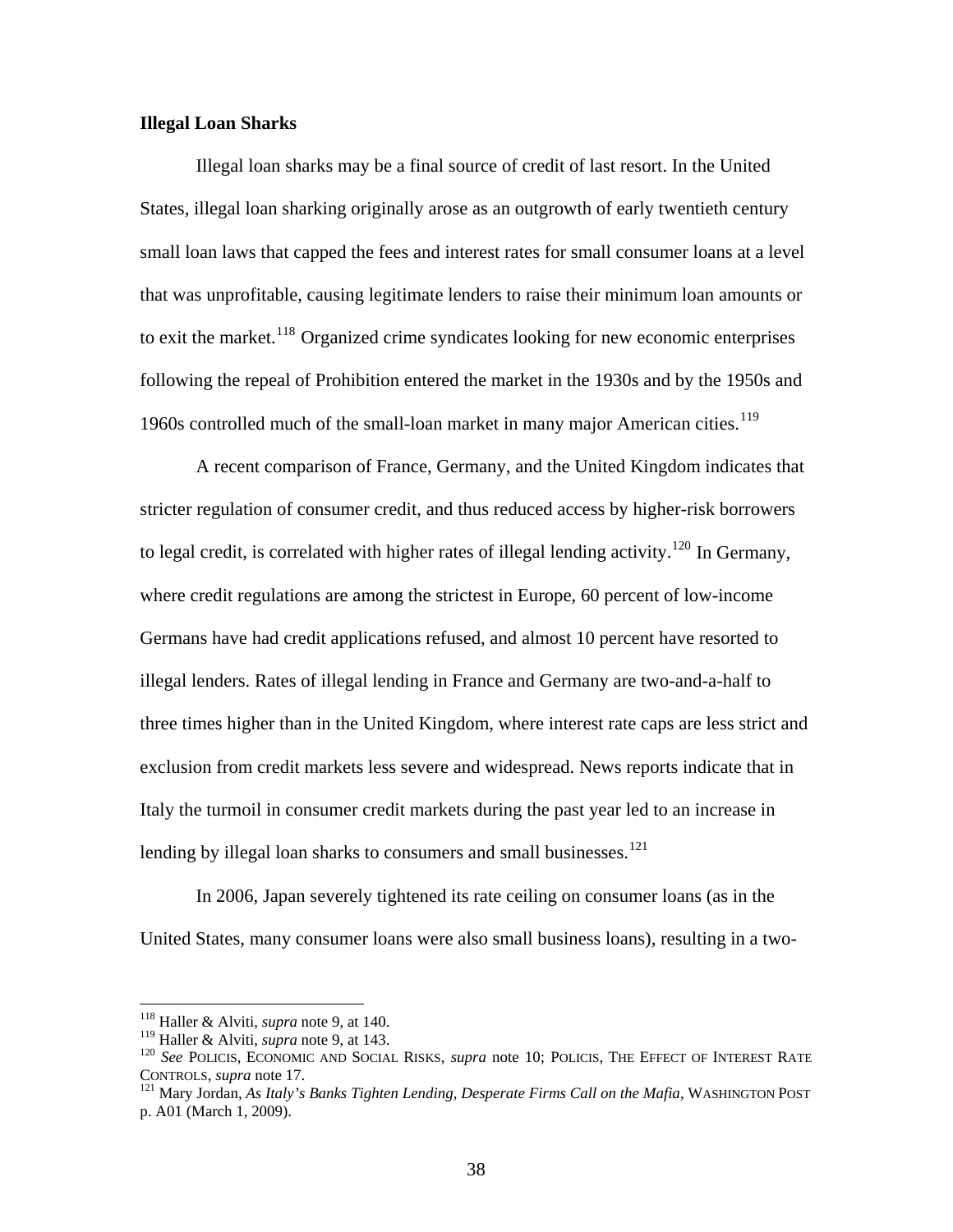thirds drop in the acceptance of consumer loan applications in the two years following the enactment of the law.<sup>[122](#page-39-0)</sup> During that period there has been a dramatic growth in illegal loan sharking in Japan, primarily run by organized crime ("Yamaken" lenders).<sup>[123](#page-39-1)</sup> Research indicates that use of illegal lenders "has risen rapidly among borrowers who have become shut out of the market as the result of the changes in the regulatory environment."<sup>[124](#page-39-2)</sup> Japanese consumers who admit to having contacted a loan shark during a 12-month period were twice as numerous among those who were unable to borrow as much as they wanted from a legitimate consumer finance lender (26 percent) as among those who were able to obtain the amount that they wanted (13 percent). Those declined by legitimate lenders were also more likely to contact loan sharks (27 percent) and even more likely among those who had been asked to provide guarantors or collateral for a loan (42 percent).

More borrowers are excluded from formal credit markets in countries such as Germany and Japan with strict interest-rate controls, thus loan sharks reach higher up the income ladder and are more likely to be used by small businesses than where credit restrictions are not as tight.<sup>[125](#page-39-3)</sup> The overwhelming reason that borrowers report resorting to illegal lenders is that they could not borrow from anywhere else (over 80 percent).<sup>[126](#page-39-4)</sup> As might be expected, lending by illegal lenders is much higher in cost than for legitimate lenders, and collections by illegal lenders rest on threats, intimidation, violence, and other forms of exploitation such as provision of sexual favors when unable

<sup>&</sup>lt;sup>122</sup> POLICIS, ECONOMIC AND SOCIAL RISKS, *supra* note 10, at 47.

<span id="page-39-2"></span><span id="page-39-1"></span><span id="page-39-0"></span><sup>&</sup>lt;sup>123</sup> POLICIS, ECONOMIC AND SOCIAL RISKS, *supra* note 10, at 47-49.<br><sup>124</sup> POLICIS, ECONOMIC AND SOCIAL RISKS, *supra* note 10, at 48 (citing Hiroshi Domoto, *Behavioral Analysis of Consumer Loan Users*, REGIONAL BANKS MONTHLY REPORT (Oct. 2007)). 125 *Id.* at 49, 83. 126 *Id.* at 50.

<span id="page-39-4"></span><span id="page-39-3"></span>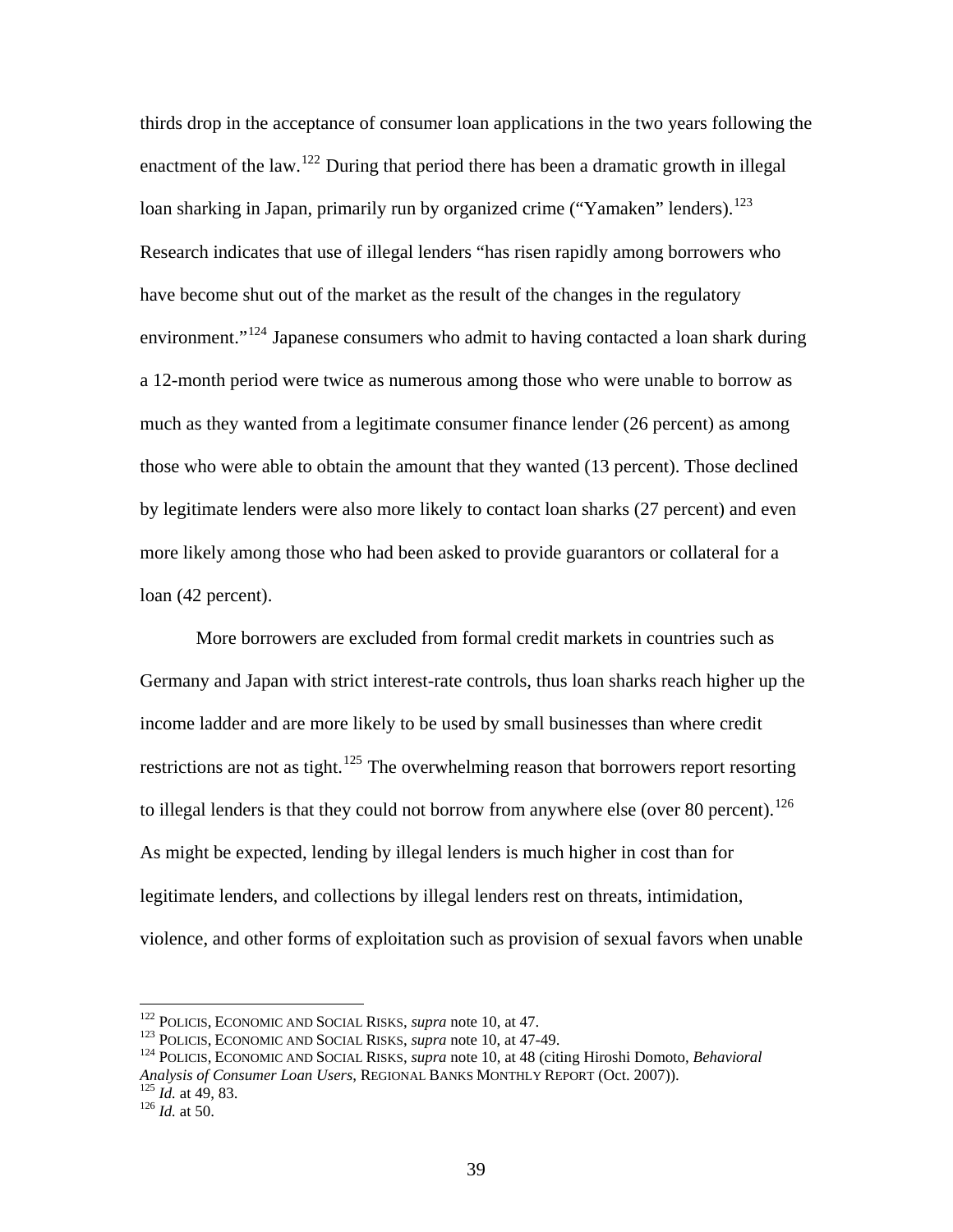to pay.<sup>[127](#page-40-0)</sup> Illegal lenders often add multiple fraudulent fees to loans (often fees for loans that are never closed) or induce payment of ancillary charges, such as advertisements that require long phone calls to toll telephone lines to acquire useless information.<sup>[128](#page-40-1)</sup> In Japan, there have been several highly publicized incidents of borrowers driven to suicide by the pressures of illegal lenders' collection efforts.<sup>[129](#page-40-2)</sup>

The flexibility and deregulation of consumer credit markets in the United States has substantially reduced the importance of illegal loan-shark lending.<sup>[130](#page-40-3)</sup>

#### **Nontraditional Credit Products and Over-indebtedness**

Interest-rate restrictions do not appear to reduce problems of over-indebtedness among low-income households, as term re-pricing and product substitution simply shift consumers to different products—usually products that are less-preferred and inappropriate for their particular needs. In fact, the Policis report concludes that interestrate ceilings may exacerbate over-indebtendess problems, as regulation promotes an increase in loan size and loan maturity in order to cover the administrative costs of making the loan. Increased loan size tends to increase overall indebtedness, and an increased use of longer-term installment debt locks borrowers into less-flexible debt payment obligations, increasing their vulnerability to income and expense shocks, such an underemployment or surprise expenses like a car repair or medical bills.<sup>[131](#page-40-4)</sup>

As noted, foreclosing some types of products may cause a shift to other products (such as revolving credit and credit-card cash advances) that are laden with behavior-

 $127$  *Id.* at 51-52.

<span id="page-40-1"></span><span id="page-40-0"></span><sup>128</sup> *Id.* at 39, 51.<br><sup>129</sup> *Id.* at 51.

<span id="page-40-4"></span><span id="page-40-3"></span><span id="page-40-2"></span><sup>&</sup>lt;sup>130</sup> John M. Seidl, *Let's Compete With Loan Sharks*, HARV. BUS. REV., May-June 1970 at 69. <sup>131</sup> POLICIS, ECONOMIC AND SOCIAL RISKS, *supra* note 10, at 74, 78.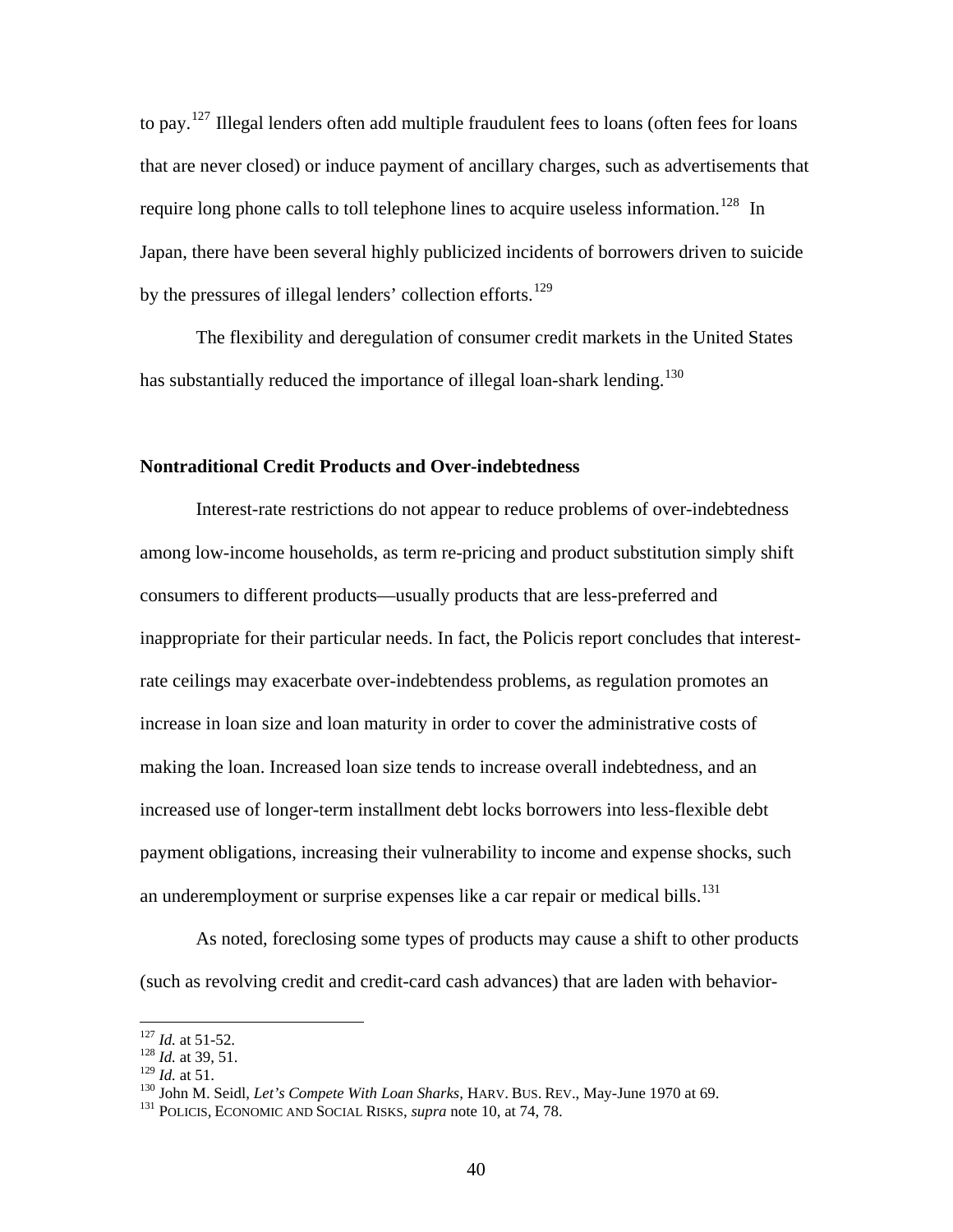based fees that more marginal borrowers are most likely to trigger and which might result in even higher effective costs than title lending or other nontraditional products. A study of Australian low-income households found that borrowers who took cash advances on credit cards were almost twice as likely to become insolvent as other low-income credit users.<sup>[132](#page-41-0)</sup> Thus, even if eliminating title loans might paternalistically protect some consumers from unwise and impulsive decisions, it would likely harm the larger number of consumers who would lose a valuable option for managing their finances.

Moreover, as recent events have made clear, the risk that consumers will misuse credit to become recklessly over-indebted is not unique to auto title lending or other nontraditional lending products, but can also include mortgages, credit cards, student loans, and auto loans. Yet no one proposes to abolish mortgages or student loans because of the risk that some consumers will misuse them or lenders may overreach. In fact, given the relatively small dollar amounts at stake and inherent limits on the amount of the loan, auto title lending is much less likely to prove fatal to a household's balance sheet than other obligations, such as an excessive mortgage or other debts.<sup>[133](#page-41-1)</sup>

The concern over further constricting available lending options is especially pronounced in the current dysfunctional credit market environment. Banks and other lenders are drastically reducing consumer lending, just at the moment when consumers are especially in need of credit to deal with employment interruptions and unexpected expenses. Anecdotal reports indicate that as a result of this reduction in access to credit, and especially a dramatic reduction in the availability of credit-card credit, middle-class consumers and small businesses increasingly are turning to nontraditional lenders, such

<span id="page-41-0"></span> $132$  *Id.* at 78.

<span id="page-41-1"></span><sup>&</sup>lt;sup>133</sup> As noted, the bankruptcy rate for auto title loan customers is less than 1%. *See supra* note 43, and accompanying text.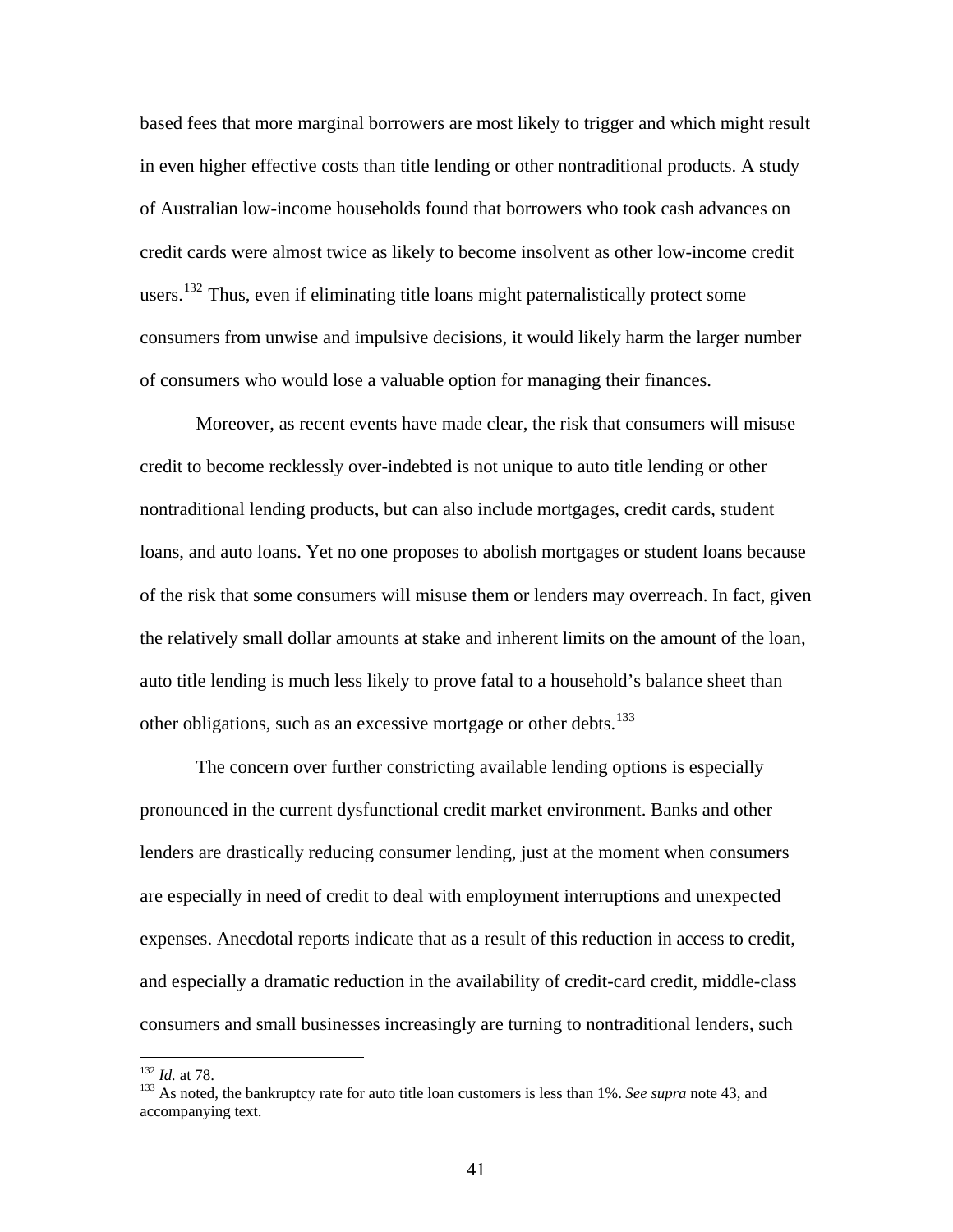as payday loans and pawnshops.<sup>[134](#page-42-0)</sup> Banning title lending, particularly in these uncertain times, would whipsaw these middle-class consumers, driving them still further down the "lending ladder" to pawnshops or other products.

## **Regulation and Competition**

 $\overline{a}$ 

At first glance, title lending seems very expensive, leading to fears of market failure. In fact, however, there is no evidence of market failure in the title lending industry or persistent economic profits and the observed prices can be explained by the economic realities of the industry once the costs and risks of the business are accounted for.

Despite the relatively high cost of auto title lending, there is no indication that title lenders are earning supernormal economic profits from their activities once risk and cost are taken into account. Small loans are difficult to make economically because of the high fixed costs associated with making a loan, such as employee time, operation of the storefront, rent, etc. Nontraditional lenders, more than traditional lenders, compete on higher-cost margins, such as longer hours, more intensive customer service, and store density resulting in a higher cost structure for nontraditional lenders and a reduced ability to capture economies of scale in operations. This may be especially so in the context of auto title lending. Because of the variability in the quality of the collateral and the need for the lender to assess the value of the collateral, auto title lending is a highly personal,

<span id="page-42-0"></span><sup>&</sup>lt;sup>134</sup> Gary Fields, *People Pulling Up to Pawnshops Today Are Driving Cadillacs and BMWs*, WALL ST. J. (Dec. 30, 2008); *Jeff Swiatek, More Middle-Class Families are Learning that Payday Loans Add Up*, INDIANAPOLIS STAR (Feb. 3, 2009) ("Payday loans, typically a way working-class people get cash in a pinch, are increasingly being sought by middle-income families living without a cash cushion. Lenders and others say the short-term loans are being taken out by people who used to get needed cash from a bank, a credit union or a credit card. With the recent credit crunch and recession, high-interest payday loans have become an alternative."). Layaway, which had been completely replaced by credit cards, has returned to department stores as well.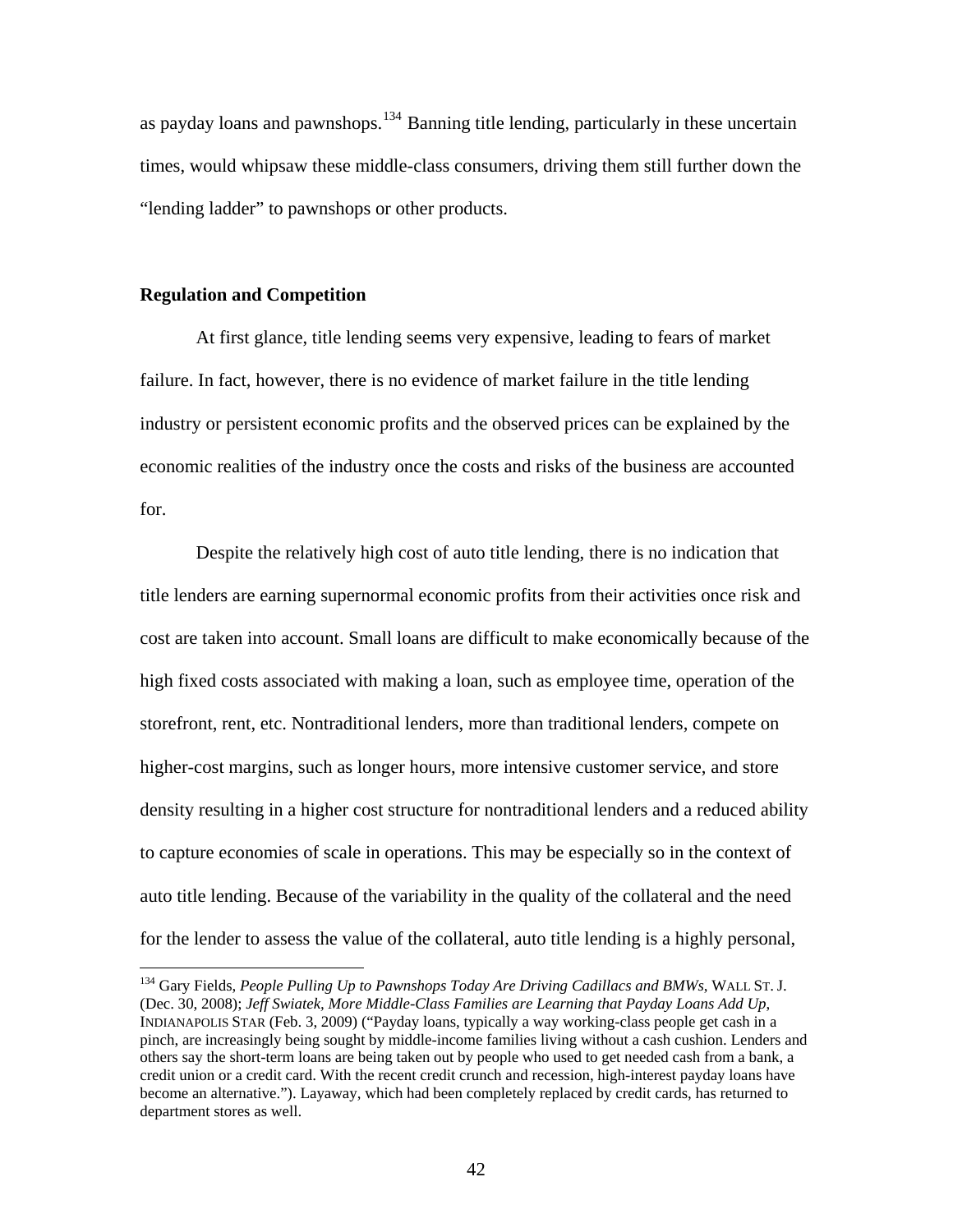labor-intensive form of lending.<sup>[135](#page-43-0)</sup> Automated underwriting is not practical. Moreover, because of the nonrecourse nature of the loan and the potential for deterioration or destruction of the collateral, auto title lending has substantial idiosyncratic risk associated with it. Repossession on default is expensive relative to the value of collateral and many title lenders contract-out for repossession services. As a result, although prices are high, there is no evidence of sustainable economic profits or market failure.

Similar factors are present in the context of payday lending, and researchers have concluded that there is no evidence of persistent economic profits (or "rents") in the payday loan industry once risk and costs are taken into account.<sup>[136](#page-43-1)</sup> Given the low barriers to entry in the auto title lending industry, it is unlikely that results are different than for payday loans.

Where not excluded by prohibitively low interest-rate caps, barriers to entry appear low. Capital start-up requirements are modest and competition appears to be robust. Standard economic theory predicts that where competition is strong and barriers to entry are low, competition tends to dissipate any economic profits in the industry and to improve consumer welfare.<sup>[137](#page-43-2)</sup> Pricing is highly transparent and simple, enabling borrowers to shop among competing offers. Empirical studies of the payday loan industry find that where competition is stronger, payday lending costs are lower, just as standard economic theory would predict.<sup>[138](#page-43-3)</sup> There is no reason to believe that this result would be

<span id="page-43-0"></span><sup>&</sup>lt;sup>135</sup> CASKEY, LOWER INCOME AMERICANS, *supra* note 22, at 56.

<span id="page-43-1"></span><sup>&</sup>lt;sup>136</sup> See Paige Skiba & Jeremy Tobacman, *The Profitability of Payday Loans*, Working Paper (Dec. 7, 2006); Flannery & Samolyk, *supra* note 46; Aaron Huckstep, *Payday Lending: Do Outrageous Prices Necessarily Mean Outrageous Profits?*, 12 FORDHAM J. OF CORP. & FIN. LAW 203 (2007).<br><sup>137</sup> Philip Bond, David K. Musto, & Bilge Yilmaz, *Predatory Lending in a Rational World*, Federal Reserve

<span id="page-43-2"></span>Bank of Philadelphia Working Paper 06-2 (Nov. 2006).

<span id="page-43-3"></span><sup>138</sup> *See* Donald P. Morgan, *Defining and Detecting Predatory Lending*, Fed. Res. Bank of New York Staff Report no. 273, at 5-6 (Jan. 2007).; DeYoung & Phillips, *supra* note 103; POLICIS, THE EFFECT OF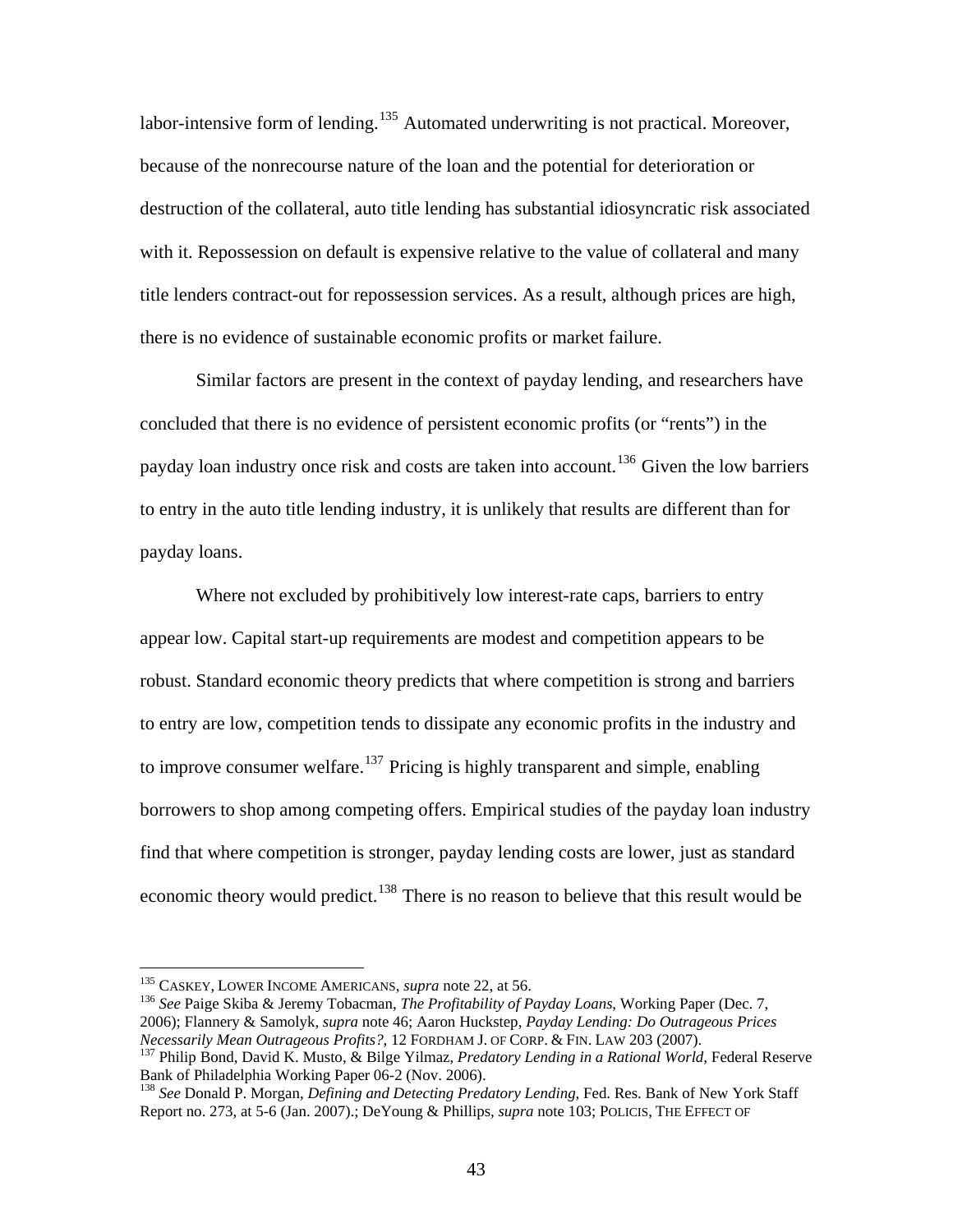different for the title lending industry. Regulation that reduces the number of auto title lenders, therefore, would likely result in higher prices for consumers, not just for title loans, but for competing nontraditional lending products such as payday loans and pawnshops.

Interest-rate ceilings, on the other hand, may have the counterproductive effect of reducing competition and encouraging implicit collusion among lenders. Scholars have postulated that interest-rate caps have been found to provide a "focal point" for pricing consumer loans, leading loan prices to drift toward fixing on the statutorily mandated maximum and have found a focal-point effect with respect to interest rates on payday  $\lambda$ loans<sup>[139](#page-44-0)</sup> as well as credit cards.<sup>[140](#page-44-1)</sup> Studies repeatedly find that interest rates on consumer loans are set by the forces of supply and demand, not regulation.<sup>[141](#page-44-2)</sup>

## **Conclusion: The Costs of Substantive Price Regulation Exceed the Benefits**

For almost as long as there has been consumer credit, regulators have tried to limit the prices that can be charged for those loans. Price regulation, however, has three unintended consequences: (1) term re-pricing, (2) product substitution, and (3) rationing. Examining all of these unintended consequences, economists and regulators have concluded that once all of the offsetting behaviors have been taken into account, the costs of price caps and other substantive regulation exceed the benefits. The offsetting behaviors taken by lenders and borrowers in response to price-control efforts tend to

INTEREST RATE CONTROLS, *supra* note 17, at 26 (finding that prices on payday loans have fallen as competition has intensified).<br> $^{139}$  DeYoung & Phillips, *supra* note 103.

<span id="page-44-1"></span><span id="page-44-0"></span><sup>&</sup>lt;sup>140</sup> Christopher R. Knittel & Victor Stango, *Price Ceilings as Focal Points for Tacit Collusion: Evidence from Credit Cards*, 93 AM. ECON. REV. 1703 (2003).<br><sup>141</sup> *See* POLICIS, ECONOMIC AND SOCIAL RISKS, *supra* note 10, at 32; Staten, *supra* note 3.

<span id="page-44-2"></span>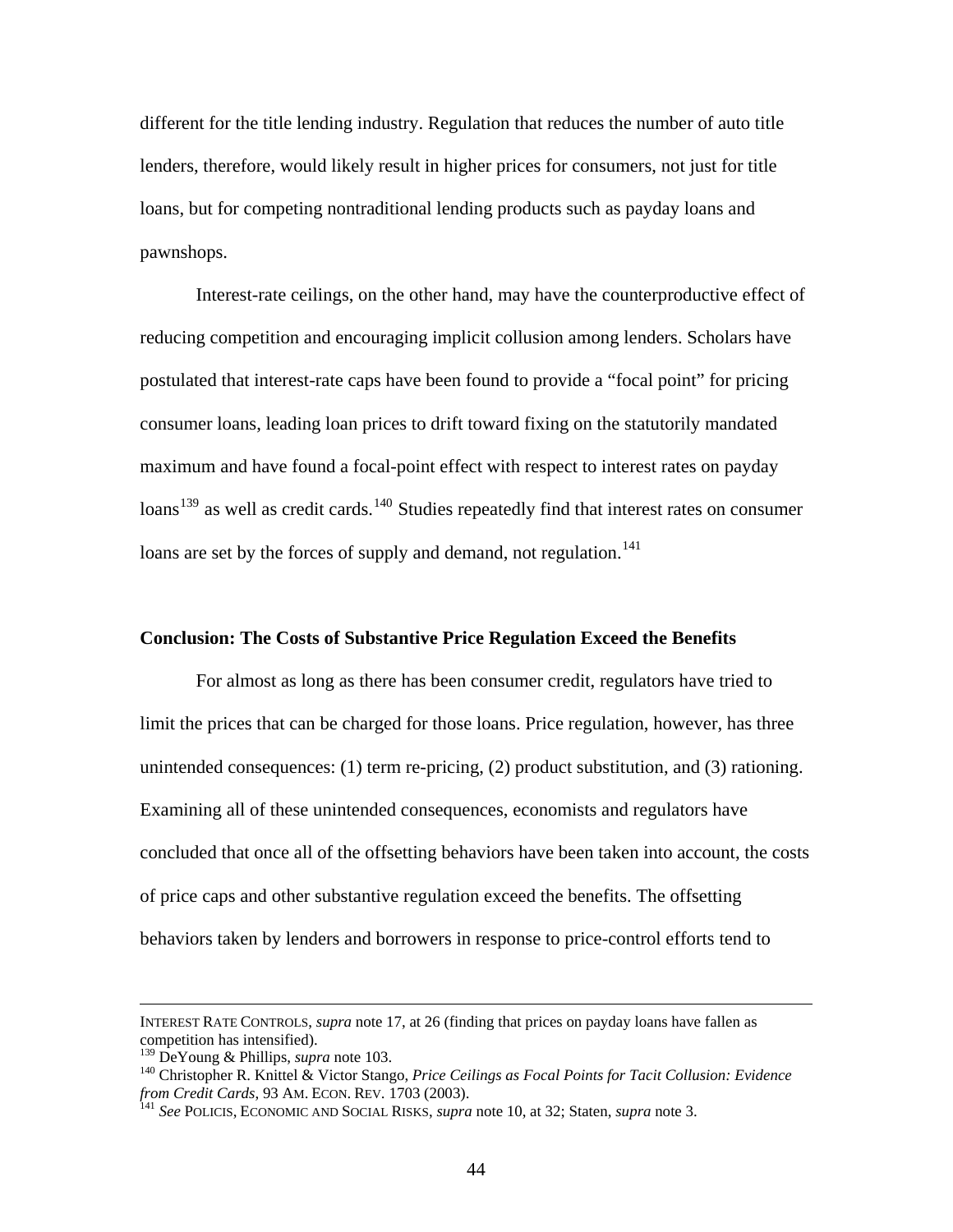make pricing less transparent and more heterogeneous, thereby making it more difficult for consumers to compare among different offers and thereby also stifling competition. Product substitution forces consumers who need credit to use less-preferred forms of credit, such as forcing them to use payday lenders or pawnshops instead of title lenders. *De jure* or *de facto* bans on title lending may be especially harmful to consumers and small businesses in the current environment where rising unemployment rates increase the need for short-term credit but also reduce the availability of payday and similar types of credit. Auto title lending enables borrowers, especially those who do not own homes, to access the equity in their vehicles to bridge these short-term employment interruptions, rather than experiencing utility shutoffs, eviction, or the need to forego other necessary goods and services such as medical care. Finally, some consumers will have credit rationed while others will be unable obtain credit at all, or may be forced to turn to informal or even illegal lenders.

Those who use auto title lending do so primarily because they have to, not because they want to. They use title lending and other nontraditional lending products to deal with short-term exigencies. Other potential options, when available, would hurt them even more, such as the high costs for bounced checks, overdraft fees, or disconnected utilities. Auto title lending provides a valuable service for many consumers and small businesses, especially unbanked consumers or those who lack access to credit cards or other conventional loan products. Title loan customers have limited credit options: Consumers who use title lending are not likely to be made better off by misguided paternalistic regulations that narrow their limited options still further.

45